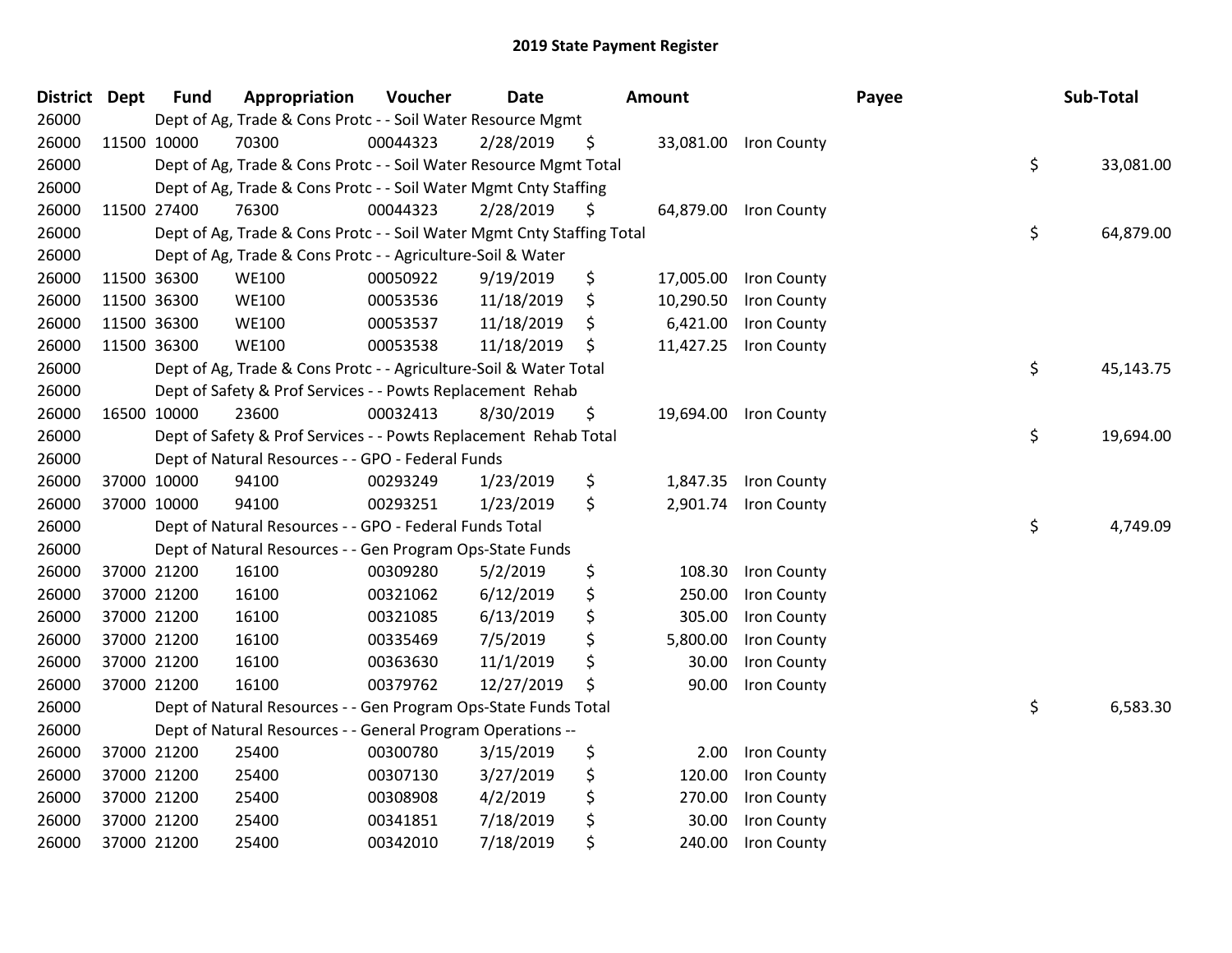| District Dept |             | <b>Fund</b> | Appropriation                                                      | Voucher  | Date       |    | <b>Amount</b> |                       | Payee | Sub-Total |  |  |  |
|---------------|-------------|-------------|--------------------------------------------------------------------|----------|------------|----|---------------|-----------------------|-------|-----------|--|--|--|
| 26000         |             |             | Dept of Natural Resources - - General Program Operations -- Total  |          |            |    |               |                       | \$    | 662.00    |  |  |  |
| 26000         |             |             | Dept of Natural Resources - - Ra- Utv Prj Aids, Gas Tax Pymt       |          |            |    |               |                       |       |           |  |  |  |
| 26000         | 37000 21200 |             | 54800                                                              | 00378086 | 12/20/2019 | \$ |               | 3,433.50 Iron County  |       |           |  |  |  |
| 26000         | 37000 21200 |             | 54800                                                              | 00378674 | 12/24/2019 | \$ | 25,787.25     | <b>Iron County</b>    |       |           |  |  |  |
| 26000         |             |             | Dept of Natural Resources - - Ra- Utv Prj Aids, Gas Tax Pymt Total |          |            |    |               |                       | \$    | 29,220.75 |  |  |  |
| 26000         |             |             | Dept of Natural Resources - - Enf A - Atv & Utv Enforcement        |          |            |    |               |                       |       |           |  |  |  |
| 26000         |             | 37000 21200 | 55100                                                              | 00359099 | 9/18/2019  | \$ |               | 13,213.79 Iron County |       |           |  |  |  |
| 26000         |             |             | Dept of Natural Resources - - Enf A - Atv & Utv Enforcement Total  |          |            |    |               |                       | \$    | 13,213.79 |  |  |  |
| 26000         |             |             | Dept of Natural Resources - - Enf A - Snow Enforcement             |          |            |    |               |                       |       |           |  |  |  |
| 26000         | 37000 21200 |             | 55200                                                              | 00359305 | 9/18/2019  | \$ |               | 6,562.36 Iron County  |       |           |  |  |  |
| 26000         |             |             | Dept of Natural Resources - - Enf A - Snow Enforcement Total       |          |            |    |               |                       | \$    | 6,562.36  |  |  |  |
| 26000         |             |             | Dept of Natural Resources - - Wildlife Damage Claims & Abat        |          |            |    |               |                       |       |           |  |  |  |
| 26000         |             | 37000 21200 | 55300                                                              | 00306642 | 4/3/2019   | \$ | 1,453.26      | Iron County           |       |           |  |  |  |
| 26000         | 37000 21200 |             | 55300                                                              | 00344862 | 7/25/2019  | \$ | 7,127.04      | Iron County           |       |           |  |  |  |
| 26000         | 37000 21200 |             | 55300                                                              | 00356283 | 9/25/2019  | \$ | 1,345.22      | Iron County           |       |           |  |  |  |
| 26000         | 37000 21200 |             | 55300                                                              | 00373648 | 12/13/2019 | \$ | 1,261.50      | Iron County           |       |           |  |  |  |
| 26000         |             |             | Dept of Natural Resources - - Wildlife Damage Claims & Abat Total  |          |            |    |               |                       | \$    | 11,187.02 |  |  |  |
| 26000         |             |             | Dept of Natural Resources - - Ra- Fish, WI & Forestry              |          |            |    |               |                       |       |           |  |  |  |
| 26000         | 37000 21200 |             | 56400                                                              | 00301413 | 2/27/2019  | \$ |               | 8,211.46 Iron County  |       |           |  |  |  |
| 26000         |             |             | Dept of Natural Resources - - Ra- Fish, WI & Forestry Total        |          |            |    |               |                       | \$    | 8,211.46  |  |  |  |
| 26000         |             |             | Dept of Natural Resources - - Resaids - Forest Croplnd & Mfl       |          |            |    |               |                       |       |           |  |  |  |
| 26000         |             | 37000 21200 | 56600                                                              | 00359788 | 9/23/2019  | \$ |               | 37,365.81 Iron County |       |           |  |  |  |
| 26000         |             |             | Dept of Natural Resources - - Resaids - Forest Croplnd & Mfl Total |          |            |    |               |                       | \$    | 37,365.81 |  |  |  |
| 26000         |             |             | Dept of Natural Resources - - Ra- Suppl Snow Trail Aids            |          |            |    |               |                       |       |           |  |  |  |
| 26000         |             | 37000 21200 | 56900                                                              | 00378673 | 12/24/2019 | \$ | 25,786.50     | Iron County           |       |           |  |  |  |
| 26000         |             | 37000 21200 | 56900                                                              | 00378675 | 12/24/2019 | S  | 15,688.50     | <b>Iron County</b>    |       |           |  |  |  |
| 26000         |             |             | Dept of Natural Resources - - Ra- Suppl Snow Trail Aids Total      |          |            |    |               |                       | \$    | 41,475.00 |  |  |  |
| 26000         |             |             | Dept of Natural Resources - - Resaids - Cnty Forst & Admin         |          |            |    |               |                       |       |           |  |  |  |
| 26000         |             | 37000 21200 | 57200                                                              | 00301289 | 3/1/2019   | \$ | 69,313.59     | Iron County           |       |           |  |  |  |
| 26000         |             | 37000 21200 | 57200                                                              | 00348137 | 8/9/2019   | \$ | 10,050.00     | Iron County           |       |           |  |  |  |
| 26000         |             |             | Dept of Natural Resources - - Resaids - Cnty Forst & Admin Total   |          |            |    |               |                       | \$    | 79,363.59 |  |  |  |
| 26000         |             |             | Dept of Natural Resources - - Ra- Cnty Snow Trail & Area Aid       |          |            |    |               |                       |       |           |  |  |  |
| 26000         |             | 37000 21200 | 57400                                                              | 00378087 | 12/20/2019 | \$ |               | 3,433.50 Iron County  |       |           |  |  |  |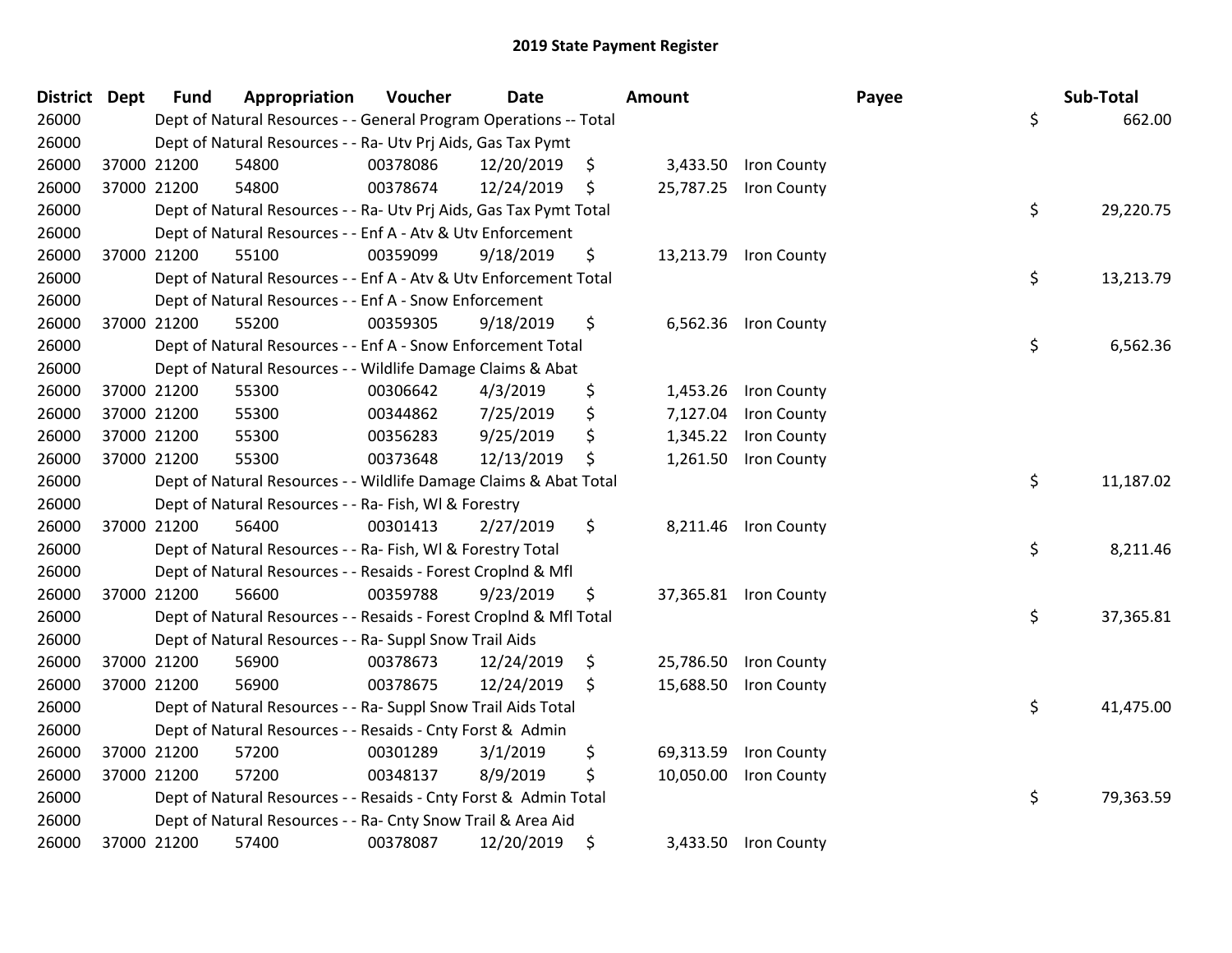| District Dept |             | <b>Fund</b> | Appropriation                                                      | Voucher  | <b>Date</b> | Amount          |                    | Payee | Sub-Total        |
|---------------|-------------|-------------|--------------------------------------------------------------------|----------|-------------|-----------------|--------------------|-------|------------------|
| 26000         |             |             | Dept of Natural Resources - - Ra- Cnty Snow Trail & Area Aid Total |          |             |                 |                    |       | \$<br>3,433.50   |
| 26000         |             |             | Dept of Natural Resources - - Ra- Snowmobile Trail Areas           |          |             |                 |                    |       |                  |
| 26000         | 37000 21200 |             | 57500                                                              | 00293479 | 1/30/2019   | \$<br>89,015.85 | Iron County        |       |                  |
| 26000         | 37000 21200 |             | 57500                                                              | 00326362 | 5/31/2019   | \$<br>45,420.00 | Iron County        |       |                  |
| 26000         | 37000 21200 |             | 57500                                                              | 00360002 | 9/26/2019   | \$<br>46,200.00 | Iron County        |       |                  |
| 26000         | 37000 21200 |             | 57500                                                              | 00360419 | 10/7/2019   | \$<br>91,260.00 | Iron County        |       |                  |
| 26000         |             |             | Dept of Natural Resources - - Ra- Snowmobile Trail Areas Total     |          |             |                 |                    |       | \$<br>271,895.85 |
| 26000         |             |             | Dept of Natural Resources - - Ra- Atv Prj Aids, Gas Tax Pymt       |          |             |                 |                    |       |                  |
| 26000         | 37000 21200 |             | 57600                                                              | 00300903 | 2/26/2019   | \$<br>40,973.36 | Iron County        |       |                  |
| 26000         | 37000 21200 |             | 57600                                                              | 00326365 | 5/31/2019   | \$<br>8,190.00  | Iron County        |       |                  |
| 26000         | 37000 21200 |             | 57600                                                              | 00359856 | 9/25/2019   | \$<br>41,685.00 | Iron County        |       |                  |
| 26000         | 37000 21200 |             | 57600                                                              | 00359886 | 9/25/2019   | \$<br>8,330.00  | Iron County        |       |                  |
| 26000         | 37000 21200 |             | 57600                                                              | 00370294 | 11/7/2019   | \$<br>40,645.49 | Iron County        |       |                  |
| 26000         |             |             | Dept of Natural Resources - - Ra- Atv Prj Aids, Gas Tax Pymt Total |          |             |                 |                    |       | \$<br>139,823.85 |
| 26000         |             |             | Dept of Natural Resources - - Petrostorage Envr Remd Awards        |          |             |                 |                    |       |                  |
| 26000         | 37000 27200 |             | 66700                                                              | 00288429 | 1/4/2019    | \$<br>642.34    | Iron County        |       |                  |
| 26000         | 37000 27200 |             | 66700                                                              | 00307304 | 3/27/2019   | \$<br>3,752.32  | Iron County        |       |                  |
| 26000         | 37000 27200 |             | 66700                                                              | 00343998 | 8/2/2019    | \$<br>2,741.07  | Iron County        |       |                  |
| 26000         | 37000 27200 |             | 66700                                                              | 00357451 | 9/12/2019   | \$<br>1,011.26  | Iron County        |       |                  |
| 26000         | 37000 27200 |             | 66700                                                              | 00373431 | 11/25/2019  | \$<br>3,014.12  | Iron County        |       |                  |
| 26000         |             |             | Dept of Natural Resources - - Petrostorage Envr Remd Awards Total  |          |             |                 |                    |       | \$<br>11,161.11  |
| 26000         |             |             | Dept of Natural Resources - - GPO-Environmental Fund               |          |             |                 |                    |       |                  |
| 26000         | 37000 27400 |             | 46100                                                              | 00362595 | 10/3/2019   | \$              | 30.00 Iron County  |       |                  |
| 26000         |             |             | Dept of Natural Resources - - GPO-Environmental Fund Total         |          |             |                 |                    |       | \$<br>30.00      |
| 26000         |             |             | Dept of Natural Resources - - Fin Asst For Responsible Units       |          |             |                 |                    |       |                  |
| 26000         | 37000 27400 |             | 67000                                                              | 00323043 | 5/22/2019   | \$<br>86,792.34 | <b>Iron County</b> |       |                  |
| 26000         |             |             | Dept of Natural Resources - - Fin Asst For Responsible Units Total |          |             |                 |                    |       | \$<br>86,792.34  |
| 26000         |             |             | Dept of Natural Resources - - Recycling Consolidation Grants       |          |             |                 |                    |       |                  |
| 26000         | 37000 27400 |             | 67300                                                              | 00323043 | 5/22/2019   | \$<br>1,506.43  | Iron County        |       |                  |
| 26000         |             |             | Dept of Natural Resources - - Recycling Consolidation Grants Total |          |             |                 |                    |       | \$<br>1,506.43   |
| 26000         |             |             | Dept of Natural Resources - - Land Acquisition                     |          |             |                 |                    |       |                  |
| 26000         | 37000 36300 |             | <b>TA100</b>                                                       | 00294025 | 2/1/2019    | \$<br>30.00     | <b>Iron County</b> |       |                  |
| 26000         | 37000 36300 |             | <b>TA100</b>                                                       | 00296309 | 2/6/2019    | \$<br>30.00     | Iron County        |       |                  |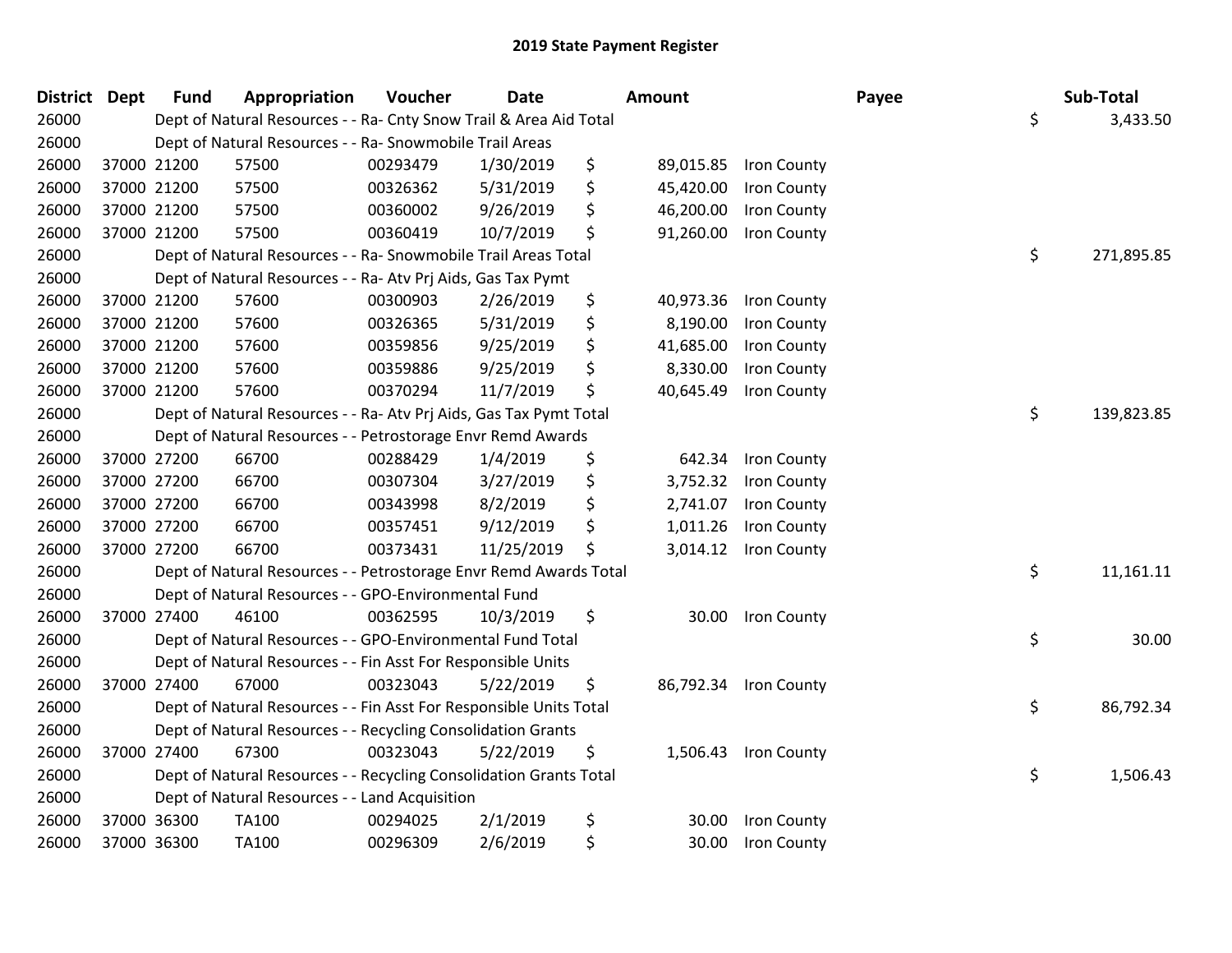| <b>District</b> | <b>Dept</b> | <b>Fund</b> | Appropriation                                                     | Voucher  | <b>Date</b> | Amount           |                       | Payee | Sub-Total        |
|-----------------|-------------|-------------|-------------------------------------------------------------------|----------|-------------|------------------|-----------------------|-------|------------------|
| 26000           | 37000 36300 |             | <b>TA100</b>                                                      | 00303458 | 3/8/2019    | \$<br>3.00       | Iron County           |       |                  |
| 26000           |             |             | Dept of Natural Resources - - Land Acquisition Total              |          |             |                  |                       |       | \$<br>63.00      |
| 26000           |             |             | Dept of Natural Resources - - Property Dev Projects (20-21)       |          |             |                  |                       |       |                  |
| 26000           | 37000 36300 |             | TA310                                                             | 00378093 | 12/20/2019  | \$<br>95,073.42  | Iron County           |       |                  |
| 26000           |             |             | Dept of Natural Resources - - Property Dev Projects (20-21) Total |          |             |                  |                       |       | \$<br>95,073.42  |
| 26000           |             |             | Dept of Natural Resources - - GPO - Sd Water Loan Prog, Fed       |          |             |                  |                       |       |                  |
| 26000           | 37000 57300 |             | 48200                                                             | 00299827 | 2/19/2019   | \$<br>3,412.50   | Iron County           |       |                  |
| 26000           | 37000 57300 |             | 48200                                                             | 00310912 | 4/30/2019   | \$<br>1,903.00   | Iron County           |       |                  |
| 26000           | 37000 57300 |             | 48200                                                             | 00330001 | 7/5/2019    | \$<br>1,903.00   | Iron County           |       |                  |
| 26000           | 37000 57300 |             | 48200                                                             | 00373524 | 11/27/2019  | \$<br>1,903.00   | Iron County           |       |                  |
| 26000           |             |             | Dept of Natural Resources - - GPO - Sd Water Loan Prog, Fed Total |          |             |                  |                       |       | \$<br>9,121.50   |
| 26000           |             |             | WI Dept of Transportation - - Eldly&Disa Co/Aid Sf                |          |             |                  |                       |       |                  |
| 26000           | 39500 21100 |             | 16800                                                             | 00353138 | 2/20/2019   | \$               | 72,389.00 Iron County |       |                  |
| 26000           |             |             | WI Dept of Transportation - - Eldly&Disa Co/Aid Sf Total          |          |             |                  |                       |       | \$<br>72,389.00  |
| 26000           |             |             | WI Dept of Transportation - - County Forest Aids                  |          |             |                  |                       |       |                  |
| 26000           | 39500 21100 |             | 17000                                                             | 00357938 | 3/8/2019    | \$<br>14,828.84  | Iron County           |       |                  |
| 26000           |             |             | WI Dept of Transportation - - County Forest Aids Total            |          |             |                  |                       |       | \$<br>14,828.84  |
| 26000           |             |             | WI Dept of Transportation - - Trans Aids To Co.-Sf                |          |             |                  |                       |       |                  |
| 26000           | 39500 21100 |             | 19000                                                             | 00335798 | 1/7/2019    | \$<br>67,976.30  | Iron County           |       |                  |
| 26000           | 39500 21100 |             | 19000                                                             | 00401123 | 7/1/2019    | \$<br>135,952.60 | Iron County           |       |                  |
| 26000           | 39500 21100 |             | 19000                                                             | 00443941 | 10/7/2019   | \$<br>67,976.33  | Iron County           |       |                  |
| 26000           |             |             | WI Dept of Transportation - - Trans Aids To Co.-Sf Total          |          |             |                  |                       |       | \$<br>271,905.23 |
| 26000           |             |             | WI Dept of Transportation - - Loc Rd Imp Prg St Fd                |          |             |                  |                       |       |                  |
| 26000           | 39500 21100 |             | 27800                                                             | 00465114 | 11/29/2019  | \$               | 2,383.10 Iron County  |       |                  |
| 26000           |             |             | WI Dept of Transportation - - Loc Rd Imp Prg St Fd Total          |          |             |                  |                       |       | \$<br>2,383.10   |
| 26000           |             |             | WI Dept of Transportation - - St Hwy Rehab, Sf                    |          |             |                  |                       |       |                  |
| 26000           | 39500 21100 |             | 36300                                                             | 00343443 | 1/16/2019   | \$<br>60.00      | Iron County           |       |                  |
| 26000           |             |             | WI Dept of Transportation - - St Hwy Rehab, Sf Total              |          |             |                  |                       |       | \$<br>60.00      |
| 26000           |             |             | WI Dept of Transportation - - Hwy Mgmt & Opers Sf                 |          |             |                  |                       |       |                  |
| 26000           | 39500 21100 |             | 36500                                                             | 00342943 | 1/17/2019   | \$<br>1,266.96   | Iron County           |       |                  |
| 26000           | 39500 21100 |             | 36500                                                             | 00342945 | 1/16/2019   | \$<br>189.00     | Iron County           |       |                  |
| 26000           | 39500 21100 |             | 36500                                                             | 00349655 | 2/6/2019    | \$<br>189.00     | <b>Iron County</b>    |       |                  |
| 26000           | 39500 21100 |             | 36500                                                             | 00349659 | 2/11/2019   | \$<br>189.00     | Iron County           |       |                  |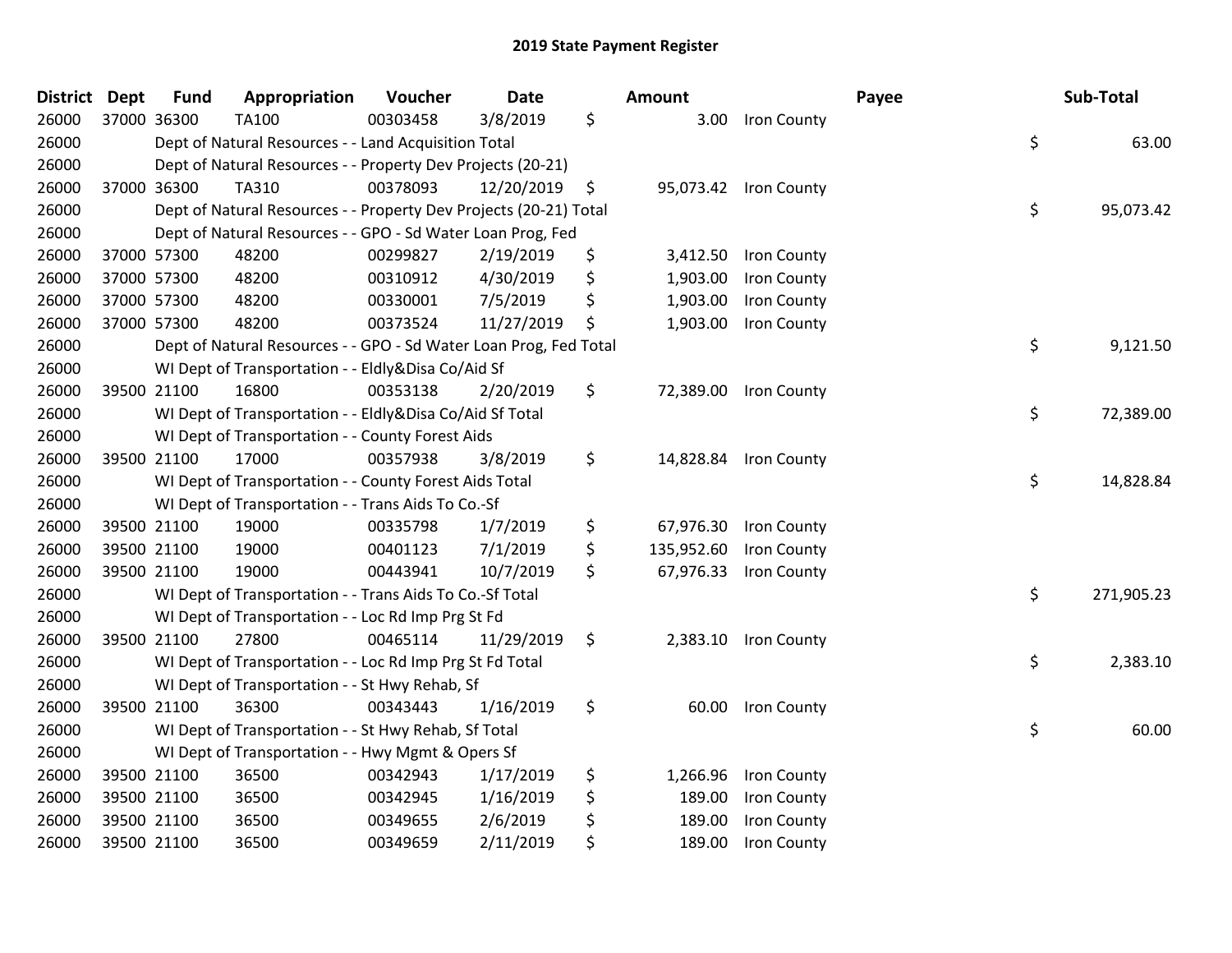| District Dept |             | <b>Fund</b> | Appropriation                                           | Voucher  | Date       | Amount           |             | Payee | Sub-Total      |
|---------------|-------------|-------------|---------------------------------------------------------|----------|------------|------------------|-------------|-------|----------------|
| 26000         | 39500 21100 |             | 36500                                                   | 00369267 | 4/8/2019   | \$<br>189.00     | Iron County |       |                |
| 26000         | 39500 21100 |             | 36500                                                   | 00377898 | 5/23/2019  | \$<br>189.00     | Iron County |       |                |
| 26000         | 39500 21100 |             | 36500                                                   | 00387897 | 5/29/2019  | \$<br>189.00     | Iron County |       |                |
| 26000         | 39500 21100 |             | 36500                                                   | 00410165 | 7/8/2019   | \$<br>189.00     | Iron County |       |                |
| 26000         | 39500 21100 |             | 36500                                                   | 00420721 | 8/6/2019   | \$<br>189.00     | Iron County |       |                |
| 26000         |             | 39500 21100 | 36500                                                   | 00432100 | 9/10/2019  | \$<br>162.00     | Iron County |       |                |
| 26000         |             | 39500 21100 | 36500                                                   | 00446953 | 10/10/2019 | \$<br>162.00     | Iron County |       |                |
| 26000         | 39500 21100 |             | 36500                                                   | 00460639 | 11/12/2019 | \$<br>162.00     | Iron County |       |                |
| 26000         | 39500 21100 |             | 36500                                                   | 00472846 | 12/19/2019 | \$<br>712.57     | Iron County |       |                |
| 26000         |             | 39500 21100 | 36500                                                   | 00475419 | 12/30/2019 | \$<br>221.28     | Iron County |       |                |
| 26000         |             |             | WI Dept of Transportation - - Hwy Mgmt & Opers Sf Total |          |            |                  |             |       | \$<br>4,198.81 |
| 26000         |             |             | WI Dept of Transportation - - Routine Maint Sf          |          |            |                  |             |       |                |
| 26000         |             | 39500 21100 | 36800                                                   | 00339863 | 1/25/2019  | \$<br>459.00     | Iron County |       |                |
| 26000         | 39500 21100 |             | 36800                                                   | 00342943 | 1/17/2019  | \$<br>135,102.83 | Iron County |       |                |
| 26000         | 39500 21100 |             | 36800                                                   | 00352474 | 2/15/2019  | \$<br>139,695.91 | Iron County |       |                |
| 26000         |             | 39500 21100 | 36800                                                   | 00354936 | 3/8/2019   | \$<br>459.00     | Iron County |       |                |
| 26000         |             | 39500 21100 | 36800                                                   | 00358968 | 3/27/2019  | \$<br>459.00     | Iron County |       |                |
| 26000         | 39500 21100 |             | 36800                                                   | 00361963 | 3/19/2019  | \$<br>51,460.61  | Iron County |       |                |
| 26000         | 39500 21100 |             | 36800                                                   | 00367319 | 4/1/2019   | \$<br>149,761.35 | Iron County |       |                |
| 26000         | 39500 21100 |             | 36800                                                   | 00369267 | 4/8/2019   | \$<br>195,400.86 | Iron County |       |                |
| 26000         |             | 39500 21100 | 36800                                                   | 00369416 | 4/26/2019  | \$<br>459.00     | Iron County |       |                |
| 26000         |             | 39500 21100 | 36800                                                   | 00377898 | 5/23/2019  | \$<br>91,627.69  | Iron County |       |                |
| 26000         | 39500 21100 |             | 36800                                                   | 00379298 | 5/24/2019  | \$<br>459.00     | Iron County |       |                |
| 26000         | 39500 21100 |             | 36800                                                   | 00387897 | 5/29/2019  | \$<br>67,719.14  | Iron County |       |                |
| 26000         |             | 39500 21100 | 36800                                                   | 00391135 | 6/28/2019  | \$<br>459.00     | Iron County |       |                |
| 26000         |             | 39500 21100 | 36800                                                   | 00409259 | 7/23/2019  | \$<br>459.00     | Iron County |       |                |
| 26000         |             | 39500 21100 | 36800                                                   | 00410165 | 7/8/2019   | \$<br>54,288.13  | Iron County |       |                |
| 26000         | 39500 21100 |             | 36800                                                   | 00412920 | 7/18/2019  | \$<br>40,096.20  | Iron County |       |                |
| 26000         | 39500 21100 |             | 36800                                                   | 00420721 | 8/6/2019   | \$<br>25,693.37  | Iron County |       |                |
| 26000         |             | 39500 21100 | 36800                                                   | 00424492 | 9/5/2019   | \$<br>459.00     | Iron County |       |                |
| 26000         |             | 39500 21100 | 36800                                                   | 00426102 | 8/21/2019  | \$<br>66,210.90  | Iron County |       |                |
| 26000         |             | 39500 21100 | 36800                                                   | 00426644 | 8/22/2019  | \$<br>818.07     | Iron County |       |                |
| 26000         |             | 39500 21100 | 36800                                                   | 00428267 | 8/28/2019  | \$<br>34,806.31  | Iron County |       |                |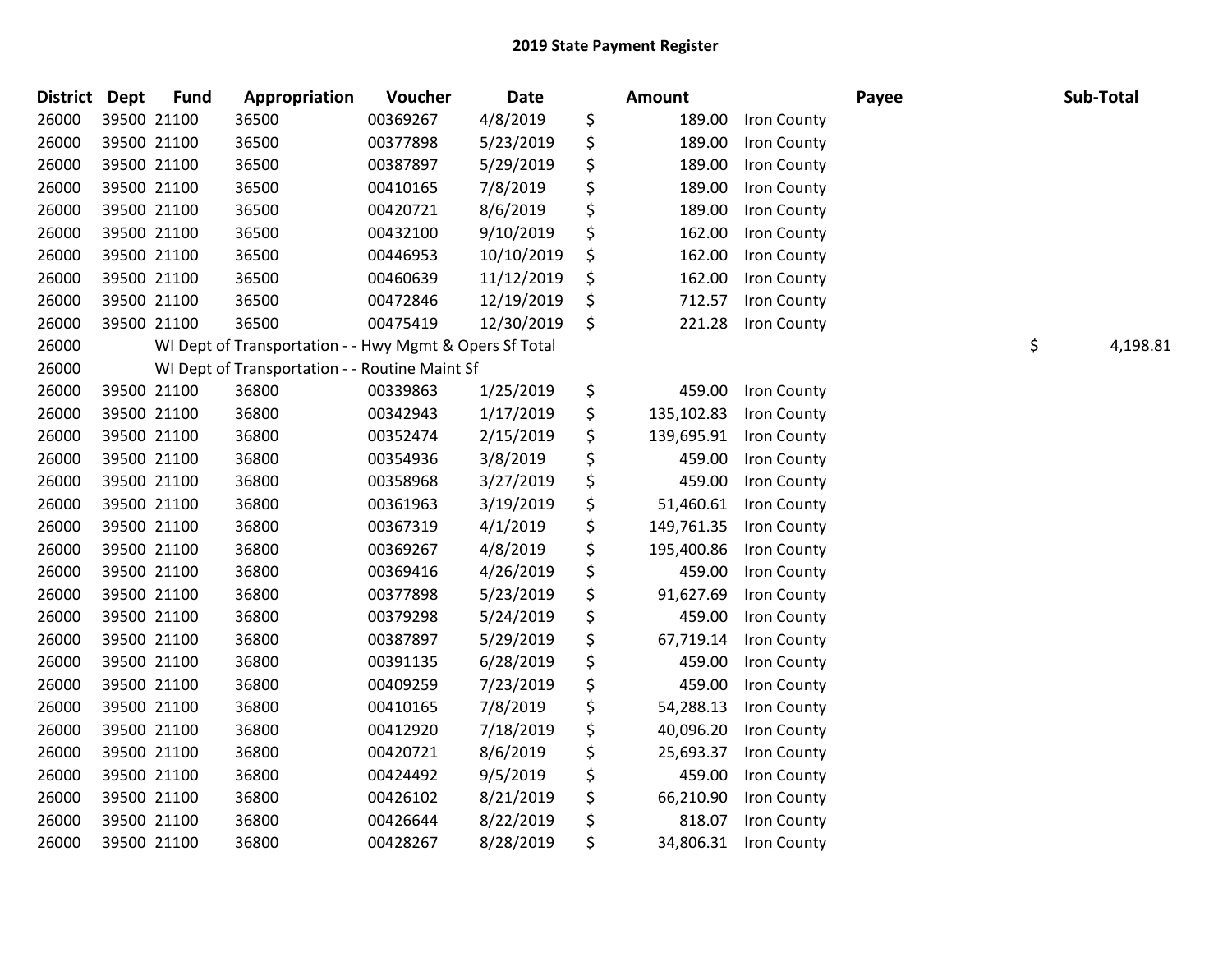| <b>District</b> | <b>Dept</b> | <b>Fund</b> | Appropriation                                                      | Voucher  | Date       | Amount           | Payee                                                                                                         | Sub-Total          |
|-----------------|-------------|-------------|--------------------------------------------------------------------|----------|------------|------------------|---------------------------------------------------------------------------------------------------------------|--------------------|
| 26000           |             | 39500 21100 | 36800                                                              | 00428268 | 8/28/2019  | \$<br>414.90     | Iron County                                                                                                   |                    |
| 26000           |             | 39500 21100 | 36800                                                              | 00432100 | 9/10/2019  | \$<br>53,336.33  | Iron County                                                                                                   |                    |
| 26000           |             | 39500 21100 | 36800                                                              | 00433480 | 10/4/2019  | \$<br>459.00     | Iron County                                                                                                   |                    |
| 26000           |             | 39500 21100 | 36800                                                              | 00446421 | 11/1/2019  | \$<br>459.00     | Iron County                                                                                                   |                    |
| 26000           |             | 39500 21100 | 36800                                                              | 00446953 | 10/10/2019 | \$<br>23,581.74  | Iron County                                                                                                   |                    |
| 26000           |             | 39500 21100 | 36800                                                              | 00448366 | 10/11/2019 | \$<br>507.55     | Iron County                                                                                                   |                    |
| 26000           |             | 39500 21100 | 36800                                                              | 00459396 | 12/4/2019  | \$<br>459.00     | Iron County                                                                                                   |                    |
| 26000           |             | 39500 21100 | 36800                                                              | 00460639 | 11/12/2019 | \$<br>60,638.91  | Iron County                                                                                                   |                    |
| 26000           |             | 39500 21100 | 36800                                                              | 00472846 | 12/19/2019 | \$<br>147,841.76 | Iron County                                                                                                   |                    |
| 26000           |             | 39500 21100 | 36800                                                              | 00475419 | 12/30/2019 | \$<br>121,367.60 | Iron County                                                                                                   |                    |
| 26000           |             |             | WI Dept of Transportation - - Routine Maint Sf Total               |          |            |                  |                                                                                                               | \$<br>1,465,419.16 |
| 26000           |             |             | Department of Corrections - - Services For Drunken Driving O       |          |            |                  |                                                                                                               |                    |
| 26000           |             | 41000 10000 | 10300                                                              | 00281804 | 4/25/2019  | \$<br>200.00     | Iron County                                                                                                   |                    |
| 26000           |             | 41000 10000 | 10300                                                              | 00281807 | 4/25/2019  | \$<br>200.00     | Iron County                                                                                                   |                    |
| 26000           |             |             | Department of Corrections - - Services For Drunken Driving O Total |          |            |                  |                                                                                                               | \$<br>400.00       |
| 26000           |             |             | Department of Corrections - - Corrections Contracts And Agre       |          |            |                  |                                                                                                               |                    |
| 26000           |             | 41000 10000 | 11400                                                              | 00265202 | 2/7/2019   | \$<br>1,286.50   | Iron County                                                                                                   |                    |
| 26000           |             |             | Department of Corrections - - Corrections Contracts And Agre Total |          |            |                  |                                                                                                               | \$<br>1,286.50     |
| 26000           |             |             |                                                                    |          |            |                  | Department of Corrections - - Reimbursing Counties For Probation, Extended Supervision And Parole Holds       |                    |
| 26000           |             | 41000 10000 | 11600                                                              | 00320830 | 11/4/2019  | \$               | 929.94 Iron County                                                                                            |                    |
| 26000           |             |             |                                                                    |          |            |                  | Department of Corrections - - Reimbursing Counties For Probation, Extended Supervision And Parole Holds Total | \$<br>929.94       |
| 26000           |             |             | Department of Corrections - - Probation, Parole And Extended       |          |            |                  |                                                                                                               |                    |
| 26000           |             | 41000 10000 | 18700                                                              | 00320830 | 11/4/2019  | \$<br>390.06     | <b>Iron County</b>                                                                                            |                    |
| 26000           |             |             | Department of Corrections - - Probation, Parole And Extended Total |          |            |                  |                                                                                                               | \$<br>390.06       |
| 26000           |             |             | Department of Health Services - - State/Federal Aids               |          |            |                  |                                                                                                               |                    |
| 26000           |             | 43500 10000 | 00000                                                              | 90906    | 1/2/2019   | \$<br>21,629.00  | Iron County                                                                                                   |                    |
| 26000           |             | 43500 10000 | 00000                                                              | 90907    | 2/1/2019   | \$<br>30,866.00  | Iron County                                                                                                   |                    |
| 26000           |             | 43500 10000 | 00000                                                              | 90909    | 3/1/2019   | \$<br>14,430.00  | Iron County                                                                                                   |                    |
| 26000           |             | 43500 10000 | 00000                                                              | 90910    | 4/1/2019   | \$<br>169,943.00 | Iron County                                                                                                   |                    |
| 26000           |             | 43500 10000 | 00000                                                              | 90911    | 5/1/2019   | \$<br>52,755.00  | Iron County                                                                                                   |                    |
| 26000           |             | 43500 10000 | 00000                                                              | 90913    | 6/3/2019   | \$<br>50,458.00  | Iron County                                                                                                   |                    |
| 26000           |             | 43500 10000 | 00000                                                              | 90914    | 6/17/2019  | \$<br>12,794.00  | Iron County                                                                                                   |                    |
| 26000           |             | 43500 10000 | 00000                                                              | 92000    | 7/1/2019   | \$<br>501,625.00 | Iron County                                                                                                   |                    |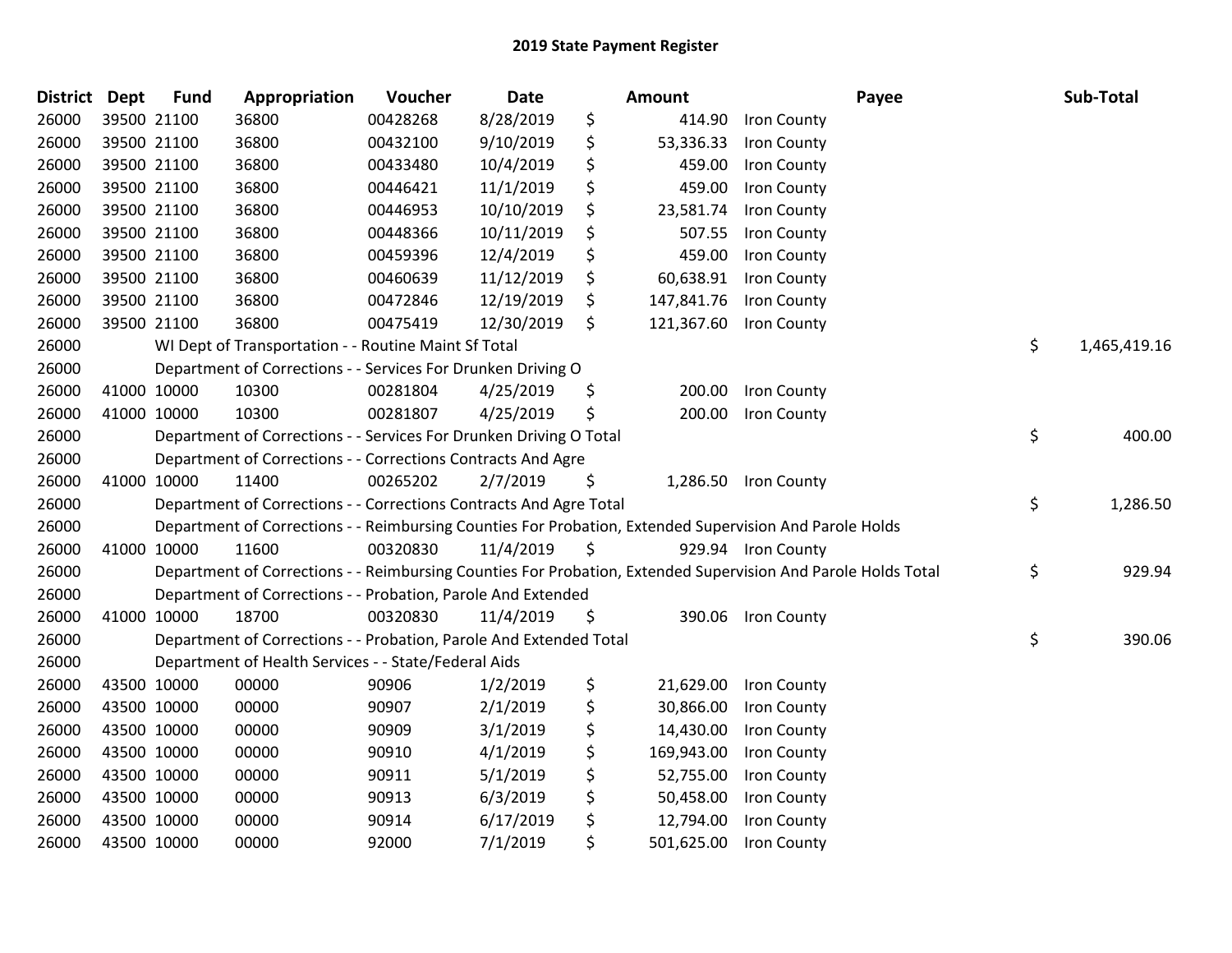| <b>District</b> | Dept        | <b>Fund</b> | Appropriation                                                          | Voucher  | <b>Date</b>   | Amount          |             | Payee | Sub-Total        |
|-----------------|-------------|-------------|------------------------------------------------------------------------|----------|---------------|-----------------|-------------|-------|------------------|
| 26000           | 43500 10000 |             | 00000                                                                  | 92001    | 8/1/2019      | \$<br>10,667.00 | Iron County |       |                  |
| 26000           |             | 43500 10000 | 00000                                                                  | 92002    | 9/3/2019      | \$<br>15,409.00 | Iron County |       |                  |
| 26000           | 43500 10000 |             | 00000                                                                  | 92003    | 10/1/2019     | \$<br>10,062.00 | Iron County |       |                  |
| 26000           | 43500 10000 |             | 00000                                                                  | 92004    | 11/1/2019     | \$<br>6,456.00  | Iron County |       |                  |
| 26000           | 43500 10000 |             | 00000                                                                  | 92005    | 12/2/2019     | \$<br>12,656.00 | Iron County |       |                  |
| 26000           |             |             | Department of Health Services - - State/Federal Aids Total             |          |               |                 |             |       | \$<br>909,750.00 |
| 26000           |             |             | Department of Health Services - - General Program Operations           |          |               |                 |             |       |                  |
| 26000           |             | 43500 10000 | 40100                                                                  | 00290187 | 6/12/2019     | \$<br>1.00      | Iron County |       |                  |
| 26000           | 43500 10000 |             | 40100                                                                  | 00290188 | 6/12/2019     | \$<br>15.00     | Iron County |       |                  |
| 26000           | 43500 10000 |             | 40100                                                                  | 00300551 | 7/31/2019     | \$<br>15.00     | Iron County |       |                  |
| 26000           |             |             | Department of Health Services - - General Program Operations Total     |          |               |                 |             |       | \$<br>31.00      |
| 26000           |             |             | Department of Health Services - - Medical Assistance State Admin       |          |               |                 |             |       |                  |
| 26000           |             | 43500 10000 | 44000                                                                  | 00290187 | 6/12/2019     | \$<br>1.00      | Iron County |       |                  |
| 26000           |             | 43500 10000 | 44000                                                                  | 00290188 | 6/12/2019     | \$<br>15.00     | Iron County |       |                  |
| 26000           | 43500 10000 |             | 44000                                                                  | 00300551 | 7/31/2019     | \$<br>15.00     | Iron County |       |                  |
| 26000           |             |             | Department of Health Services - - Medical Assistance State Admin Total |          |               |                 |             |       | \$<br>31.00      |
| 26000           |             |             | Dept of Children and Families - - Milw Child Welfare Svc Collect       |          |               |                 |             |       |                  |
| 26000           |             | 43700 10000 | 12200                                                                  | 00062138 | 10/30/2019 \$ | 26.25           | Iron County |       |                  |
| 26000           |             |             | Dept of Children and Families - - Milw Child Welfare Svc Collect Total |          |               |                 |             |       | \$<br>26.25      |
| 26000           |             |             | Dept of Children and Families - - Fees For Administrative Servic       |          |               |                 |             |       |                  |
| 26000           |             | 43700 10000 | 23100                                                                  | 00058395 | 7/26/2019     | \$<br>5.00      | Iron County |       |                  |
| 26000           | 43700 10000 |             | 23100                                                                  | 00062286 | 10/31/2019    | \$<br>5.00      | Iron County |       |                  |
| 26000           |             |             | Dept of Children and Families - - Fees For Administrative Servic Total |          |               |                 |             |       | \$<br>10.00      |
| 26000           |             |             | Dept of Children and Families - - General Aids                         |          |               |                 |             |       |                  |
| 26000           | 43700 10000 |             | 99000                                                                  | 00048522 | 1/7/2019      | \$<br>3,503.42  | Iron County |       |                  |
| 26000           |             | 43700 10000 | 99000                                                                  | 00049409 | 2/1/2019      | \$<br>19,390.17 | Iron County |       |                  |
| 26000           | 43700 10000 |             | 99000                                                                  | 00049648 | 2/5/2019      | \$<br>50.51     | Iron County |       |                  |
| 26000           | 43700 10000 |             | 99000                                                                  | 00050605 | 2/26/2019     | \$<br>5,582.61  | Iron County |       |                  |
| 26000           | 43700 10000 |             | 99000                                                                  | 00050927 | 3/5/2019      | \$<br>67,393.60 | Iron County |       |                  |
| 26000           | 43700 10000 |             | 99000                                                                  | 00052046 | 3/27/2019     | \$<br>672.00    | Iron County |       |                  |
| 26000           | 43700 10000 |             | 99000                                                                  | 00052866 | 4/5/2019      | \$<br>1,713.80  | Iron County |       |                  |
| 26000           | 43700 10000 |             | 99000                                                                  | 00053269 | 4/16/2019     | \$<br>5,202.00  | Iron County |       |                  |
| 26000           | 43700 10000 |             | 99000                                                                  | 00053623 | 4/23/2019     | \$<br>16.00     | Iron County |       |                  |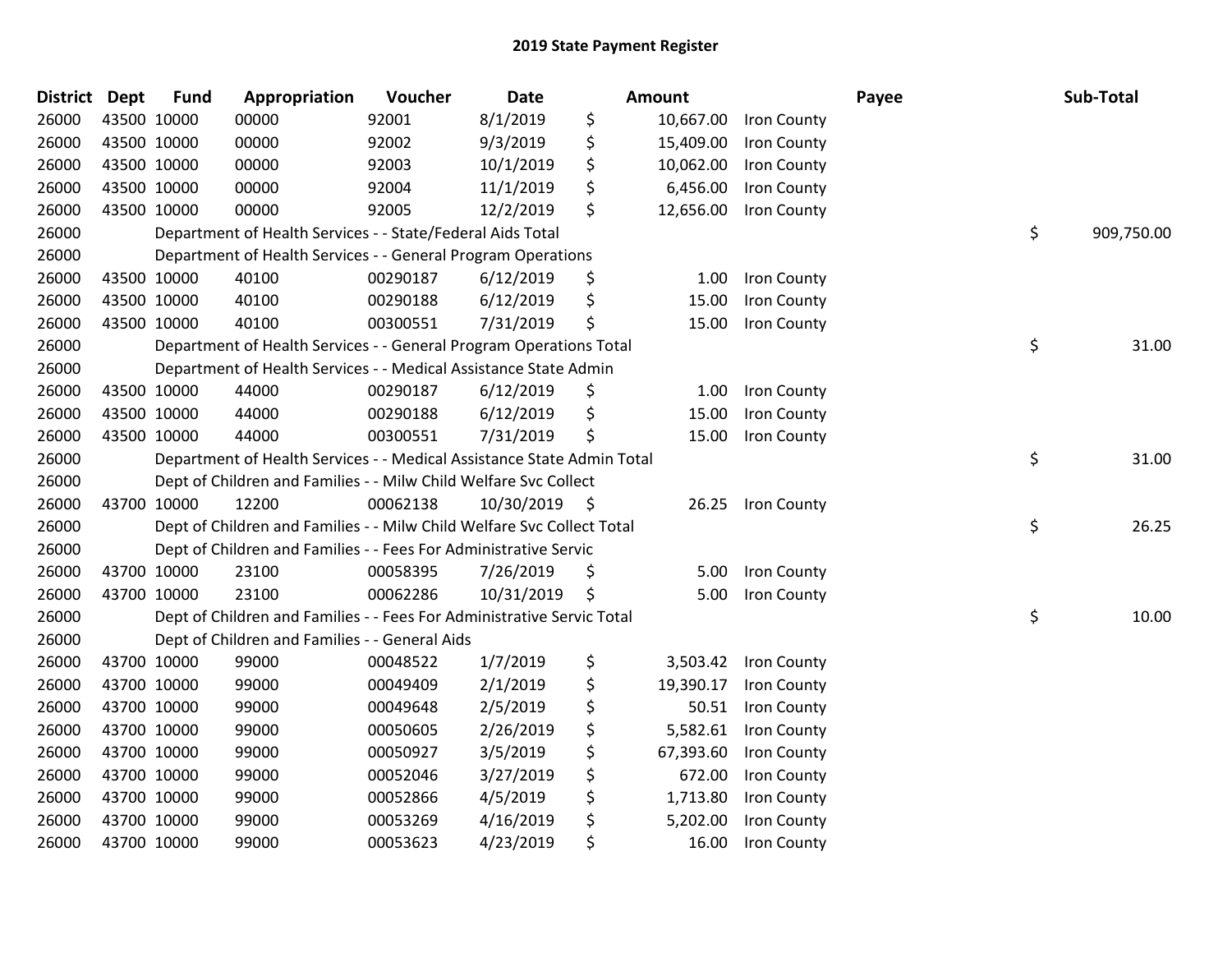| District Dept |             | <b>Fund</b> | Appropriation                                                   | Voucher  | Date       | Amount           |             | Payee | Sub-Total        |
|---------------|-------------|-------------|-----------------------------------------------------------------|----------|------------|------------------|-------------|-------|------------------|
| 26000         |             | 43700 10000 | 99000                                                           | 00053995 | 4/30/2019  | \$<br>19,778.84  | Iron County |       |                  |
| 26000         | 43700 10000 |             | 99000                                                           | 00054663 | 5/6/2019   | \$<br>9,932.22   | Iron County |       |                  |
| 26000         |             | 43700 10000 | 99000                                                           | 00056094 | 6/5/2019   | \$<br>6,549.23   | Iron County |       |                  |
| 26000         |             | 43700 10000 | 99000                                                           | 00057362 | 7/5/2019   | \$<br>10,820.86  | Iron County |       |                  |
| 26000         |             | 43700 10000 | 99000                                                           | 00058469 | 7/30/2019  | \$<br>18,304.93  | Iron County |       |                  |
| 26000         |             | 43700 10000 | 99000                                                           | 00058684 | 8/6/2019   | \$<br>2,834.00   | Iron County |       |                  |
| 26000         |             | 43700 10000 | 99000                                                           | 00059891 | 9/5/2019   | \$<br>265.83     | Iron County |       |                  |
| 26000         |             | 43700 10000 | 99000                                                           | 00059892 | 9/5/2019   | \$<br>5,042.53   | Iron County |       |                  |
| 26000         |             | 43700 10000 | 99000                                                           | 00060352 | 9/18/2019  | \$<br>137,493.57 | Iron County |       |                  |
| 26000         |             | 43700 10000 | 99000                                                           | 00060750 | 9/27/2019  | \$<br>44.00      | Iron County |       |                  |
| 26000         |             | 43700 10000 | 99000                                                           | 00060751 | 9/27/2019  | \$<br>77.52      | Iron County |       |                  |
| 26000         |             | 43700 10000 | 99000                                                           | 00061968 | 10/30/2019 | \$<br>15,877.55  | Iron County |       |                  |
| 26000         |             | 43700 10000 | 99000                                                           | 00062380 | 11/5/2019  | \$<br>927.36     | Iron County |       |                  |
| 26000         |             | 43700 10000 | 99000                                                           | 00062542 | 11/8/2019  | \$<br>2,952.90   | Iron County |       |                  |
| 26000         |             | 43700 10000 | 99000                                                           | 00063550 | 12/5/2019  | \$<br>6,080.87   | Iron County |       |                  |
| 26000         |             | 43700 10000 | 99000                                                           | 00063629 | 12/5/2019  | \$<br>91.58      | Iron County |       |                  |
| 26000         |             |             | Dept of Children and Families - - General Aids Total            |          |            |                  |             |       | \$<br>340,597.90 |
| 26000         |             |             | Dept of Workforce Development - - Ui Admin Fed                  |          |            |                  |             |       |                  |
| 26000         |             | 44500 10000 | 15100                                                           | 00204048 | 1/3/2019   | \$<br>10.00      | Iron County |       |                  |
| 26000         |             | 44500 10000 | 15100                                                           | 00208787 | 2/4/2019   | \$<br>15.00      | Iron County |       |                  |
| 26000         |             | 44500 10000 | 15100                                                           | 00213488 | 3/4/2019   | \$<br>15.00      | Iron County |       |                  |
| 26000         |             | 44500 10000 | 15100                                                           | 00223376 | 5/2/2019   | \$<br>15.00      | Iron County |       |                  |
| 26000         |             | 44500 10000 | 15100                                                           | 00228664 | 6/4/2019   | \$<br>10.00      | Iron County |       |                  |
| 26000         |             | 44500 10000 | 15100                                                           | 00233351 | 7/2/2019   | \$<br>30.00      | Iron County |       |                  |
| 26000         |             | 44500 10000 | 15100                                                           | 00238720 | 8/2/2019   | \$<br>10.00      | Iron County |       |                  |
| 26000         |             | 44500 10000 | 15100                                                           | 00244424 | 9/4/2019   | \$<br>35.00      | Iron County |       |                  |
| 26000         |             | 44500 10000 | 15100                                                           | 00249262 | 10/2/2019  | \$<br>5.00       | Iron County |       |                  |
| 26000         |             | 44500 10000 | 15100                                                           | 00255649 | 11/4/2019  | \$<br>25.00      | Iron County |       |                  |
| 26000         |             | 44500 10000 | 15100                                                           | 00261210 | 12/3/2019  | \$<br>30.00      | Iron County |       |                  |
| 26000         |             |             | Dept of Workforce Development - - Ui Admin Fed Total            |          |            |                  |             |       | \$<br>200.00     |
| 26000         |             |             | Dept of Workforce Development - - Wc Ops Uninsured Emplyr Admin |          |            |                  |             |       |                  |
| 26000         |             | 44500 22700 | 17700                                                           | 00215977 | 3/18/2019  | \$<br>10.00      | Iron County |       |                  |
| 26000         |             | 44500 22700 | 17700                                                           | 00216009 | 3/21/2019  | \$<br>5.00       | Iron County |       |                  |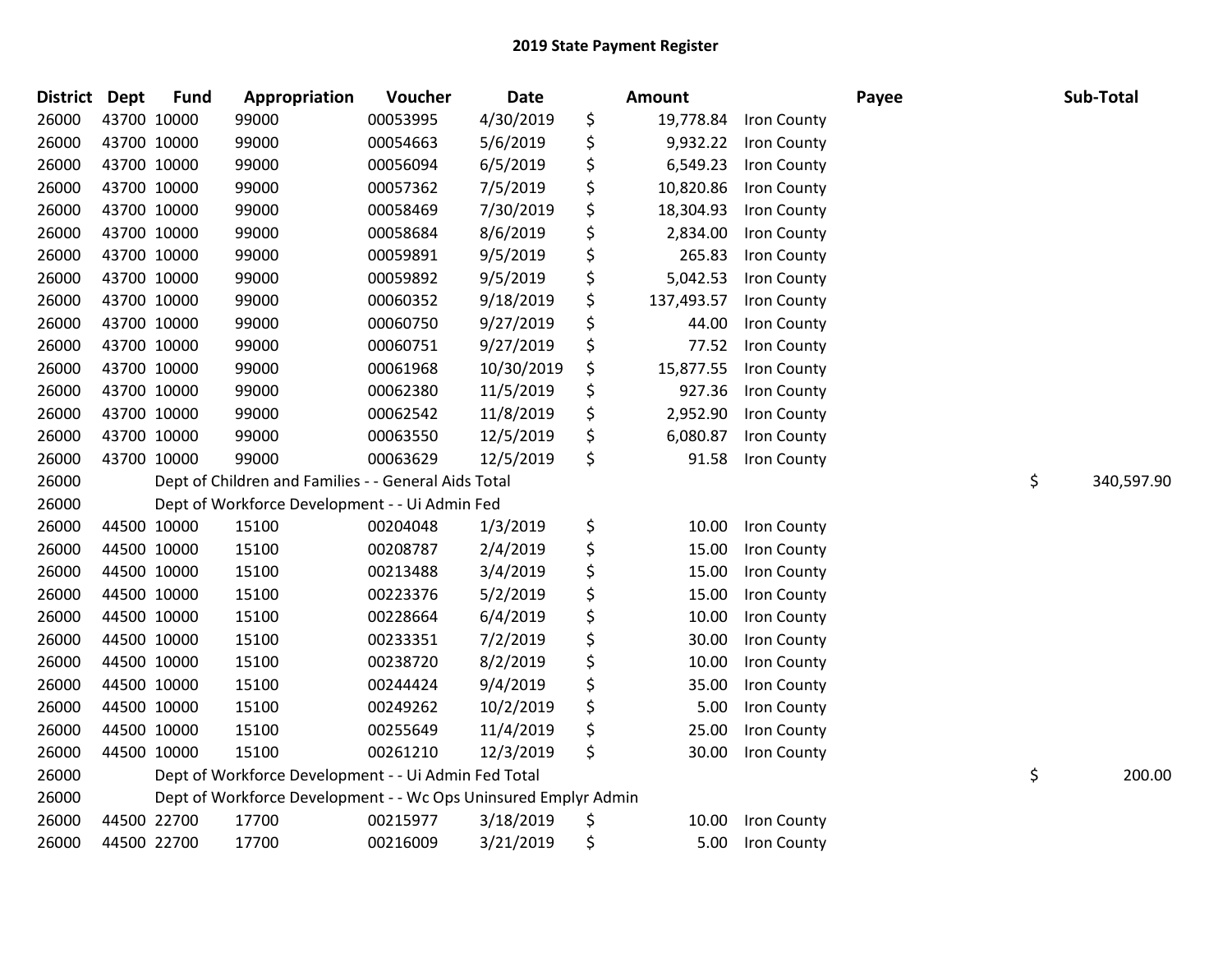| <b>District Dept</b> |             | <b>Fund</b> | Appropriation                                                         | Voucher  | <b>Date</b> | Amount          |                       | Payee | Sub-Total       |
|----------------------|-------------|-------------|-----------------------------------------------------------------------|----------|-------------|-----------------|-----------------------|-------|-----------------|
| 26000                |             |             | Dept of Workforce Development - - Wc Ops Uninsured Emplyr Admin Total |          |             |                 |                       |       | \$<br>15.00     |
| 26000                |             |             | Department of Justice - - Officer Training Reimbursement              |          |             |                 |                       |       |                 |
| 26000                |             | 45500 10000 | 20200                                                                 | 00063059 | 4/11/2019   | \$              | 1,201.44 Iron County  |       |                 |
| 26000                |             |             | Department of Justice - - Officer Training Reimbursement Total        |          |             |                 |                       |       | \$<br>1,201.44  |
| 26000                |             |             | Department of Justice - - Crime Laboratories, Dna                     |          |             |                 |                       |       |                 |
| 26000                |             | 45500 10000 | 22100                                                                 | 00068547 | 7/22/2019   | \$<br>110.00    | Iron County           |       |                 |
| 26000                |             |             | Department of Justice - - Crime Laboratories, Dna Total               |          |             |                 |                       |       | \$<br>110.00    |
| 26000                |             |             | Department of Justice - - Law Enforcement Train, Local                |          |             |                 |                       |       |                 |
| 26000                |             | 45500 10000 | 23100                                                                 | 00063059 | 4/11/2019   | \$<br>222.26    | Iron County           |       |                 |
| 26000                |             | 45500 10000 | 23100                                                                 | 00073225 | 10/21/2019  | \$<br>3,360.00  | <b>Iron County</b>    |       |                 |
| 26000                |             |             | Department of Justice - - Law Enforcement Train, Local Total          |          |             |                 |                       |       | \$<br>3,582.26  |
| 26000                |             |             | Department of Justice - - Crime Victim Witness Assist                 |          |             |                 |                       |       |                 |
| 26000                |             | 45500 10000 | 53200                                                                 | 00060565 | 2/28/2019   | \$              | 18,147.15 Iron County |       |                 |
| 26000                |             | 45500 10000 | 53200                                                                 | 00068325 | 7/18/2019   | \$              | 18,908.92 Iron County |       |                 |
| 26000                |             |             | Department of Justice - - Crime Victim Witness Assist Total           |          |             |                 |                       |       | \$<br>37,056.07 |
| 26000                |             |             | Department of Military Affairs - - Disaster Recovery Aid              |          |             |                 |                       |       |                 |
| 26000                |             | 46500 10000 | 30500                                                                 | 00056001 | 2/5/2019    | \$<br>5,314.42  | Iron County           |       |                 |
| 26000                | 46500 10000 |             | 30500                                                                 | 00061437 | 5/30/2019   | \$<br>1,235.80  | Iron County           |       |                 |
| 26000                | 46500 10000 |             | 30500                                                                 | 00065974 | 8/29/2019   | \$              | 1,325.61 Iron County  |       |                 |
| 26000                |             | 46500 10000 | 30500                                                                 | 00067069 | 9/23/2019   | \$<br>13,495.73 | Iron County           |       |                 |
| 26000                |             | 46500 10000 | 30500                                                                 | 00068969 | 11/1/2019   | \$<br>26,812.50 | Iron County           |       |                 |
| 26000                |             |             | Department of Military Affairs - - Disaster Recovery Aid Total        |          |             |                 |                       |       | \$<br>48,184.06 |
| 26000                |             |             | Department of Military Affairs - - Emergency Response Equipment       |          |             |                 |                       |       |                 |
| 26000                |             | 46500 10000 | 30800                                                                 | 00055653 | 1/29/2019   | \$<br>7,735.20  | <b>Iron County</b>    |       |                 |
| 26000                |             | 46500 10000 | 30800                                                                 | 00069791 | 11/22/2019  | \$<br>7,430.63  | Iron County           |       |                 |
| 26000                |             |             | Department of Military Affairs - - Emergency Response Equipment Total |          |             |                 |                       |       | \$<br>15,165.83 |
| 26000                |             |             | Department of Military Affairs - - Federal Aid, Local Assistance      |          |             |                 |                       |       |                 |
| 26000                |             | 46500 10000 | 34200                                                                 | 00055537 | 1/31/2019   | \$<br>12,889.54 | Iron County           |       |                 |
| 26000                | 46500 10000 |             | 34200                                                                 | 00056001 | 2/5/2019    | \$<br>24,386.53 | Iron County           |       |                 |
| 26000                |             | 46500 10000 | 34200                                                                 | 00061437 | 5/30/2019   | \$<br>7,414.82  | Iron County           |       |                 |
| 26000                | 46500 10000 |             | 34200                                                                 | 00065974 | 8/29/2019   | \$<br>67,455.46 | Iron County           |       |                 |
| 26000                |             | 46500 10000 | 34200                                                                 | 00066686 | 9/19/2019   | \$<br>21,472.55 | Iron County           |       |                 |
| 26000                | 46500 10000 |             | 34200                                                                 | 00066722 | 9/16/2019   | \$<br>2,176.70  | Iron County           |       |                 |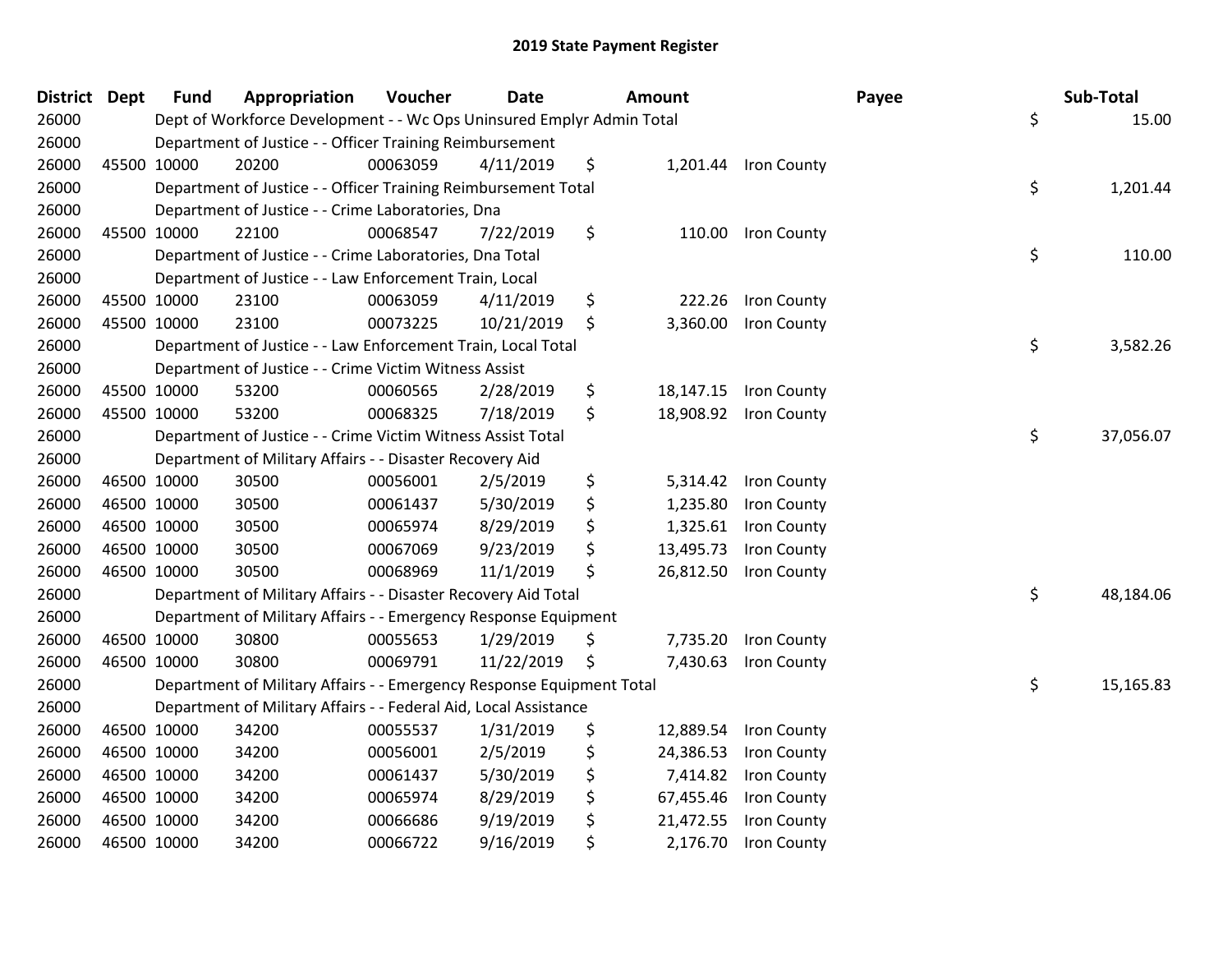| District | <b>Dept</b> | <b>Fund</b> | Appropriation                                                           | Voucher  | <b>Date</b> | Amount         |                        | Payee | Sub-Total        |
|----------|-------------|-------------|-------------------------------------------------------------------------|----------|-------------|----------------|------------------------|-------|------------------|
| 26000    | 46500 10000 |             | 34200                                                                   | 00068969 | 11/1/2019   | \$             | 160,875.00 Iron County |       |                  |
| 26000    |             |             | Department of Military Affairs - - Federal Aid, Local Assistance Total  |          |             |                |                        |       | \$<br>296,670.60 |
| 26000    |             |             | Department of Military Affairs - - St Emerg Response Bd Grant Pif       |          |             |                |                        |       |                  |
| 26000    |             | 46500 27200 | 36400                                                                   | 00055475 | 1/31/2019   | \$             | 1,797.74 Iron County   |       |                  |
| 26000    |             |             | Department of Military Affairs - - St Emerg Response Bd Grant Pif Total |          |             |                |                        |       | \$<br>1,797.74   |
| 26000    |             |             | Department of Veterans Affairs - - Grants To Counties                   |          |             |                |                        |       |                  |
| 26000    |             | 48500 15200 | 12700                                                                   | 00060688 | 2/22/2019   | \$<br>850.00   | Iron County            |       |                  |
| 26000    |             |             | Department of Veterans Affairs - - Grants To Counties Total             |          |             |                |                        |       | \$<br>850.00     |
| 26000    |             |             | Department of Veterans Affairs - - County Grants                        |          |             |                |                        |       |                  |
| 26000    |             | 48500 58200 | 26700                                                                   | 00060688 | 2/22/2019   | \$             | 3,825.00 Iron County   |       |                  |
| 26000    |             |             | Department of Veterans Affairs - - County Grants Total                  |          |             |                |                        |       | \$<br>3,825.00   |
| 26000    |             |             | Department of Veterans Affairs - - County Grants                        |          |             |                |                        |       |                  |
| 26000    |             | 48500 58300 | 37000                                                                   | 00060688 | 2/22/2019   | \$             | 3,825.00 Iron County   |       |                  |
| 26000    |             |             | Department of Veterans Affairs - - County Grants Total                  |          |             |                |                        |       | \$<br>3,825.00   |
| 26000    |             |             | Department of Administration - - Federal Aid, Local Assistance          |          |             |                |                        |       |                  |
| 26000    |             | 50500 10000 | 15500                                                                   | 00097053 | 2/14/2019   | \$<br>1,301.16 | <b>Iron County</b>     |       |                  |
| 26000    |             | 50500 10000 | 15500                                                                   | 00098894 | 3/14/2019   | \$<br>790.09   | Iron County            |       |                  |
| 26000    |             | 50500 10000 | 15500                                                                   | 00099624 | 3/28/2019   | \$<br>343.44   | Iron County            |       |                  |
| 26000    |             | 50500 10000 | 15500                                                                   | 00100677 | 4/15/2019   | \$<br>634.00   | Iron County            |       |                  |
| 26000    |             | 50500 10000 | 15500                                                                   | 00102329 | 5/14/2019   | \$<br>1,281.87 | Iron County            |       |                  |
| 26000    |             | 50500 10000 | 15500                                                                   | 00104185 | 6/14/2019   | \$<br>937.63   | Iron County            |       |                  |
| 26000    |             | 50500 10000 | 15500                                                                   | 00105881 | 7/17/2019   | \$<br>574.40   | Iron County            |       |                  |
| 26000    |             | 50500 10000 | 15500                                                                   | 00107929 | 8/30/2019   | \$<br>1,045.20 | <b>Iron County</b>     |       |                  |
| 26000    |             | 50500 10000 | 15500                                                                   | 00109991 | 10/1/2019   | \$<br>416.94   | Iron County            |       |                  |
| 26000    |             |             | Department of Administration - - Federal Aid, Local Assistance Total    |          |             |                |                        |       | \$<br>7,324.73   |
| 26000    |             |             | Department of Administration - - Federal Aid, Local Assistance          |          |             |                |                        |       |                  |
| 26000    |             | 50500 10000 | 74300                                                                   | 00096084 | 2/4/2019    | \$             | 170,423.25 Iron County |       |                  |
| 26000    |             |             | Department of Administration - - Federal Aid, Local Assistance Total    |          |             |                |                        |       | \$<br>170,423.25 |
| 26000    |             |             | Department of Administration - - Low-Income Assistance Grants           |          |             |                |                        |       |                  |
| 26000    |             | 50500 23500 | 37100                                                                   | 00097053 | 2/14/2019   | \$<br>969.07   | Iron County            |       |                  |
| 26000    |             | 50500 23500 | 37100                                                                   | 00098894 | 3/14/2019   | \$<br>791.05   | Iron County            |       |                  |
| 26000    |             | 50500 23500 | 37100                                                                   | 00100677 | 4/15/2019   | \$<br>505.98   | Iron County            |       |                  |
| 26000    |             | 50500 23500 | 37100                                                                   | 00102329 | 5/14/2019   | \$<br>80.09    | Iron County            |       |                  |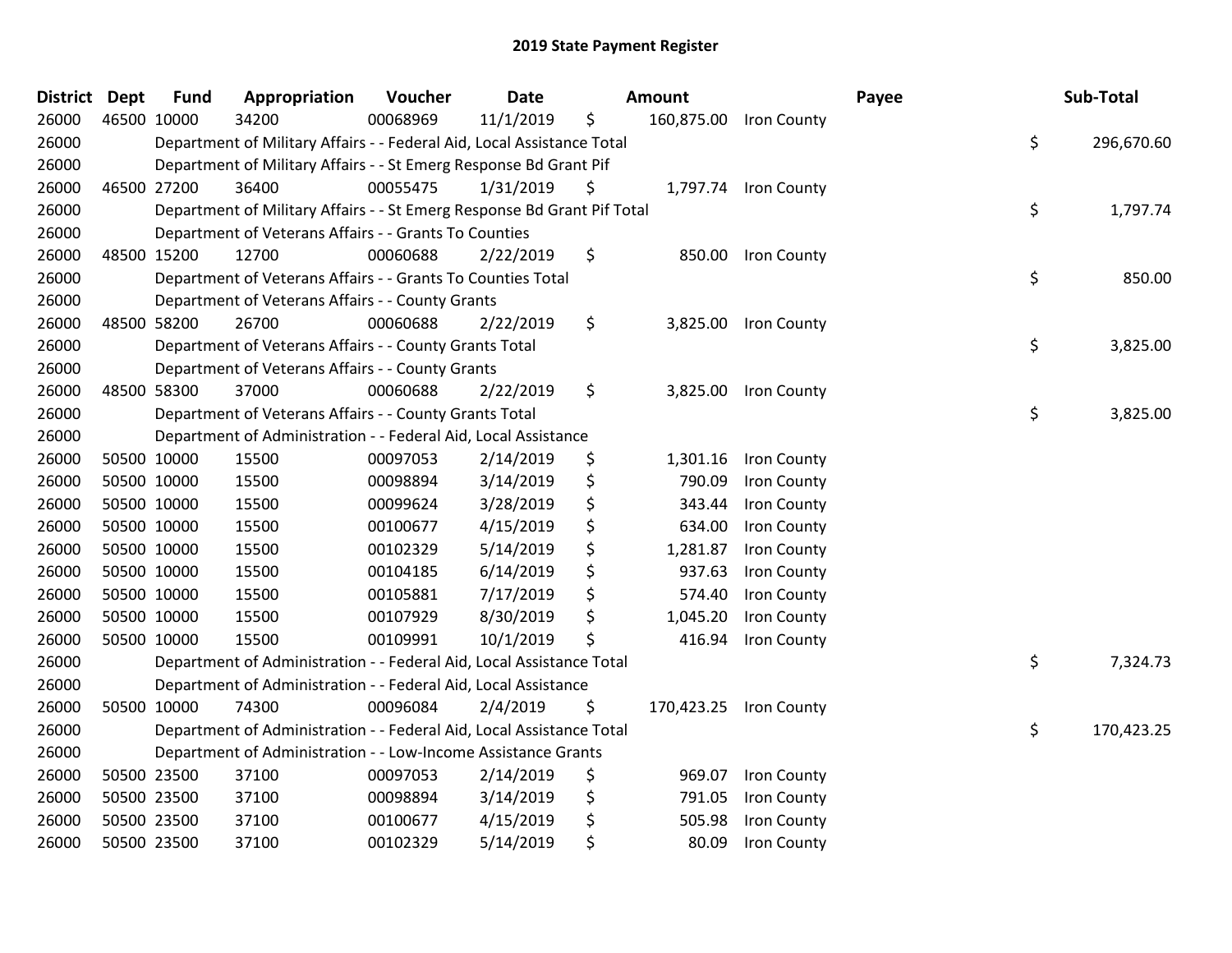| District Dept |             | <b>Fund</b> | Appropriation                                                          | Voucher  | <b>Date</b> | Amount          |                       | Payee | Sub-Total  |
|---------------|-------------|-------------|------------------------------------------------------------------------|----------|-------------|-----------------|-----------------------|-------|------------|
| 26000         |             | 50500 23500 | 37100                                                                  | 00104185 | 6/14/2019   | \$<br>548.48    | Iron County           |       |            |
| 26000         |             | 50500 23500 | 37100                                                                  | 00105881 | 7/17/2019   | \$<br>799.78    | Iron County           |       |            |
| 26000         |             | 50500 23500 | 37100                                                                  | 00109991 | 10/1/2019   | \$<br>624.09    | Iron County           |       |            |
| 26000         |             | 50500 23500 | 37100                                                                  | 00113468 | 12/2/2019   | \$<br>12,226.57 | <b>Iron County</b>    |       |            |
| 26000         |             | 50500 23500 | 37100                                                                  | 00115153 | 12/31/2019  | \$<br>6,414.07  | Iron County           |       |            |
| 26000         |             |             | Department of Administration - - Low-Income Assistance Grants Total    |          |             |                 |                       | \$    | 22,959.18  |
| 26000         |             |             | Department of Administration - - Land Information Program; Loca        |          |             |                 |                       |       |            |
| 26000         |             | 50500 26900 | 17300                                                                  | 00095073 | 1/17/2019   | \$<br>1,000.00  | Iron County           |       |            |
| 26000         |             | 50500 26900 | 17300                                                                  | 00097077 | 2/26/2019   | \$<br>86,264.00 | Iron County           |       |            |
| 26000         |             | 50500 26900 | 17300                                                                  | 00100137 | 4/5/2019    | \$<br>25,000.00 | Iron County           |       |            |
| 26000         |             | 50500 26900 | 17300                                                                  | 00100455 | 4/15/2019   | \$<br>25,000.00 | <b>Iron County</b>    |       |            |
| 26000         |             |             | Department of Administration - - Land Information Program; Loca Total  |          |             |                 |                       | \$    | 137,264.00 |
| 26000         |             |             | Commissioners of Public Lands - - Trust Lands And Investments --       |          |             |                 |                       |       |            |
| 26000         |             | 50700 10000 | 12800                                                                  | 00002447 | 4/23/2019   | \$<br>30.00     | Iron County           |       |            |
| 26000         |             |             | Commissioners of Public Lands - - Trust Lands And Investments -- Total |          |             |                 |                       | \$    | 30.00      |
| 26000         |             |             | Public Defender Board - - Transcript, Discovery And Int                |          |             |                 |                       |       |            |
| 26000         |             | 55000 10000 | 10600                                                                  | 00180351 | 2/8/2019    | \$<br>368.60    | Iron County           |       |            |
| 26000         |             | 55000 10000 | 10600                                                                  | 00213879 | 9/16/2019   | \$<br>180.00    | Iron County           |       |            |
| 26000         |             |             | Public Defender Board - - Transcript, Discovery And Int Total          |          |             |                 |                       | \$    | 548.60     |
| 26000         |             |             | Department of Revenue - - Warrants and Satisfactions                   |          |             |                 |                       |       |            |
| 26000         |             | 56600 10000 | 10100                                                                  | 00124088 | 2/27/2019   | \$<br>555.00    | Iron County           |       |            |
| 26000         |             | 56600 10000 | 10100                                                                  | 00149325 | 10/18/2019  | \$<br>70.58     | Iron County           |       |            |
| 26000         |             |             | Department of Revenue - - Warrants and Satisfactions Total             |          |             |                 |                       | \$    | 625.58     |
| 26000         |             |             | Circuit Courts - - Circuit Court Costs                                 |          |             |                 |                       |       |            |
| 26000         |             | 62500 10000 | 10500                                                                  | 00001229 | 1/17/2019   | \$<br>26,637.00 | Iron County           |       |            |
| 26000         |             | 62500 10000 | 10500                                                                  | 00001438 | 7/5/2019    | \$<br>1,628.00  | Iron County           |       |            |
| 26000         | 62500 10000 |             | 10500                                                                  | 00001539 | 8/1/2019    | \$<br>39,620.00 | Iron County           |       |            |
| 26000         |             |             | Circuit Courts - - Circuit Court Costs Total                           |          |             |                 |                       | \$    | 67,885.00  |
| 26000         |             |             | Shared Revenue and Tax Relief - - County And Municipal Aid             |          |             |                 |                       |       |            |
| 26000         | 83500 10000 |             | 10500                                                                  | 00048954 | 7/22/2019   | \$<br>12,727.68 | Iron County           |       |            |
| 26000         |             | 83500 10000 | 10500                                                                  | 00053250 | 11/18/2019  | \$              | 72,123.51 Iron County |       |            |
| 26000         |             |             | Shared Revenue and Tax Relief - - County And Municipal Aid Total       |          |             |                 |                       | \$    | 84,851.19  |
| 26000         |             |             | Shared Revenue and Tax Relief - - Exempt Computer Aid                  |          |             |                 |                       |       |            |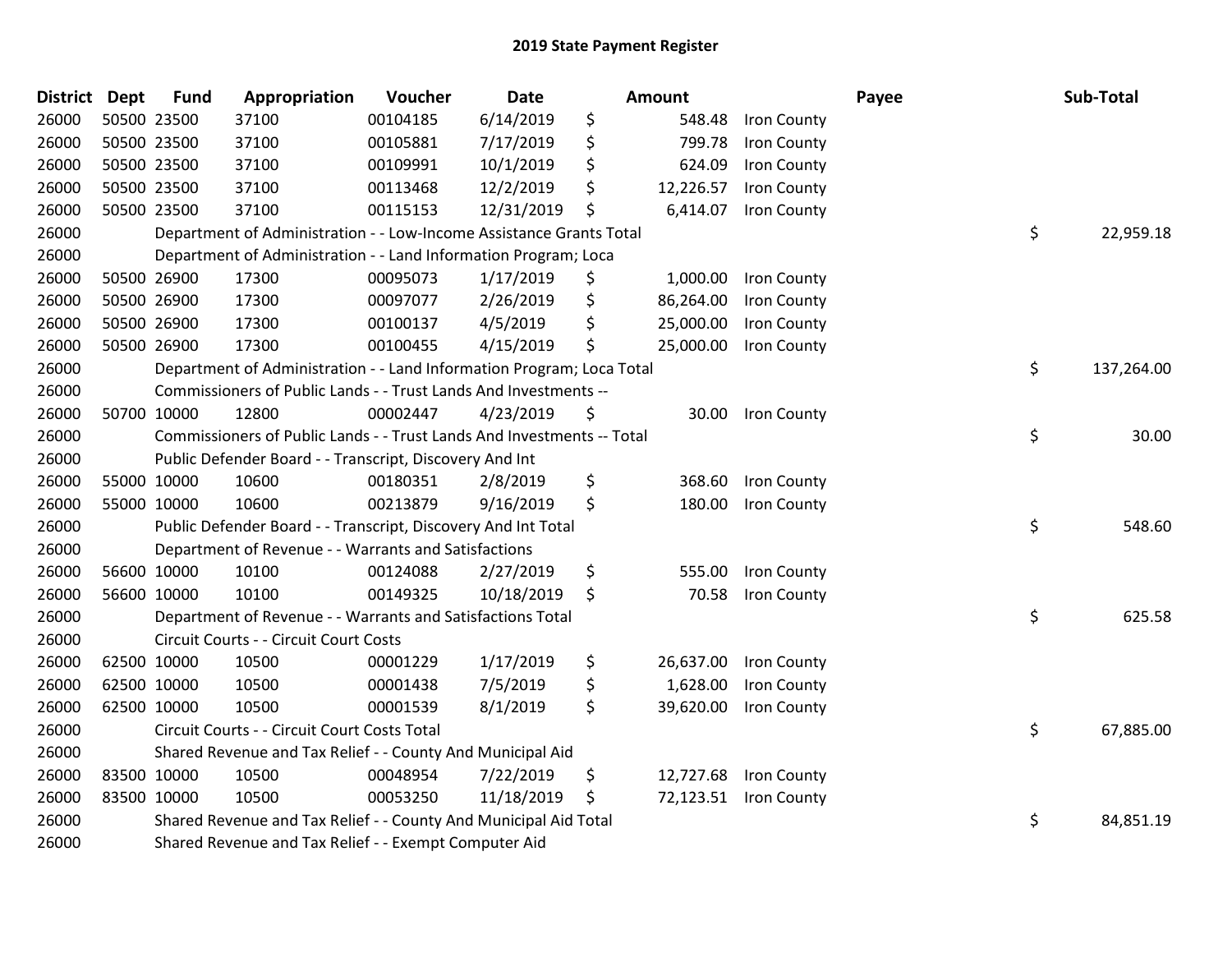| District    | Dept | Fund        | Appropriation                                                         | <b>Voucher</b> | Date       |     | Amount       |                    | Payee |  | Sub-Total    |  |
|-------------|------|-------------|-----------------------------------------------------------------------|----------------|------------|-----|--------------|--------------------|-------|--|--------------|--|
| 26000       |      | 83500 10000 | 10900                                                                 | 00045395       | 7/22/2019  | \$  | 889.60       | <b>Iron County</b> |       |  |              |  |
| 26000       |      |             | Shared Revenue and Tax Relief - - Exempt Computer Aid Total           |                |            |     |              |                    | \$    |  | 889.60       |  |
| 26000       |      |             | Shared Revenue and Tax Relief - - Utility Aid                         |                |            |     |              |                    |       |  |              |  |
| 26000       |      | 83500 10000 | 11000                                                                 | 00048954       | 7/22/2019  | \$  | 5,912.16     | Iron County        |       |  |              |  |
| 26000       |      | 83500 10000 | 11000                                                                 | 00053250       | 11/18/2019 | \$. | 33,527.39    | <b>Iron County</b> |       |  |              |  |
| 26000       |      |             | Shared Revenue and Tax Relief - - Utility Aid Total                   |                |            |     |              |                    | \$.   |  | 39,439.55    |  |
| 26000       |      |             | Shared Revenue and Tax Relief - - Personal Property Aid               |                |            |     |              |                    |       |  |              |  |
| 26000       |      | 83500 10000 | 11100                                                                 | 00039918       | 5/6/2019   | \$  | 7,189.56     | <b>Iron County</b> |       |  |              |  |
| 26000       |      |             | Shared Revenue and Tax Relief - - Personal Property Aid Total         |                |            |     |              |                    | \$    |  | 7,189.56     |  |
| 26000       |      |             | Shared Revenue and Tax Relief - - School Lvy Tx/First Dollar Cr       |                |            |     |              |                    |       |  |              |  |
| 26000       |      | 83500 10000 | 30200                                                                 | 00045254       | 7/22/2019  | \$. | 1,205,363.57 | <b>Iron County</b> |       |  |              |  |
| 26000       |      | 83500 10000 | 30200                                                                 | 00048138       | 7/22/2019  | Ś.  | 260,162.96   | Iron County        |       |  |              |  |
| 26000       |      |             | Shared Revenue and Tax Relief - - School Lvy Tx/First Dollar Cr Total |                |            |     |              |                    | \$    |  | 1,465,526.53 |  |
| 26000       |      |             | Shared Revenue and Tax Relief - - Lottery & Gaming Credit             |                |            |     |              |                    |       |  |              |  |
| 26000       |      | 83500 52100 | 36300                                                                 | 00038624       | 3/25/2019  | Ŝ.  | 222,463.08   | Iron County        |       |  |              |  |
| 26000       |      |             | Shared Revenue and Tax Relief - - Lottery & Gaming Credit Total       |                |            |     |              |                    |       |  | 222,463.08   |  |
| 26000 Total |      |             |                                                                       |                |            |     |              |                    |       |  | 6,744,832.56 |  |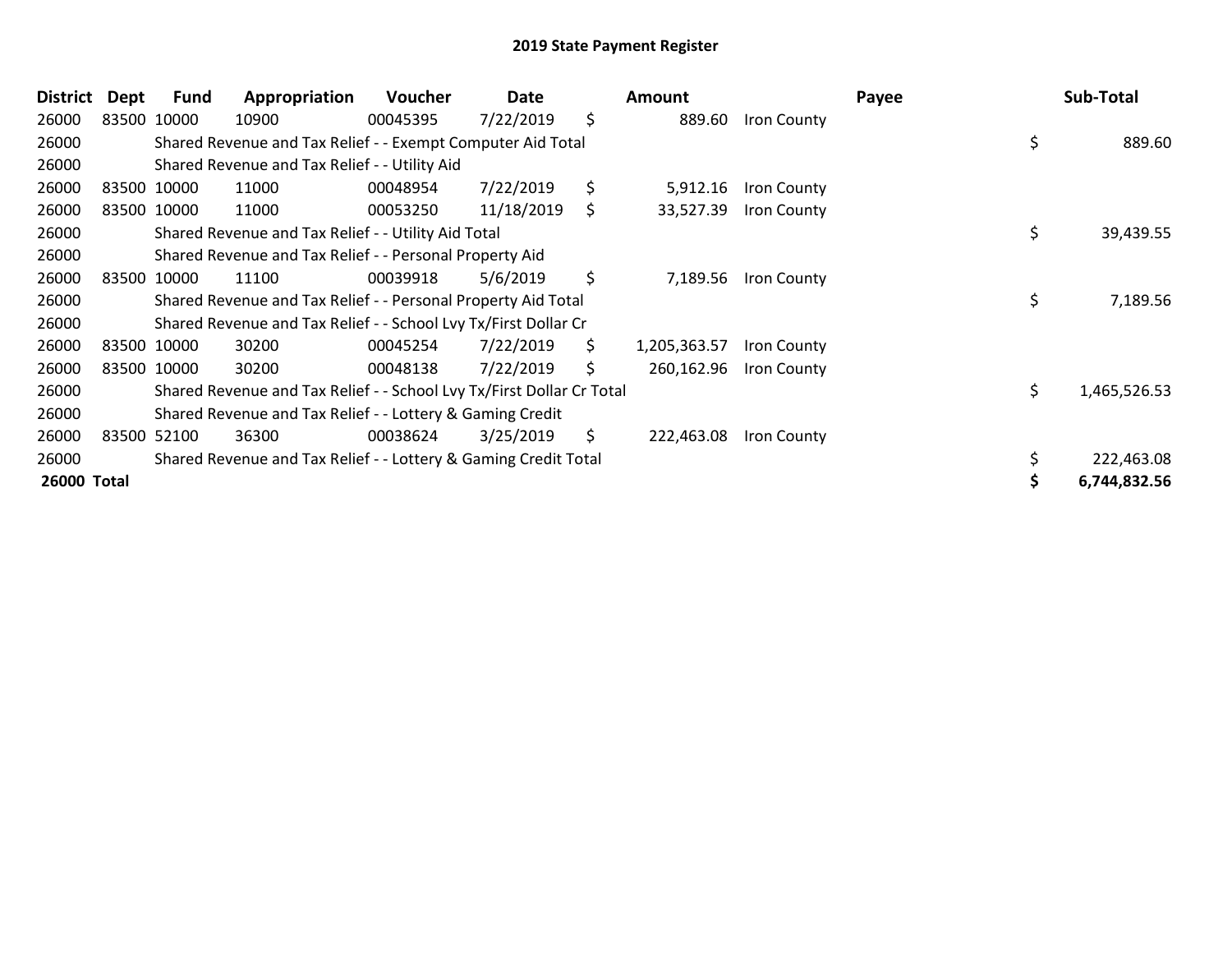| <b>District Dept</b> |             | <b>Fund</b> | Appropriation                                                          | Voucher  | <b>Date</b> | Amount     | Payee                      | Sub-Total       |
|----------------------|-------------|-------------|------------------------------------------------------------------------|----------|-------------|------------|----------------------------|-----------------|
| 26002                |             |             | Dept of Safety & Prof Services - - Fire Dues Distribution              |          |             |            |                            |                 |
| 26002                | 16500 10000 |             | 22500                                                                  | 00031572 | 7/18/2019   | \$         | 560.06 Town Of Anderson    |                 |
| 26002                |             |             | Dept of Safety & Prof Services - - Fire Dues Distribution Total        |          |             |            |                            | \$<br>560.06    |
| 26002                |             |             | Dept of Natural Resources - - Aids In Lieu Of Taxes - Gener            |          |             |            |                            |                 |
| 26002                | 37000 10000 |             | 50300                                                                  | 00296431 | 2/6/2019    | \$         | 2,139.38 Town Of Anderson  |                 |
| 26002                |             |             | Dept of Natural Resources - - Aids In Lieu Of Taxes - Gener Total      |          |             |            |                            | \$<br>2,139.38  |
| 26002                |             |             | Dept of Natural Resources - - Resaids - Cnty Forst, Cl & Mfl           |          |             |            |                            |                 |
| 26002                |             | 37000 21200 | 57100                                                                  | 00332638 | 6/21/2019   | \$         | 14,119.45 Town Of Anderson |                 |
| 26002                |             |             | Dept of Natural Resources - - Resaids - Cnty Forst, Cl & Mfl Total     |          |             |            |                            | \$<br>14,119.45 |
| 26002                |             |             | WI Dept of Transportation - - Trns Aids To Mnc.-Sf                     |          |             |            |                            |                 |
| 26002                | 39500 21100 |             | 19100                                                                  | 00336521 | 1/7/2019    | \$         | 23,065.79 Town Of Anderson |                 |
| 26002                |             | 39500 21100 | 19100                                                                  | 00363836 | 4/1/2019    | \$         | 23,065.79 Town Of Anderson |                 |
| 26002                |             | 39500 21100 | 19100                                                                  | 00401845 | 7/1/2019    | \$         | 23,065.79 Town Of Anderson |                 |
| 26002                | 39500 21100 |             | 19100                                                                  | 00444663 | 10/7/2019   | \$         | 23,065.81 Town Of Anderson |                 |
| 26002                |             |             | WI Dept of Transportation - - Trns Aids To Mnc.-Sf Total               |          |             |            |                            | \$<br>92,263.18 |
| 26002                |             |             | Department of Military Affairs - - Disaster Recovery Aid               |          |             |            |                            |                 |
| 26002                |             | 46500 10000 | 30500                                                                  | 00063042 | 6/25/2019   | \$         | 10,649.84 Town Of Anderson |                 |
| 26002                |             |             | Department of Military Affairs - - Disaster Recovery Aid Total         |          |             |            |                            | \$<br>10,649.84 |
| 26002                |             |             | Department of Military Affairs - - Federal Aid, Local Assistance       |          |             |            |                            |                 |
| 26002                | 46500 10000 |             | 34200                                                                  | 00063042 | 6/25/2019   | \$         | 63,899.06 Town Of Anderson |                 |
| 26002                |             |             | Department of Military Affairs - - Federal Aid, Local Assistance Total |          |             |            |                            | \$<br>63,899.06 |
| 26002                |             |             | Department of Military Affairs - - Major Disaster Assist; Pif          |          |             |            |                            |                 |
| 26002                |             | 46500 27200 | 36500                                                                  | 00057774 | 3/15/2019   | \$         | 4,447.98 Town Of Anderson  |                 |
| 26002                |             |             | Department of Military Affairs - - Major Disaster Assist; Pif Total    |          |             |            |                            | \$<br>4,447.98  |
| 26002                |             |             | Shared Revenue and Tax Relief - - County And Municipal Aid             |          |             |            |                            |                 |
| 26002                |             | 83500 10000 | 10500                                                                  | 00048942 | 7/22/2019   | \$         | 1,743.92 Town Of Anderson  |                 |
| 26002                | 83500 10000 |             | 10500                                                                  | 00053238 | 11/18/2019  | \$         | 9,882.23 Town Of Anderson  |                 |
| 26002                |             |             | Shared Revenue and Tax Relief - - County And Municipal Aid Total       |          |             |            |                            | \$<br>11,626.15 |
| 26002                |             |             | Shared Revenue and Tax Relief - - Utility Aid                          |          |             |            |                            |                 |
| 26002                |             | 83500 10000 | 11000                                                                  | 00048942 | 7/22/2019   | \$<br>9.53 | <b>Town Of Anderson</b>    |                 |
| 26002                | 83500 10000 |             | 11000                                                                  | 00053238 | 11/18/2019  | \$         | 53.65 Town Of Anderson     |                 |
| 26002                |             |             | Shared Revenue and Tax Relief - - Utility Aid Total                    |          |             |            |                            | \$<br>63.18     |
| 26002                |             |             | Shared Revenue and Tax Relief - - Personal Property Aid                |          |             |            |                            |                 |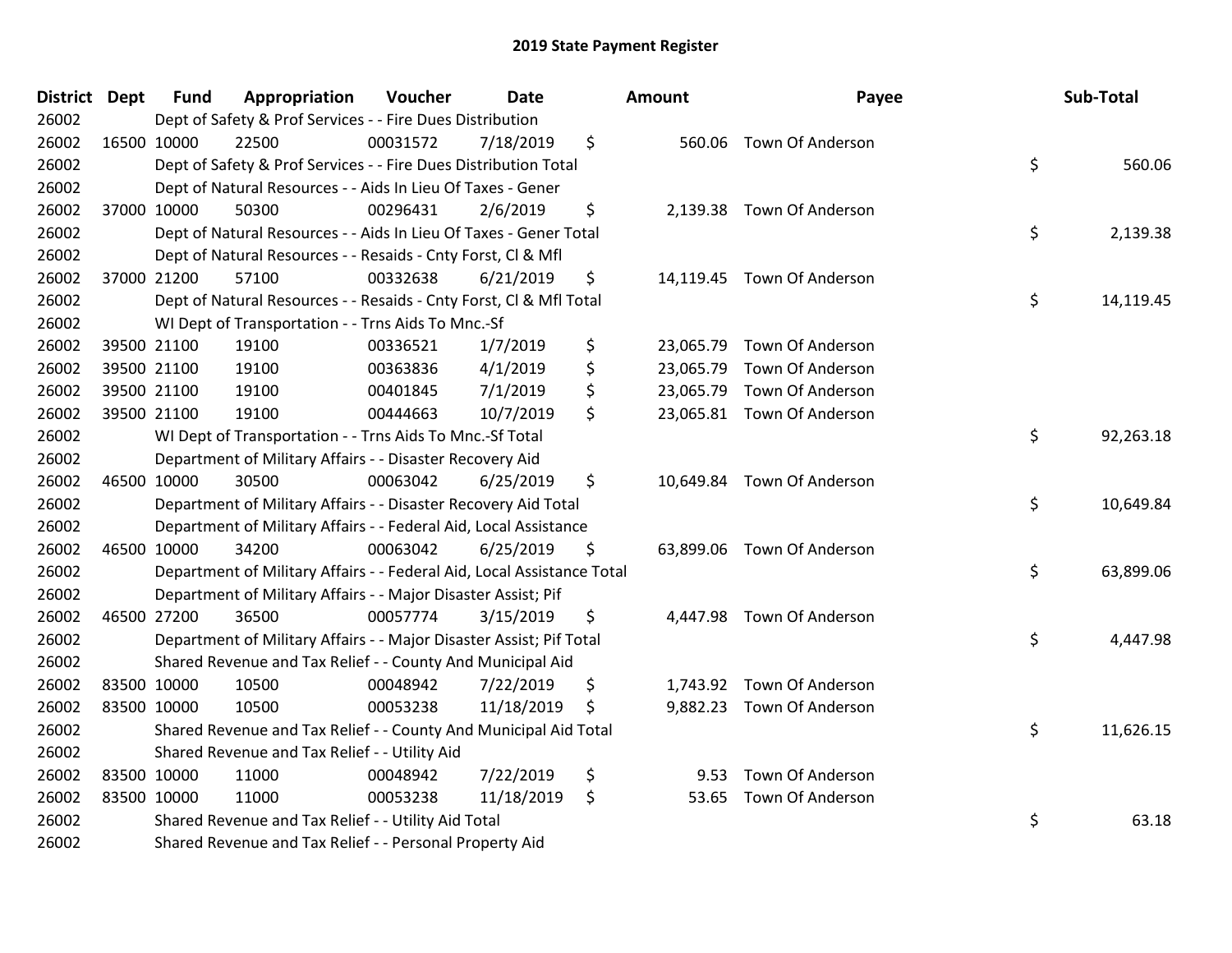| District Dept |             | Fund | Appropriation                                                 | <b>Voucher</b> | Date     | Amount | Pavee                  | Sub-Total  |
|---------------|-------------|------|---------------------------------------------------------------|----------------|----------|--------|------------------------|------------|
| 26002         | 83500 10000 |      | 11100                                                         | 00040627       | 5/6/2019 |        | 90.05 Town Of Anderson |            |
| 26002         |             |      | Shared Revenue and Tax Relief - - Personal Property Aid Total |                |          |        |                        | 90.05      |
| 26002 Total   |             |      |                                                               |                |          |        |                        | 199,858.33 |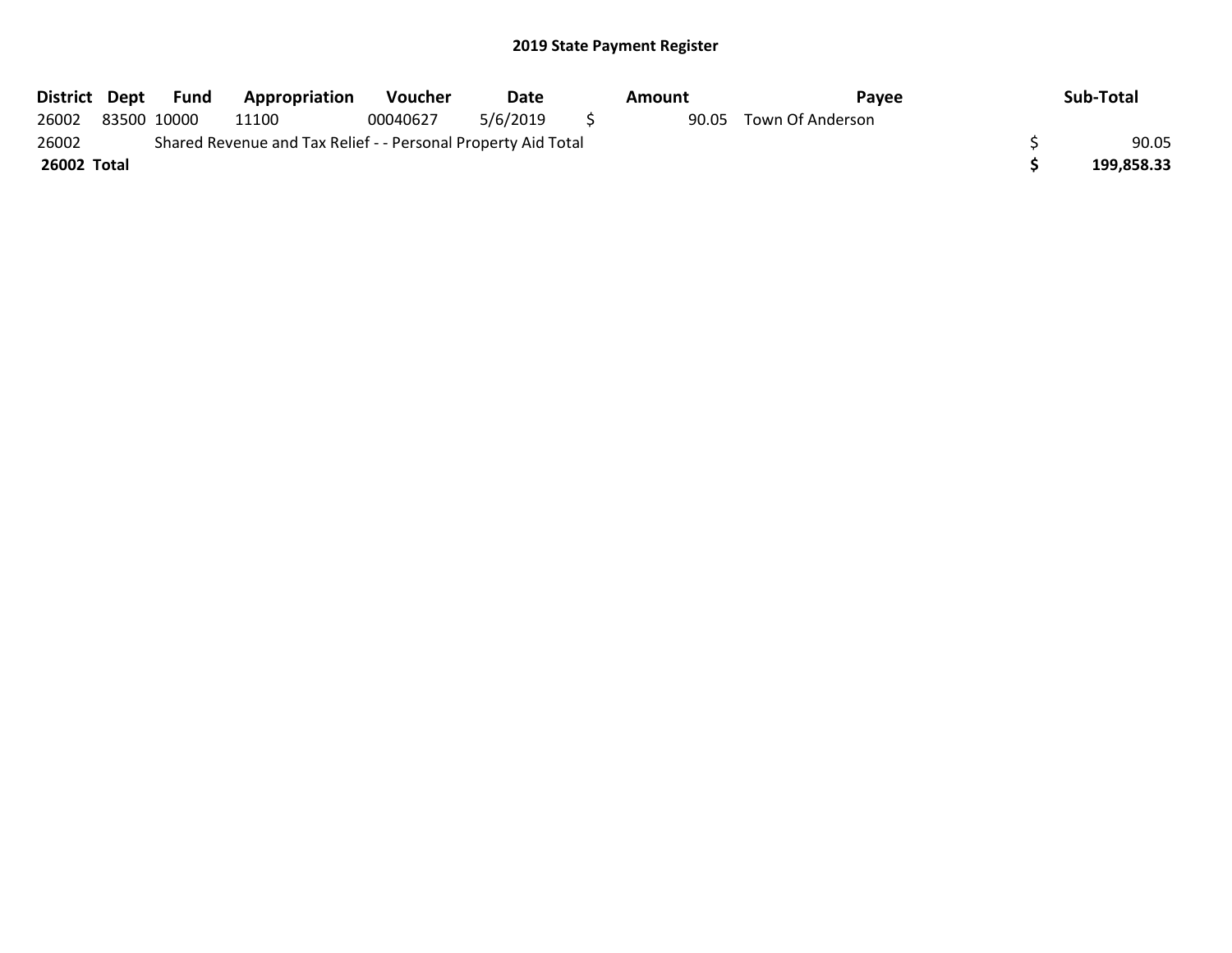| <b>District</b> | <b>Dept</b> | Fund  | Appropriation                                                      | Voucher  | Date       |     | <b>Amount</b> | Payee         | Sub-Total        |
|-----------------|-------------|-------|--------------------------------------------------------------------|----------|------------|-----|---------------|---------------|------------------|
| 26004           |             |       | Dept of Safety & Prof Services - - Fire Dues Distribution          |          |            |     |               |               |                  |
| 26004           | 16500 10000 |       | 22500                                                              | 00031576 | 7/18/2019  | \$  | 540.15        | Town Of Carey |                  |
| 26004           |             |       | Dept of Safety & Prof Services - - Fire Dues Distribution Total    |          |            |     |               |               | \$<br>540.15     |
| 26004           |             |       | Dept of Natural Resources - - Resaids - Cnty Forst, CI & Mfl       |          |            |     |               |               |                  |
| 26004           | 37000       | 21200 | 57100                                                              | 00332639 | 6/21/2019  | \$  | 5,820.83      | Town Of Carey |                  |
| 26004           |             |       | Dept of Natural Resources - - Resaids - Cnty Forst, Cl & Mfl Total |          |            |     |               |               | \$<br>5,820.83   |
| 26004           |             |       | Dept of Natural Resources - - Dnr-Dam Safety Projects              |          |            |     |               |               |                  |
| 26004           | 37000       | 36300 | <b>TX100</b>                                                       | 00369640 | 11/4/2019  | \$  | 42,335.00     | Town Of Carey |                  |
| 26004           |             |       | Dept of Natural Resources - - Dnr-Dam Safety Projects Total        |          |            |     |               |               | \$<br>42,335.00  |
| 26004           |             |       | WI Dept of Transportation - - Trns Aids To Mnc.-Sf                 |          |            |     |               |               |                  |
| 26004           | 39500 21100 |       | 19100                                                              | 00336522 | 1/7/2019   | \$  | 23,000.09     | Town Of Carey |                  |
| 26004           | 39500 21100 |       | 19100                                                              | 00363837 | 4/1/2019   | \$  | 23,000.09     | Town Of Carey |                  |
| 26004           | 39500 21100 |       | 19100                                                              | 00401846 | 7/1/2019   | \$  | 23,000.09     | Town Of Carey |                  |
| 26004           | 39500 21100 |       | 19100                                                              | 00444664 | 10/7/2019  | \$  | 23,000.12     | Town Of Carey |                  |
| 26004           |             |       | WI Dept of Transportation - - Trns Aids To Mnc.-Sf Total           |          |            |     |               |               | \$<br>92,000.39  |
| 26004           |             |       | Elections Commission - - General Program Ops, GPR                  |          |            |     |               |               |                  |
| 26004           | 51000 10000 |       | 10100                                                              | 00001507 | 1/25/2019  | \$  | 274.17        | Town Of Carey |                  |
| 26004           |             |       | Elections Commission - - General Program Ops, GPR Total            |          |            |     |               |               | \$<br>274.17     |
| 26004           |             |       | Shared Revenue and Tax Relief - - County And Municipal Aid         |          |            |     |               |               |                  |
| 26004           | 83500 10000 |       | 10500                                                              | 00048943 | 7/22/2019  | \$  | 2,296.15      | Town Of Carey |                  |
| 26004           | 83500 10000 |       | 10500                                                              | 00053239 | 11/18/2019 | \$. | 13,011.49     | Town Of Carey |                  |
| 26004           |             |       | Shared Revenue and Tax Relief - - County And Municipal Aid Total   |          |            |     |               |               | \$<br>15,307.64  |
| 26004 Total     |             |       |                                                                    |          |            |     |               |               | \$<br>156,278.18 |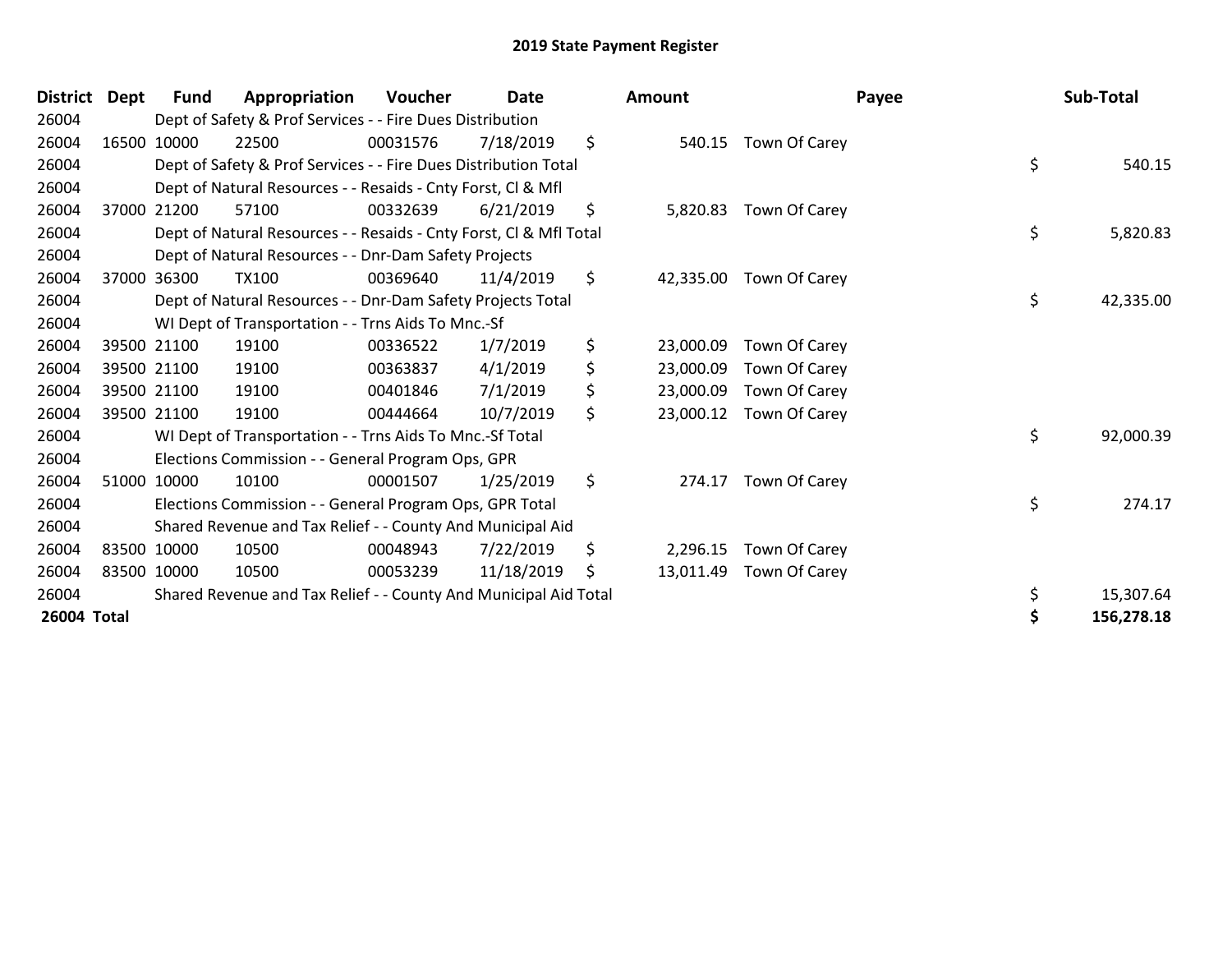| <b>District</b> | <b>Dept</b> | Fund        | Appropriation                                                      | Voucher  | <b>Date</b> | <b>Amount</b>   | Payee                   | Sub-Total        |
|-----------------|-------------|-------------|--------------------------------------------------------------------|----------|-------------|-----------------|-------------------------|------------------|
| 26006           |             |             | Dept of Safety & Prof Services - - Fire Dues Distribution          |          |             |                 |                         |                  |
| 26006           |             | 16500 10000 | 22500                                                              | 00031599 | 7/18/2019   | \$<br>443.14    | Town Of Gurney          |                  |
| 26006           |             |             | Dept of Safety & Prof Services - - Fire Dues Distribution Total    |          |             |                 |                         | \$<br>443.14     |
| 26006           |             |             | Dept of Natural Resources - - Resaids - Cnty Forst, CI & Mfl       |          |             |                 |                         |                  |
| 26006           |             | 37000 21200 | 57100                                                              | 00332640 | 6/21/2019   | \$              | 4,621.65 Town Of Gurney |                  |
| 26006           |             |             | Dept of Natural Resources - - Resaids - Cnty Forst, Cl & Mfl Total |          |             |                 |                         | \$<br>4,621.65   |
| 26006           |             |             | WI Dept of Transportation - - Trns Aids To Mnc.-Sf                 |          |             |                 |                         |                  |
| 26006           |             | 39500 21100 | 19100                                                              | 00336523 | 1/7/2019    | \$<br>19,745.08 | Town Of Gurney          |                  |
| 26006           |             | 39500 21100 | 19100                                                              | 00363838 | 4/1/2019    | \$<br>19,745.08 | Town Of Gurney          |                  |
| 26006           |             | 39500 21100 | 19100                                                              | 00401847 | 7/1/2019    | \$<br>19,745.08 | Town Of Gurney          |                  |
| 26006           |             | 39500 21100 | 19100                                                              | 00444665 | 10/7/2019   | \$<br>19,745.10 | Town Of Gurney          |                  |
| 26006           |             |             | WI Dept of Transportation - - Trns Aids To Mnc.-Sf Total           |          |             |                 |                         | \$<br>78,980.34  |
| 26006           |             |             | Shared Revenue and Tax Relief - - County And Municipal Aid         |          |             |                 |                         |                  |
| 26006           | 83500 10000 |             | 10500                                                              | 00048944 | 7/22/2019   | \$<br>3,836.72  | Town Of Gurney          |                  |
| 26006           |             | 83500 10000 | 10500                                                              | 00053240 | 11/18/2019  | \$<br>21,741.42 | Town Of Gurney          |                  |
| 26006           |             |             | Shared Revenue and Tax Relief - - County And Municipal Aid Total   |          |             |                 |                         | \$<br>25,578.14  |
| 26006           |             |             | Shared Revenue and Tax Relief - - Exempt Computer Aid              |          |             |                 |                         |                  |
| 26006           | 83500 10000 |             | 10900                                                              | 00046086 | 7/22/2019   | \$<br>12.47     | Town Of Gurney          |                  |
| 26006           |             |             | Shared Revenue and Tax Relief - - Exempt Computer Aid Total        |          |             |                 |                         | \$<br>12.47      |
| 26006           |             |             | Shared Revenue and Tax Relief - - Personal Property Aid            |          |             |                 |                         |                  |
| 26006           | 83500 10000 |             | 11100                                                              | 00040628 | 5/6/2019    | \$<br>109.41    | Town Of Gurney          |                  |
| 26006           |             |             | Shared Revenue and Tax Relief - - Personal Property Aid Total      |          |             |                 |                         | \$<br>109.41     |
| 26006 Total     |             |             |                                                                    |          |             |                 |                         | \$<br>109,745.15 |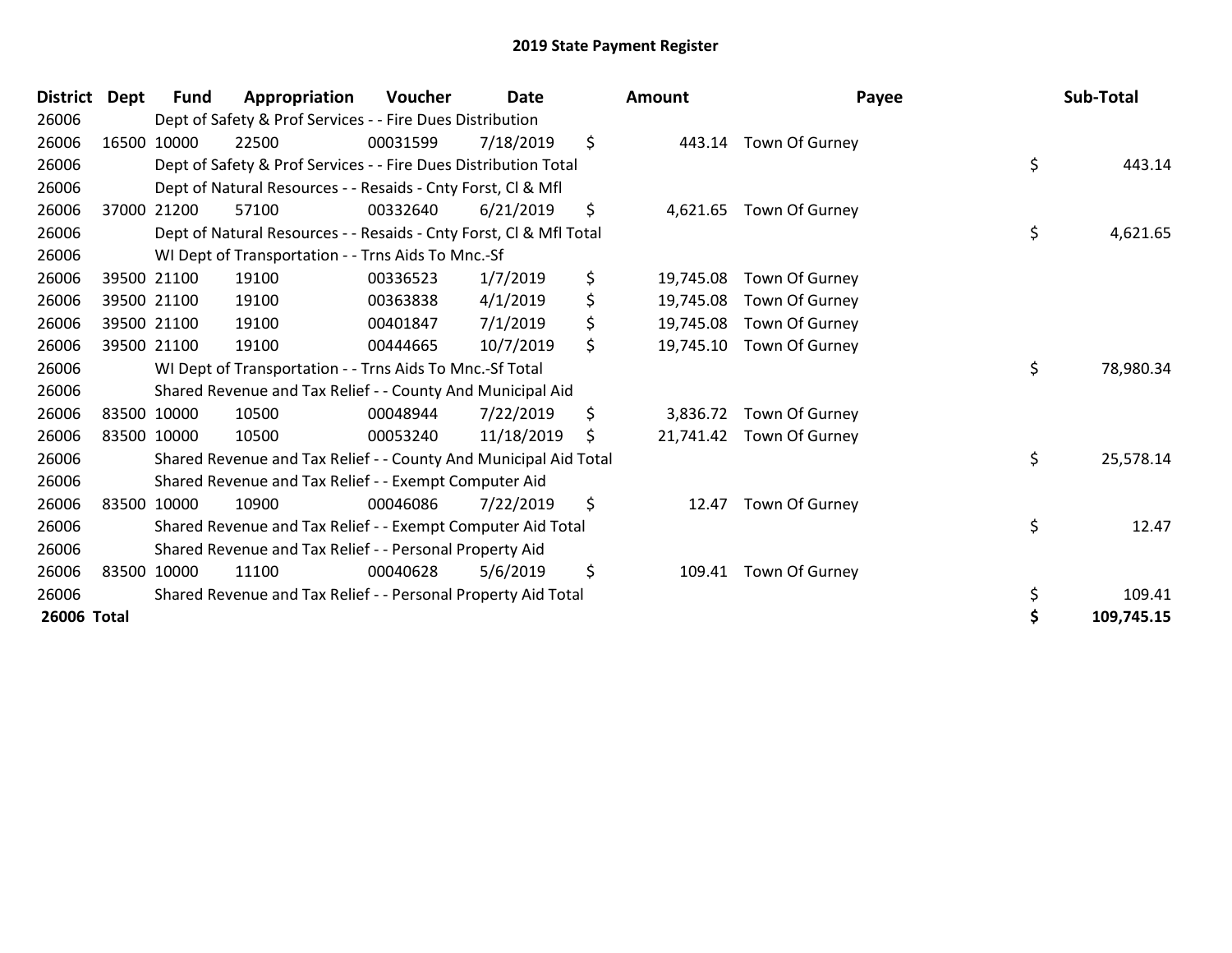| <b>District Dept</b> |             | <b>Fund</b> | Appropriation                                                          | Voucher  | Date       | <b>Amount</b>   | Payee                      | Sub-Total        |
|----------------------|-------------|-------------|------------------------------------------------------------------------|----------|------------|-----------------|----------------------------|------------------|
| 26008                |             |             | Dept of Safety & Prof Services - - Fire Dues Distribution              |          |            |                 |                            |                  |
| 26008                |             | 16500 10000 | 22500                                                                  | 00031269 | 7/18/2019  | \$              | 1,526.50 Kimball, Town of  |                  |
| 26008                |             |             | Dept of Safety & Prof Services - - Fire Dues Distribution Total        |          |            |                 |                            | \$<br>1,526.50   |
| 26008                |             |             | Dept of Natural Resources - - Resaids - Cnty Forst, CI & Mfl           |          |            |                 |                            |                  |
| 26008                |             | 37000 21200 | 57100                                                                  | 00332641 | 6/21/2019  | \$<br>1,923.26  | Kimball, Town of           |                  |
| 26008                |             |             | Dept of Natural Resources - - Resaids - Cnty Forst, Cl & Mfl Total     |          |            |                 |                            | \$<br>1,923.26   |
| 26008                |             |             | WI Dept of Transportation - - Trns Aids To Mnc.-Sf                     |          |            |                 |                            |                  |
| 26008                |             | 39500 21100 | 19100                                                                  | 00336524 | 1/7/2019   | \$<br>27,079.31 | Kimball, Town of           |                  |
| 26008                |             | 39500 21100 | 19100                                                                  | 00363839 | 4/1/2019   | \$<br>27,079.31 | Kimball, Town of           |                  |
| 26008                |             | 39500 21100 | 19100                                                                  | 00401848 | 7/1/2019   | \$<br>27,079.31 | Kimball, Town of           |                  |
| 26008                |             | 39500 21100 | 19100                                                                  | 00444666 | 10/7/2019  | \$<br>27,079.33 | Kimball, Town of           |                  |
| 26008                |             |             | WI Dept of Transportation - - Trns Aids To Mnc.-Sf Total               |          |            |                 |                            | \$<br>108,317.26 |
| 26008                |             |             | WI Dept of Transportation - - Loc Rd Imp Prg St Fd                     |          |            |                 |                            |                  |
| 26008                |             | 39500 21100 | 27800                                                                  | 00433515 | 9/13/2019  | \$              | 22,397.62 Kimball, Town of |                  |
| 26008                |             |             | WI Dept of Transportation - - Loc Rd Imp Prg St Fd Total               |          |            |                 |                            | \$<br>22,397.62  |
| 26008                |             |             | Department of Military Affairs - - Disaster Recovery Aid               |          |            |                 |                            |                  |
| 26008                |             | 46500 10000 | 30500                                                                  | 00069706 | 11/20/2019 | \$<br>5,609.84  | Kimball, Town of           |                  |
| 26008                |             | 46500 10000 | 30500                                                                  | 00070535 | 12/9/2019  | \$<br>4,000.74  | Kimball, Town of           |                  |
| 26008                |             |             | Department of Military Affairs - - Disaster Recovery Aid Total         |          |            |                 |                            | \$<br>9,610.58   |
| 26008                |             |             | Department of Military Affairs - - Federal Aid, Local Assistance       |          |            |                 |                            |                  |
| 26008                |             | 46500 10000 | 34200                                                                  | 00069706 | 11/20/2019 | \$<br>33,659.05 | Kimball, Town of           |                  |
| 26008                |             | 46500 10000 | 34200                                                                  | 00070535 | 12/9/2019  | \$<br>24,004.44 | Kimball, Town of           |                  |
| 26008                |             |             | Department of Military Affairs - - Federal Aid, Local Assistance Total |          |            |                 |                            | \$<br>57,663.49  |
| 26008                |             |             | Elections Commission - - 2018 Hava Election Security                   |          |            |                 |                            |                  |
| 26008                |             | 51000 22000 | 18200                                                                  | 00002819 | 11/21/2019 | \$<br>1,200.00  | Kimball, Town of           |                  |
| 26008                |             |             | Elections Commission - - 2018 Hava Election Security Total             |          |            |                 |                            | \$<br>1,200.00   |
| 26008                |             |             | Shared Revenue and Tax Relief - - County And Municipal Aid             |          |            |                 |                            |                  |
| 26008                |             | 83500 10000 | 10500                                                                  | 00048945 | 7/22/2019  | \$<br>10,690.90 | Kimball, Town of           |                  |
| 26008                | 83500 10000 |             | 10500                                                                  | 00053241 | 11/18/2019 | \$<br>60,581.74 | Kimball, Town of           |                  |
| 26008                |             |             | Shared Revenue and Tax Relief - - County And Municipal Aid Total       |          |            |                 |                            | \$<br>71,272.64  |
| 26008                |             |             | Shared Revenue and Tax Relief - - Exempt Computer Aid                  |          |            |                 |                            |                  |
| 26008                |             | 83500 10000 | 10900                                                                  | 00046087 | 7/22/2019  | \$<br>41.57     | Kimball, Town of           |                  |
| 26008                |             |             | Shared Revenue and Tax Relief - - Exempt Computer Aid Total            |          |            |                 |                            | \$<br>41.57      |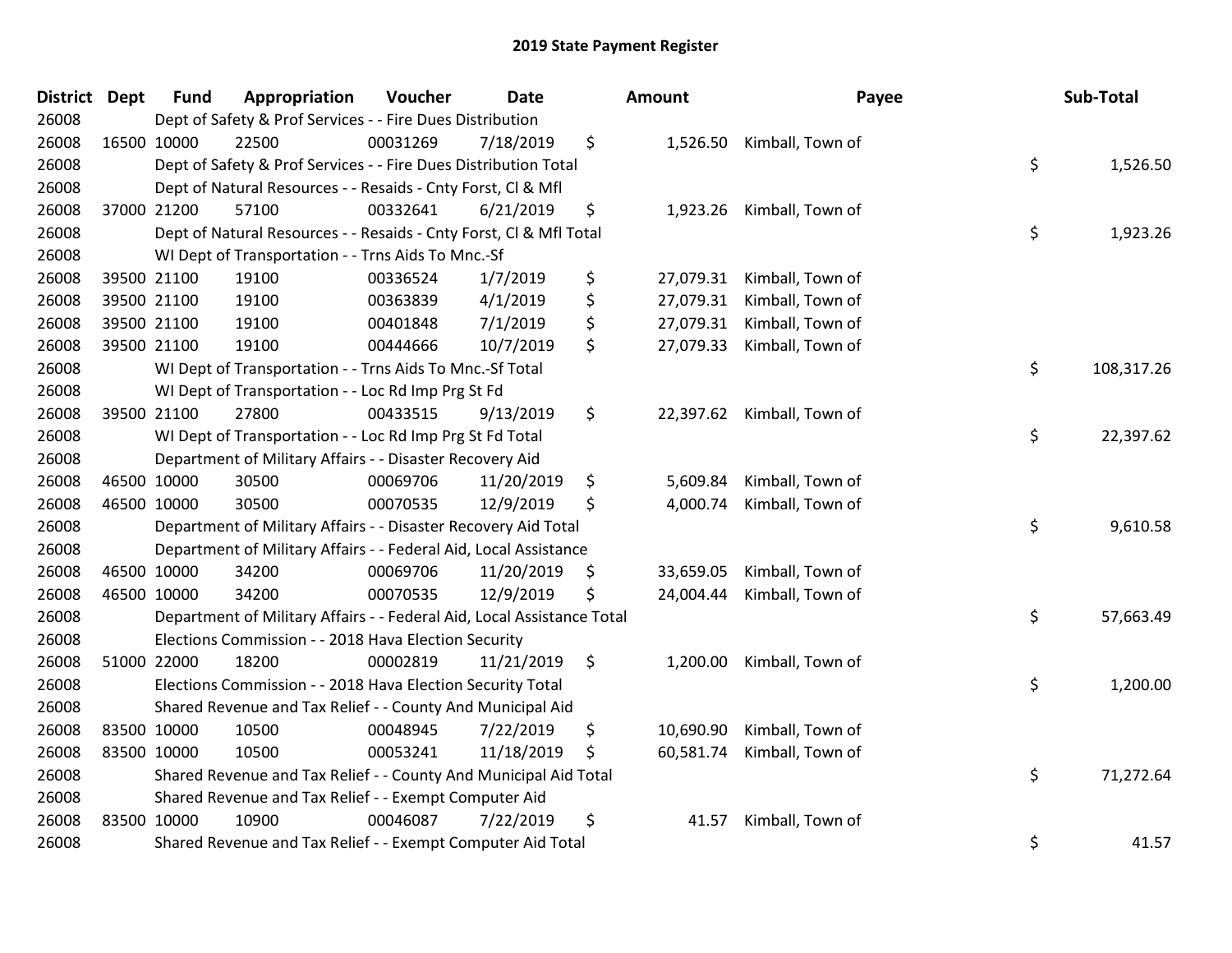| <b>District</b> | Dept | Fund        | Appropriation                                                 | <b>Voucher</b> | Date       |   | Amount | Payee                   | Sub-Total  |
|-----------------|------|-------------|---------------------------------------------------------------|----------------|------------|---|--------|-------------------------|------------|
| 26008           |      |             | Shared Revenue and Tax Relief - - Utility Aid                 |                |            |   |        |                         |            |
| 26008           |      | 83500 10000 | 11000                                                         | 00048945       | 7/22/2019  |   | 62.01  | Kimball, Town of        |            |
| 26008           |      | 83500 10000 | 11000                                                         | 00053241       | 11/18/2019 | S | 332.74 | Kimball, Town of        |            |
| 26008           |      |             | Shared Revenue and Tax Relief - - Utility Aid Total           |                |            |   |        |                         | 394.75     |
| 26008           |      |             | Shared Revenue and Tax Relief - - Personal Property Aid       |                |            |   |        |                         |            |
| 26008           |      | 83500 10000 | 11100                                                         | 00040629       | 5/6/2019   |   |        | 437.26 Kimball, Town of |            |
| 26008           |      |             | Shared Revenue and Tax Relief - - Personal Property Aid Total |                |            |   |        |                         | 437.26     |
| 26008 Total     |      |             |                                                               |                |            |   |        |                         | 274,784.93 |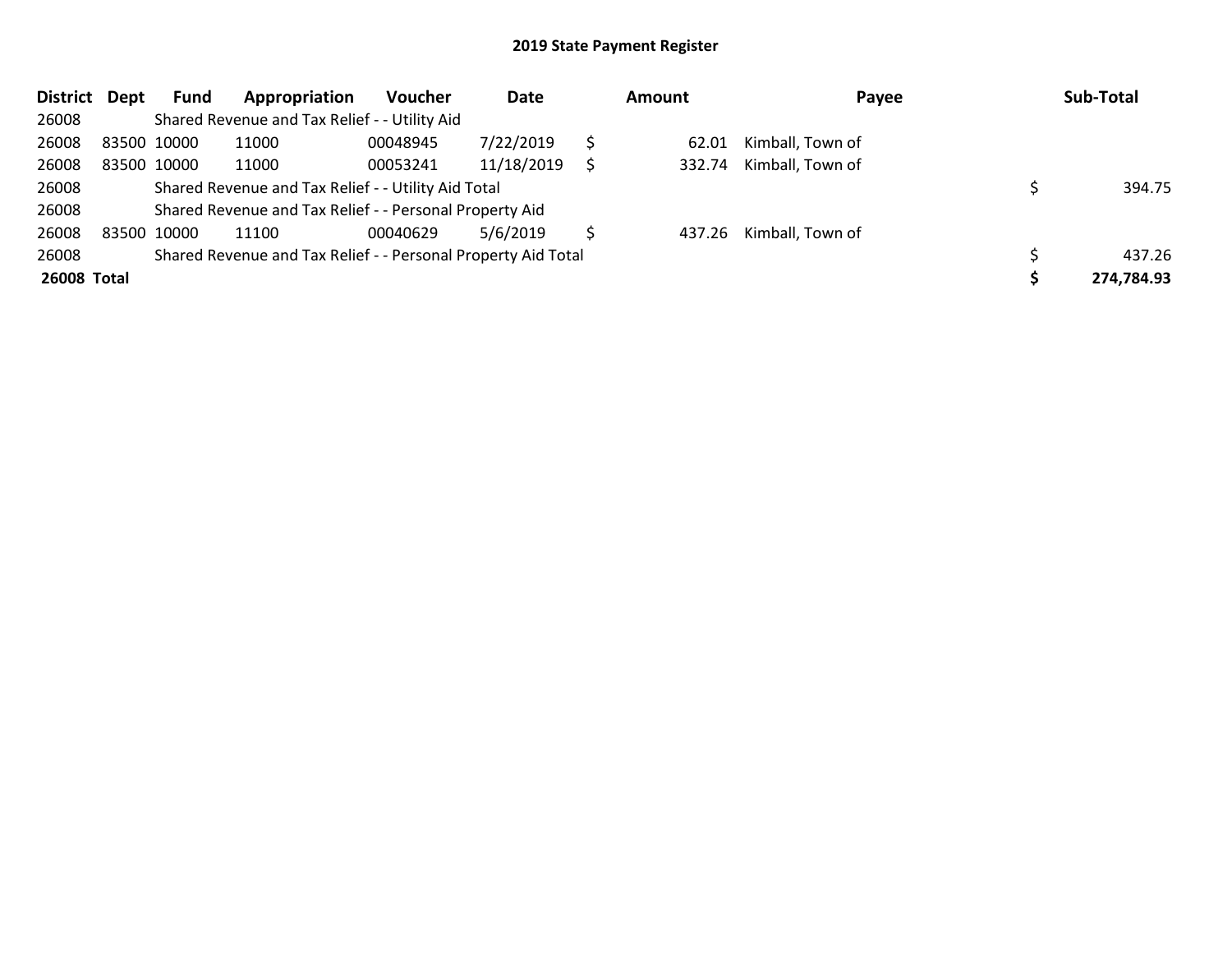| District Dept |             | <b>Fund</b> | Appropriation                                                        | Voucher  | <b>Date</b> | Amount          |                          | Payee | Sub-Total  |
|---------------|-------------|-------------|----------------------------------------------------------------------|----------|-------------|-----------------|--------------------------|-------|------------|
| 26010         |             |             | Dept of Safety & Prof Services - - Fire Dues Distribution            |          |             |                 |                          |       |            |
| 26010         | 16500 10000 |             | 22500                                                                | 00031581 | 7/18/2019   | \$              | 527.70 Town Of Knight    |       |            |
| 26010         |             |             | Dept of Safety & Prof Services - - Fire Dues Distribution Total      |          |             |                 |                          | \$    | 527.70     |
| 26010         |             |             | Dept of Natural Resources - - Aids In Lieu Of Taxes - Gener          |          |             |                 |                          |       |            |
| 26010         |             | 37000 10000 | 50300                                                                | 00296468 | 2/6/2019    | \$              | 1,283.82 Town Of Knight  |       |            |
| 26010         |             | 37000 10000 | 50300                                                                | 00296469 | 2/6/2019    | \$<br>376.43    | Town Of Knight           |       |            |
| 26010         |             |             | Dept of Natural Resources - - Aids In Lieu Of Taxes - Gener Total    |          |             |                 |                          | \$    | 1,660.25   |
| 26010         |             |             | Dept of Natural Resources - - Resaids - Cnty Forst, CI & Mfl         |          |             |                 |                          |       |            |
| 26010         |             | 37000 21200 | 57100                                                                | 00332642 | 6/21/2019   | \$              | 13,346.29 Town Of Knight |       |            |
| 26010         |             |             | Dept of Natural Resources - - Resaids - Cnty Forst, CI & Mfl Total   |          |             |                 |                          | \$    | 13,346.29  |
| 26010         |             |             | Dept of Natural Resources - - Aids In Lieu Of Taxes - Sum S          |          |             |                 |                          |       |            |
| 26010         |             | 37000 21200 | 57900                                                                | 00314374 | 4/19/2019   | \$              | 2.16 Town Of Knight      |       |            |
| 26010         |             |             | Dept of Natural Resources - - Aids In Lieu Of Taxes - Sum S Total    |          |             |                 |                          | \$    | 2.16       |
| 26010         |             |             | WI Dept of Transportation - - Trns Aids To Mnc.-Sf                   |          |             |                 |                          |       |            |
| 26010         |             | 39500 21100 | 19100                                                                | 00336525 | 1/7/2019    | \$<br>30,101.40 | Town Of Knight           |       |            |
| 26010         |             | 39500 21100 | 19100                                                                | 00363840 | 4/1/2019    | \$<br>30,101.40 | Town Of Knight           |       |            |
| 26010         |             | 39500 21100 | 19100                                                                | 00401849 | 7/1/2019    | \$<br>30,101.40 | Town Of Knight           |       |            |
| 26010         |             | 39500 21100 | 19100                                                                | 00444667 | 10/7/2019   | \$              | 30,101.40 Town Of Knight |       |            |
| 26010         |             |             | WI Dept of Transportation - - Trns Aids To Mnc .- Sf Total           |          |             |                 |                          | \$    | 120,405.60 |
| 26010         |             |             | Department of Administration - - Federal Aid, Local Assistance       |          |             |                 |                          |       |            |
| 26010         |             | 50500 10000 | 74300                                                                | 00108628 | 9/26/2019   | \$              | 25,000.00 Town Of Knight |       |            |
| 26010         |             |             | Department of Administration - - Federal Aid, Local Assistance Total |          |             |                 |                          | \$    | 25,000.00  |
| 26010         |             |             | Shared Revenue and Tax Relief - - County And Municipal Aid           |          |             |                 |                          |       |            |
| 26010         | 83500 10000 |             | 10500                                                                | 00048946 | 7/22/2019   | \$              | 4,438.50 Town Of Knight  |       |            |
| 26010         | 83500 10000 |             | 10500                                                                | 00053242 | 11/18/2019  | \$              | 25,151.49 Town Of Knight |       |            |
| 26010         |             |             | Shared Revenue and Tax Relief - - County And Municipal Aid Total     |          |             |                 |                          | \$    | 29,589.99  |
| 26010         |             |             | Shared Revenue and Tax Relief - - Utility Aid                        |          |             |                 |                          |       |            |
| 26010         | 83500 10000 |             | 11000                                                                | 00048946 | 7/22/2019   | \$<br>6.35      | Town Of Knight           |       |            |
| 26010         | 83500 10000 |             | 11000                                                                | 00053242 | 11/18/2019  | \$<br>27.77     | Town Of Knight           |       |            |
| 26010         |             |             | Shared Revenue and Tax Relief - - Utility Aid Total                  |          |             |                 |                          | \$    | 34.12      |
| 26010         |             |             | Shared Revenue and Tax Relief - - Personal Property Aid              |          |             |                 |                          |       |            |
| 26010         |             | 83500 10000 | 11100                                                                | 00040630 | 5/6/2019    | \$<br>23.80     | Town Of Knight           |       |            |
| 26010         |             |             | Shared Revenue and Tax Relief - - Personal Property Aid Total        |          |             |                 |                          | \$    | 23.80      |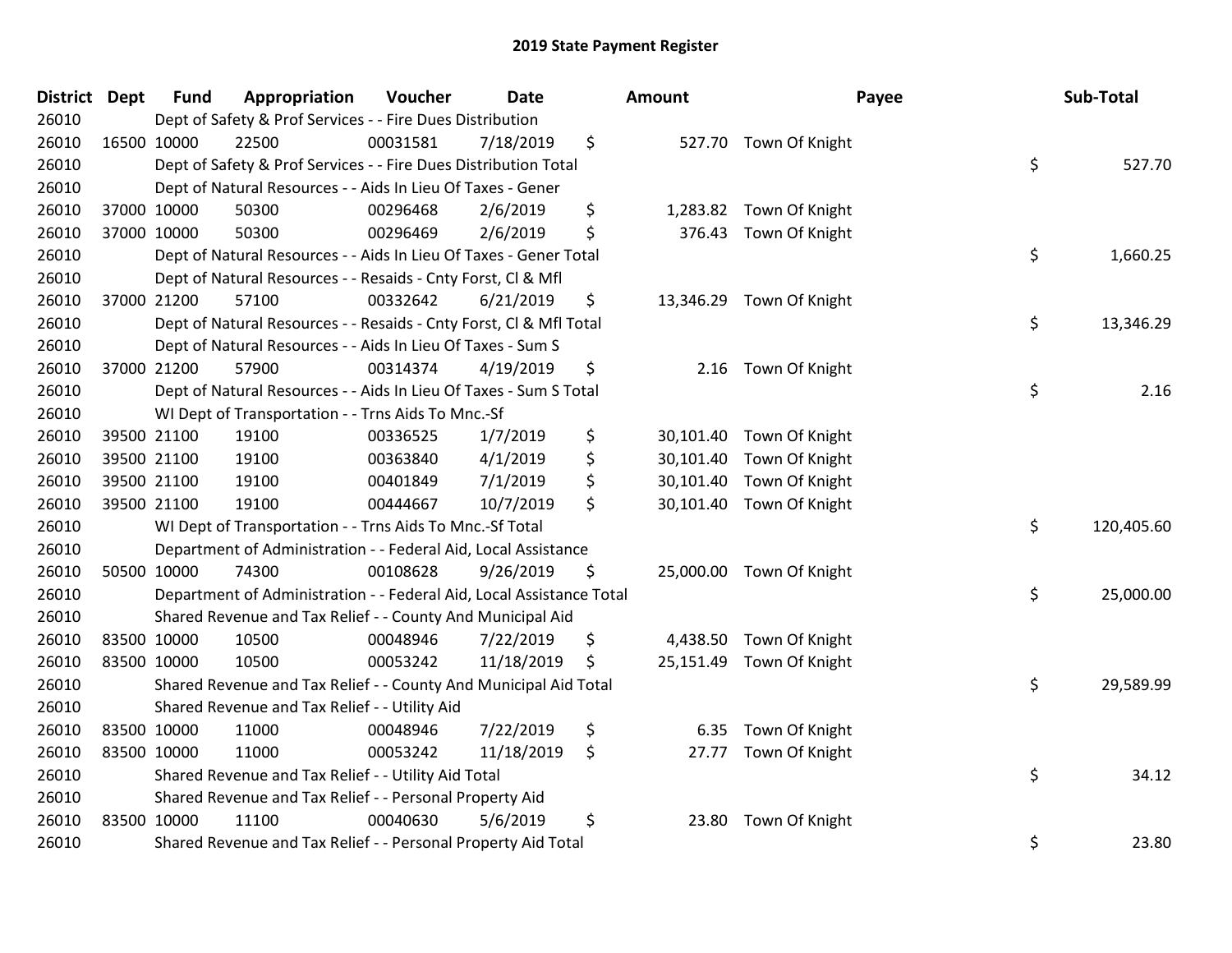| District Dept Fund | Appropriation | Voucher | <b>Date</b> | Amount | Payee | Sub-Total  |
|--------------------|---------------|---------|-------------|--------|-------|------------|
| 26010 Total        |               |         |             |        |       | 190,589.91 |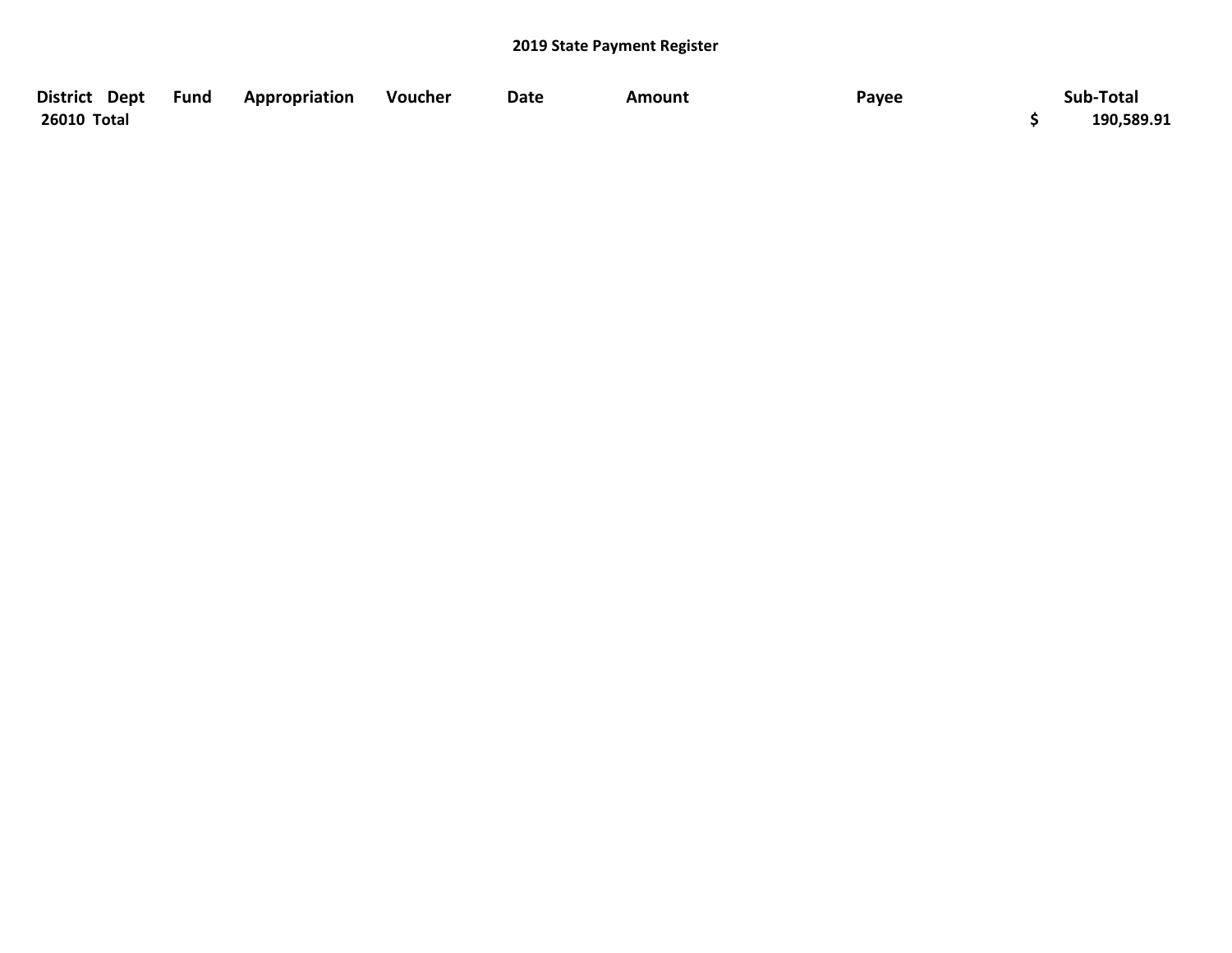| <b>District Dept</b> | <b>Fund</b> | Appropriation                                                      | Voucher  | <b>Date</b> | <b>Amount</b>    | Payee                    | Sub-Total        |
|----------------------|-------------|--------------------------------------------------------------------|----------|-------------|------------------|--------------------------|------------------|
| 26012                |             | Dept of Safety & Prof Services - - Fire Dues Distribution          |          |             |                  |                          |                  |
| 26012                | 16500 10000 | 22500                                                              | 00030134 | 7/16/2019   | \$               | 11,910.75 Town Of Mercer |                  |
| 26012                |             | Dept of Safety & Prof Services - - Fire Dues Distribution Total    |          |             |                  |                          | \$<br>11,910.75  |
| 26012                |             | Dept of Natural Resources - - Aids In Lieu Of Taxes - Gener        |          |             |                  |                          |                  |
| 26012                | 37000 10000 | 50300                                                              | 00296472 | 2/6/2019    | \$<br>3,282.62   | Town Of Mercer           |                  |
| 26012                | 37000 10000 | 50300                                                              | 00296473 | 2/6/2019    | \$<br>56,082.72  | Town Of Mercer           |                  |
| 26012                | 37000 10000 | 50300                                                              | 00296474 | 2/6/2019    | \$<br>91,634.19  | Town Of Mercer           |                  |
| 26012                | 37000 10000 | 50300                                                              | 00296475 | 2/6/2019    | \$<br>115,853.70 | Town Of Mercer           |                  |
| 26012                | 37000 10000 | 50300                                                              | 00314427 | 4/19/2019   | \$<br>5,404.86   | Town Of Mercer           |                  |
| 26012                | 37000 10000 | 50300                                                              | 00314429 | 4/19/2019   | \$<br>6,457.75   | Town Of Mercer           |                  |
| 26012                |             | Dept of Natural Resources - - Aids In Lieu Of Taxes - Gener Total  |          |             |                  |                          | \$<br>278,715.84 |
| 26012                |             | Dept of Natural Resources - - Gen Program Ops-State Funds          |          |             |                  |                          |                  |
| 26012                | 37000 21200 | 16100                                                              | 00313188 | 5/9/2019    | \$<br>480.00     | Town Of Mercer           |                  |
| 26012                | 37000 21200 | 16100                                                              | 00313189 | 5/9/2019    | \$<br>536.64     | Town Of Mercer           |                  |
| 26012                | 37000 21200 | 16100                                                              | 00355464 | 9/27/2019   | \$<br>911.53     | Town Of Mercer           |                  |
| 26012                |             | Dept of Natural Resources - - Gen Program Ops-State Funds Total    |          |             |                  |                          | \$<br>1,928.17   |
| 26012                |             | Dept of Natural Resources - - Resaids - Cnty Forst, Cl & Mfl       |          |             |                  |                          |                  |
| 26012                | 37000 21200 | 57100                                                              | 00332643 | 6/24/2019   | \$               | 12,536.60 Town Of Mercer |                  |
| 26012                |             | Dept of Natural Resources - - Resaids - Cnty Forst, Cl & Mfl Total |          |             |                  |                          | \$<br>12,536.60  |
| 26012                |             | Dept of Natural Resources - - Aids In Lieu Of Taxes - Sum S        |          |             |                  |                          |                  |
| 26012                | 37000 21200 | 57900                                                              | 00314428 | 4/19/2019   | \$               | 15,004.65 Town Of Mercer |                  |
| 26012                |             | Dept of Natural Resources - - Aids In Lieu Of Taxes - Sum S Total  |          |             |                  |                          | \$<br>15,004.65  |
| 26012                |             | WI Dept of Transportation - - Trns Aids To Mnc.-Sf                 |          |             |                  |                          |                  |
| 26012                | 39500 21100 | 19100                                                              | 00336526 | 1/7/2019    | \$<br>94,908.99  | Town Of Mercer           |                  |
| 26012                | 39500 21100 | 19100                                                              | 00363841 | 4/1/2019    | \$<br>94,908.99  | Town Of Mercer           |                  |
| 26012                | 39500 21100 | 19100                                                              | 00401850 | 7/1/2019    | \$<br>94,908.99  | Town Of Mercer           |                  |
| 26012                | 39500 21100 | 19100                                                              | 00444668 | 10/7/2019   | \$<br>94,909.02  | Town Of Mercer           |                  |
| 26012                |             | WI Dept of Transportation - - Trns Aids To Mnc.-Sf Total           |          |             |                  |                          | \$<br>379,635.99 |
| 26012                |             | WI Dept of Transportation - - Loc Rd Imp Prg St Fd                 |          |             |                  |                          |                  |
| 26012                | 39500 21100 | 27800                                                              | 00338981 | 1/4/2019    | \$               | 22,397.64 Town Of Mercer |                  |
| 26012                |             | WI Dept of Transportation - - Loc Rd Imp Prg St Fd Total           |          |             |                  |                          | \$<br>22,397.64  |
| 26012                |             | Department of Military Affairs - - Disaster Recovery Aid           |          |             |                  |                          |                  |
| 26012                | 46500 10000 | 30500                                                              | 00060575 | 5/15/2019   | \$<br>522.02     | <b>Town Of Mercer</b>    |                  |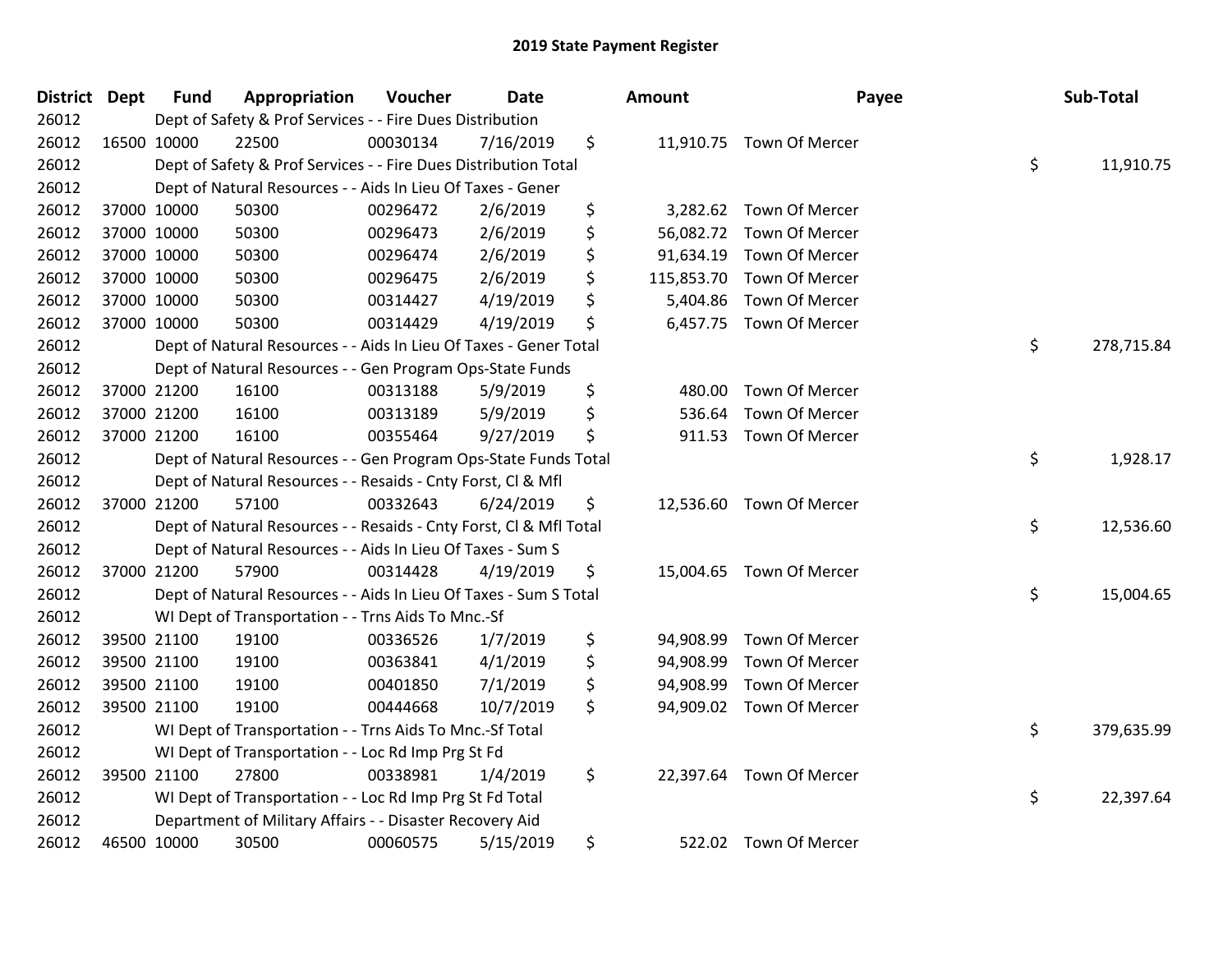| <b>District</b> | Dept | <b>Fund</b> | Appropriation                                                          | Voucher  | Date       | <b>Amount</b>   | Payee          | Sub-Total       |
|-----------------|------|-------------|------------------------------------------------------------------------|----------|------------|-----------------|----------------|-----------------|
| 26012           |      | 46500 10000 | 30500                                                                  | 00066993 | 9/19/2019  | \$<br>1,425.85  | Town Of Mercer |                 |
| 26012           |      |             | Department of Military Affairs - - Disaster Recovery Aid Total         |          |            |                 |                | \$<br>1,947.87  |
| 26012           |      |             | Department of Military Affairs - - Federal Aid, Local Assistance       |          |            |                 |                |                 |
| 26012           |      | 46500 10000 | 34200                                                                  | 00060575 | 5/15/2019  | \$<br>3,132.12  | Town Of Mercer |                 |
| 26012           |      | 46500 10000 | 34200                                                                  | 00066993 | 9/19/2019  | \$<br>8,555.09  | Town Of Mercer |                 |
| 26012           |      |             | Department of Military Affairs - - Federal Aid, Local Assistance Total |          |            |                 |                | \$<br>11,687.21 |
| 26012           |      |             | Shared Revenue and Tax Relief - - County And Municipal Aid             |          |            |                 |                |                 |
| 26012           |      | 83500 10000 | 10500                                                                  | 00048947 | 7/22/2019  | \$<br>3,598.18  | Town Of Mercer |                 |
| 26012           |      | 83500 10000 | 10500                                                                  | 00053243 | 11/18/2019 | \$<br>20,389.68 | Town Of Mercer |                 |
| 26012           |      |             | Shared Revenue and Tax Relief - - County And Municipal Aid Total       |          |            |                 |                | \$<br>23,987.86 |
| 26012           |      |             | Shared Revenue and Tax Relief - - Exempt Computer Aid                  |          |            |                 |                |                 |
| 26012           |      | 83500 10000 | 10900                                                                  | 00046088 | 7/22/2019  | \$<br>213.04    | Town Of Mercer |                 |
| 26012           |      |             | Shared Revenue and Tax Relief - - Exempt Computer Aid Total            |          |            |                 |                | \$<br>213.04    |
| 26012           |      |             | Shared Revenue and Tax Relief - - Utility Aid                          |          |            |                 |                |                 |
| 26012           |      | 83500 10000 | 11000                                                                  | 00048947 | 7/22/2019  | \$<br>1,651.70  | Town Of Mercer |                 |
| 26012           |      | 83500 10000 | 11000                                                                  | 00053243 | 11/18/2019 | \$<br>9,618.09  | Town Of Mercer |                 |
| 26012           |      |             | Shared Revenue and Tax Relief - - Utility Aid Total                    |          |            |                 |                | \$<br>11,269.79 |
| 26012           |      |             | Shared Revenue and Tax Relief - - Payments For Municipal Svcs          |          |            |                 |                |                 |
| 26012           |      | 83500 10000 | 50100                                                                  | 00037913 | 1/31/2019  | \$<br>151.31    | Town Of Mercer |                 |
| 26012           |      |             | Shared Revenue and Tax Relief - - Payments For Municipal Svcs Total    |          |            |                 |                | \$<br>151.31    |
| 26012 Total     |      |             |                                                                        |          |            |                 |                | 771,386.72      |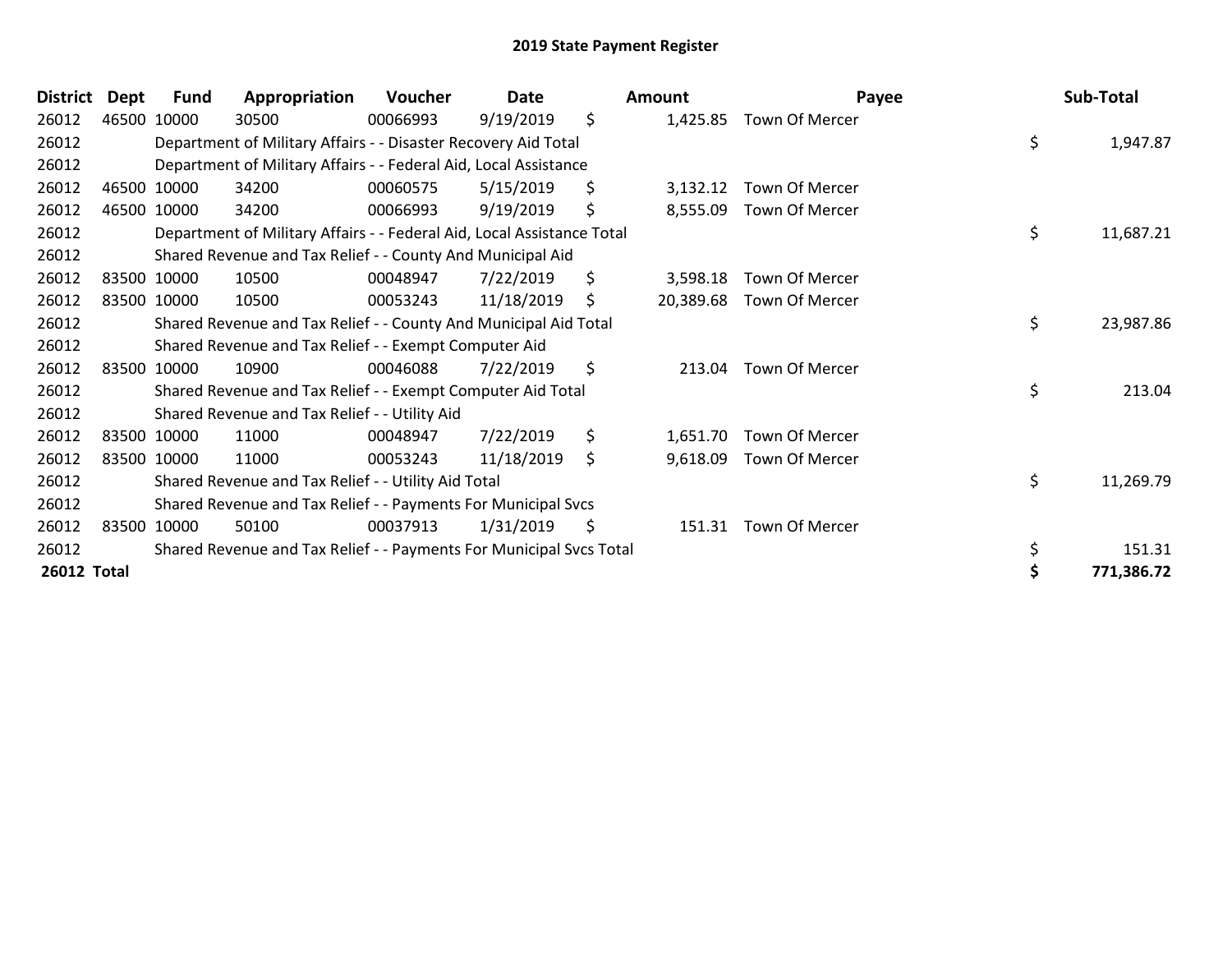| District Dept | <b>Fund</b> | Appropriation                                                          | Voucher  | <b>Date</b> | <b>Amount</b> |                       | Payee | Sub-Total  |
|---------------|-------------|------------------------------------------------------------------------|----------|-------------|---------------|-----------------------|-------|------------|
| 26014         |             | Dept of Safety & Prof Services - - Fire Dues Distribution              |          |             |               |                       |       |            |
| 26014         | 16500 10000 | 22500                                                                  | 00031014 | 7/17/2019   | \$            | 2,336.80 Town Of Oma  |       |            |
| 26014         |             | Dept of Safety & Prof Services - - Fire Dues Distribution Total        |          |             |               |                       | \$    | 2,336.80   |
| 26014         |             | Dept of Natural Resources - - Aids In Lieu Of Taxes - Gener            |          |             |               |                       |       |            |
| 26014         | 37000 10000 | 50300                                                                  | 00296478 | 2/6/2019    | \$            | 22,401.73 Town Of Oma |       |            |
| 26014         | 37000 10000 | 50300                                                                  | 00296479 | 2/6/2019    | \$            | 892.78 Town Of Oma    |       |            |
| 26014         |             | Dept of Natural Resources - - Aids In Lieu Of Taxes - Gener Total      |          |             |               |                       | \$    | 23,294.51  |
| 26014         |             | Dept of Natural Resources - - Resaids - Cnty Forst, Cl & Mfl           |          |             |               |                       |       |            |
| 26014         | 37000 21200 | 57100                                                                  | 00332644 | 6/21/2019   | \$            | 6,965.48 Town Of Oma  |       |            |
| 26014         |             | Dept of Natural Resources - - Resaids - Cnty Forst, Cl & Mfl Total     |          |             |               |                       | \$    | 6,965.48   |
| 26014         |             | Dept of Natural Resources - - Aids In Lieu Of Taxes - Sum S            |          |             |               |                       |       |            |
| 26014         | 37000 21200 | 57900                                                                  | 00314473 | 4/19/2019   | \$            | 5.01 Town Of Oma      |       |            |
| 26014         | 37000 21200 | 57900                                                                  | 00314474 | 4/19/2019   | \$            | 1,409.62 Town Of Oma  |       |            |
| 26014         |             | Dept of Natural Resources - - Aids In Lieu Of Taxes - Sum S Total      |          |             |               |                       | \$    | 1,414.63   |
| 26014         |             | WI Dept of Transportation - - Trns Aids To Mnc.-Sf                     |          |             |               |                       |       |            |
| 26014         | 39500 21100 | 19100                                                                  | 00336527 | 1/7/2019    | \$            | 34,156.72 Town Of Oma |       |            |
| 26014         | 39500 21100 | 19100                                                                  | 00363842 | 4/1/2019    | \$            | 34,156.72 Town Of Oma |       |            |
| 26014         | 39500 21100 | 19100                                                                  | 00401851 | 7/1/2019    | \$            | 34,156.72 Town Of Oma |       |            |
| 26014         | 39500 21100 | 19100                                                                  | 00444669 | 10/7/2019   | \$            | 34,156.75 Town Of Oma |       |            |
| 26014         |             | WI Dept of Transportation - - Trns Aids To Mnc.-Sf Total               |          |             |               |                       | \$    | 136,626.91 |
| 26014         |             | WI Dept of Transportation - - Loc Rd Imp Prg St Fd                     |          |             |               |                       |       |            |
| 26014         | 39500 21100 | 27800                                                                  | 00339945 | 1/9/2019    | \$            | 16,509.18 Town Of Oma |       |            |
| 26014         |             | WI Dept of Transportation - - Loc Rd Imp Prg St Fd Total               |          |             |               |                       | \$    | 16,509.18  |
| 26014         |             | Department of Military Affairs - - Disaster Recovery Aid               |          |             |               |                       |       |            |
| 26014         | 46500 10000 | 30500                                                                  | 00058807 | 4/5/2019    | \$<br>773.87  | Town Of Oma           |       |            |
| 26014         | 46500 10000 | 30500                                                                  | 00065973 | 8/29/2019   | \$            | 899.60 Town Of Oma    |       |            |
| 26014         |             | Department of Military Affairs - - Disaster Recovery Aid Total         |          |             |               |                       | \$    | 1,673.47   |
| 26014         |             | Department of Military Affairs - - Federal Aid, Local Assistance       |          |             |               |                       |       |            |
| 26014         | 46500 10000 | 34200                                                                  | 00058807 | 4/5/2019    | \$            | 4,643.23 Town Of Oma  |       |            |
| 26014         | 46500 10000 | 34200                                                                  | 00065973 | 8/29/2019   | \$            | 5,397.58 Town Of Oma  |       |            |
| 26014         |             | Department of Military Affairs - - Federal Aid, Local Assistance Total |          |             |               |                       | \$    | 10,040.81  |
| 26014         |             | Elections Commission - - 2018 Hava Election Security                   |          |             |               |                       |       |            |
| 26014         | 51000 22000 | 18200                                                                  | 00002115 | 10/21/2019  | \$            | 1,200.00 Town Of Oma  |       |            |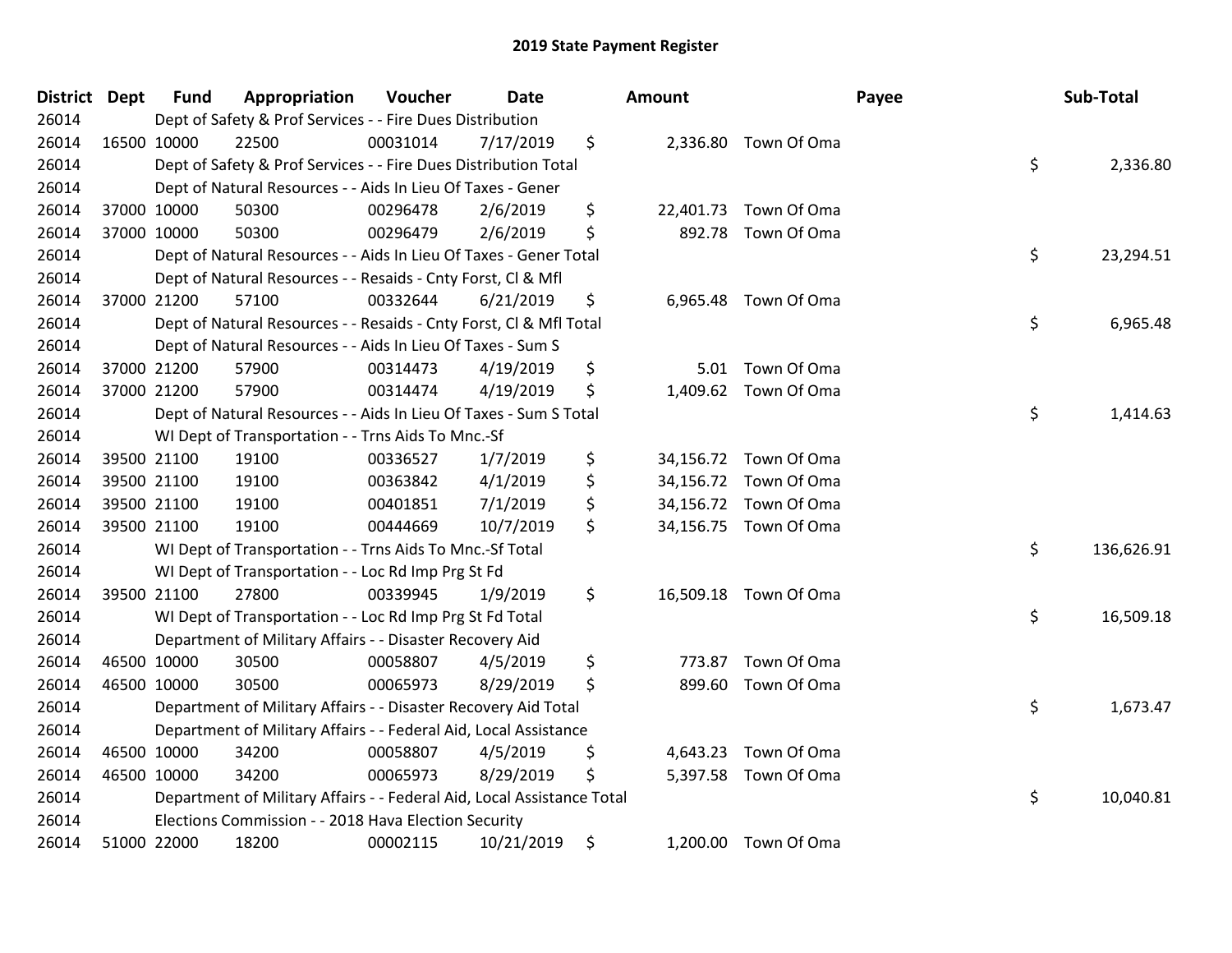| <b>District</b> | Dept | Fund        | Appropriation                                                    | <b>Voucher</b> | Date       |     | <b>Amount</b> |                      | Payee | Sub-Total      |
|-----------------|------|-------------|------------------------------------------------------------------|----------------|------------|-----|---------------|----------------------|-------|----------------|
| 26014           |      |             | Elections Commission - - 2018 Hava Election Security Total       |                |            |     |               |                      |       | \$<br>1,200.00 |
| 26014           |      |             | Shared Revenue and Tax Relief - - County And Municipal Aid       |                |            |     |               |                      |       |                |
| 26014           |      | 83500 10000 | 10500                                                            | 00048948       | 7/22/2019  | \$. | 1,165.89      | Town Of Oma          |       |                |
| 26014           |      | 83500 10000 | 10500                                                            | 00053244       | 11/18/2019 | S   |               | 6,606.74 Town Of Oma |       |                |
| 26014           |      |             | Shared Revenue and Tax Relief - - County And Municipal Aid Total |                |            |     |               |                      |       | 7,772.63       |
| 26014           |      |             | Shared Revenue and Tax Relief - - Utility Aid                    |                |            |     |               |                      |       |                |
| 26014           |      | 83500 10000 | 11000                                                            | 00048948       | 7/22/2019  | \$  | 14.34         | Town Of Oma          |       |                |
| 26014           |      | 83500 10000 | 11000                                                            | 00053244       | 11/18/2019 | S   |               | 75.30 Town Of Oma    |       |                |
| 26014           |      |             | Shared Revenue and Tax Relief - - Utility Aid Total              |                |            |     |               |                      |       | 89.64          |
| 26014           |      |             | Shared Revenue and Tax Relief - - Personal Property Aid          |                |            |     |               |                      |       |                |
| 26014           |      | 83500 10000 | 11100                                                            | 00040631       | 5/6/2019   | \$  | 2.33          | Town Of Oma          |       |                |
| 26014           |      |             | Shared Revenue and Tax Relief - - Personal Property Aid Total    |                |            |     |               |                      |       | 2.33           |
| 26014 Total     |      |             |                                                                  |                |            |     |               |                      |       | 207,926.39     |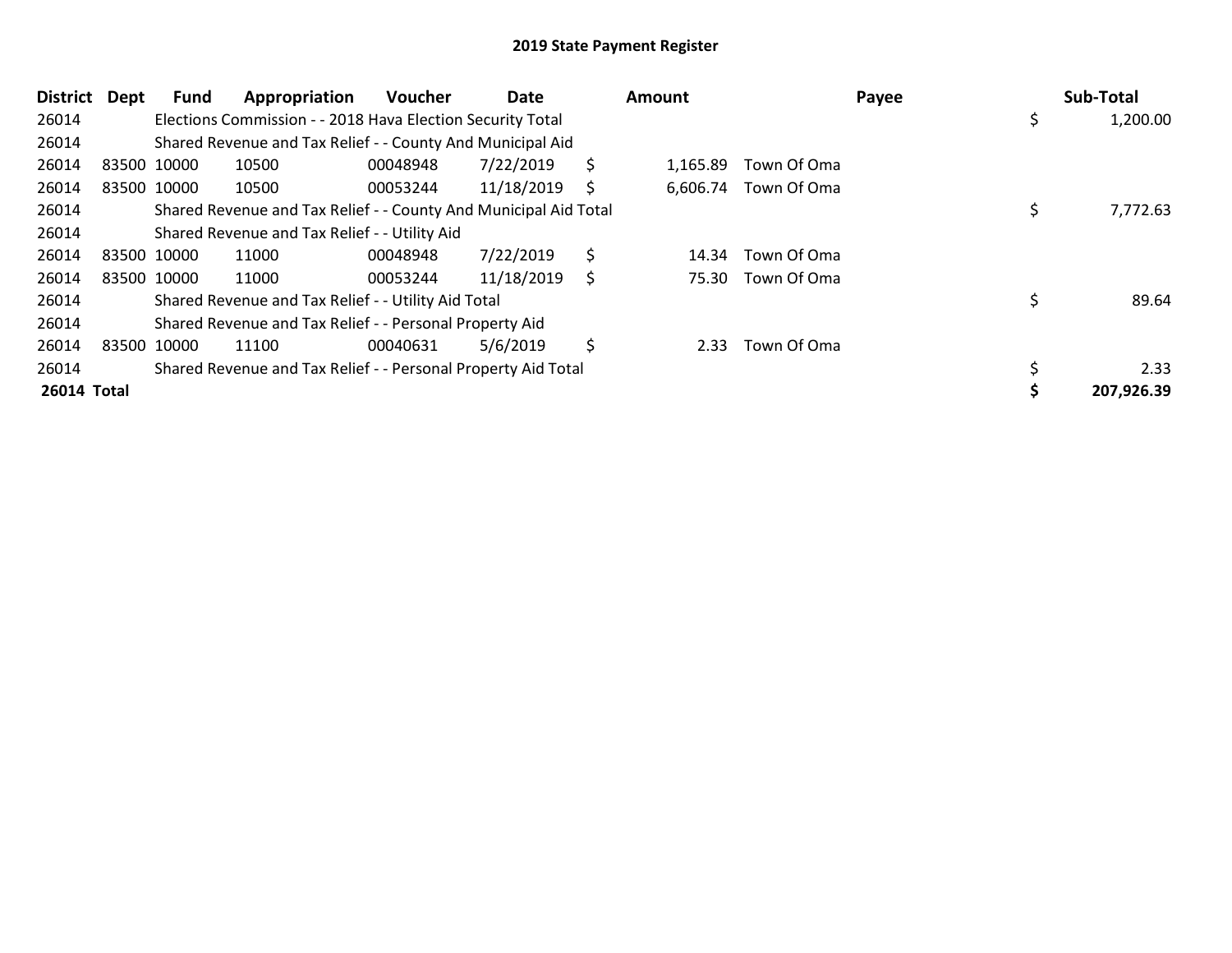| <b>District</b> | <b>Dept</b> | <b>Fund</b> | Appropriation                                                          | Voucher  | Date       |     | Amount    | Payee                   | Sub-Total        |
|-----------------|-------------|-------------|------------------------------------------------------------------------|----------|------------|-----|-----------|-------------------------|------------------|
| 26016           |             |             | Dept of Safety & Prof Services - - Fire Dues Distribution              |          |            |     |           |                         |                  |
| 26016           | 16500 10000 |             | 22500                                                                  | 00031590 | 7/18/2019  | \$  |           | 479.94 Town Of Pence    |                  |
| 26016           |             |             | Dept of Safety & Prof Services - - Fire Dues Distribution Total        |          |            |     |           |                         | \$<br>479.94     |
| 26016           |             |             | Dept of Natural Resources - - Resaids - Cnty Forst, Cl & Mfl           |          |            |     |           |                         |                  |
| 26016           |             | 37000 21200 | 57100                                                                  | 00332645 | 6/21/2019  | \$  |           | 4,433.96 Town Of Pence  |                  |
| 26016           |             |             | Dept of Natural Resources - - Resaids - Cnty Forst, Cl & Mfl Total     |          |            |     |           |                         | \$<br>4,433.96   |
| 26016           |             |             | WI Dept of Transportation - - Trns Aids To Mnc.-Sf                     |          |            |     |           |                         |                  |
| 26016           |             | 39500 21100 | 19100                                                                  | 00336528 | 1/7/2019   | \$  |           | 12,250.34 Town Of Pence |                  |
| 26016           |             | 39500 21100 | 19100                                                                  | 00363843 | 4/1/2019   | \$  | 12,250.34 | Town Of Pence           |                  |
| 26016           |             | 39500 21100 | 19100                                                                  | 00401852 | 7/1/2019   | \$  |           | 12,250.34 Town Of Pence |                  |
| 26016           | 39500 21100 |             | 19100                                                                  | 00444670 | 10/7/2019  | \$  |           | 12,250.35 Town Of Pence |                  |
| 26016           |             |             | WI Dept of Transportation - - Trns Aids To Mnc.-Sf Total               |          |            |     |           |                         | \$<br>49,001.37  |
| 26016           |             |             | Department of Military Affairs - - Disaster Recovery Aid               |          |            |     |           |                         |                  |
| 26016           | 46500 10000 |             | 30500                                                                  | 00065296 | 8/19/2019  | \$  | 396.89    | Town Of Pence           |                  |
| 26016           | 46500 10000 |             | 30500                                                                  | 00066989 | 9/19/2019  | \$  | 3,533.13  | Town Of Pence           |                  |
| 26016           |             |             | Department of Military Affairs - - Disaster Recovery Aid Total         |          |            |     |           |                         | \$<br>3,930.02   |
| 26016           |             |             | Department of Military Affairs - - Federal Aid, Local Assistance       |          |            |     |           |                         |                  |
| 26016           | 46500 10000 |             | 34200                                                                  | 00065296 | 8/19/2019  | \$  |           | 2,381.30 Town Of Pence  |                  |
| 26016           | 46500 10000 |             | 34200                                                                  | 00066989 | 9/19/2019  | \$  |           | 21,198.75 Town Of Pence |                  |
| 26016           |             |             | Department of Military Affairs - - Federal Aid, Local Assistance Total |          |            |     |           |                         | \$<br>23,580.05  |
| 26016           |             |             | Elections Commission - - 2018 Hava Election Security                   |          |            |     |           |                         |                  |
| 26016           | 51000 22000 |             | 18200                                                                  | 00002061 | 10/7/2019  | \$  | 1,200.00  | Town Of Pence           |                  |
| 26016           |             |             | Elections Commission - - 2018 Hava Election Security Total             |          |            |     |           |                         | \$<br>1,200.00   |
| 26016           |             |             | Shared Revenue and Tax Relief - - County And Municipal Aid             |          |            |     |           |                         |                  |
| 26016           | 83500 10000 |             | 10500                                                                  | 00048949 | 7/22/2019  | \$  | 6,616.18  | Town Of Pence           |                  |
| 26016           | 83500 10000 |             | 10500                                                                  | 00053245 | 11/18/2019 | \$. |           | 37,491.69 Town Of Pence |                  |
| 26016           |             |             | Shared Revenue and Tax Relief - - County And Municipal Aid Total       |          |            |     |           |                         | \$<br>44,107.87  |
| 26016           |             |             | Shared Revenue and Tax Relief - - Personal Property Aid                |          |            |     |           |                         |                  |
| 26016           | 83500 10000 |             | 11100                                                                  | 00040632 | 5/6/2019   | \$  |           | 143.82 Town Of Pence    |                  |
| 26016           |             |             | Shared Revenue and Tax Relief - - Personal Property Aid Total          |          |            |     |           |                         | \$<br>143.82     |
| 26016 Total     |             |             |                                                                        |          |            |     |           |                         | \$<br>126,877.03 |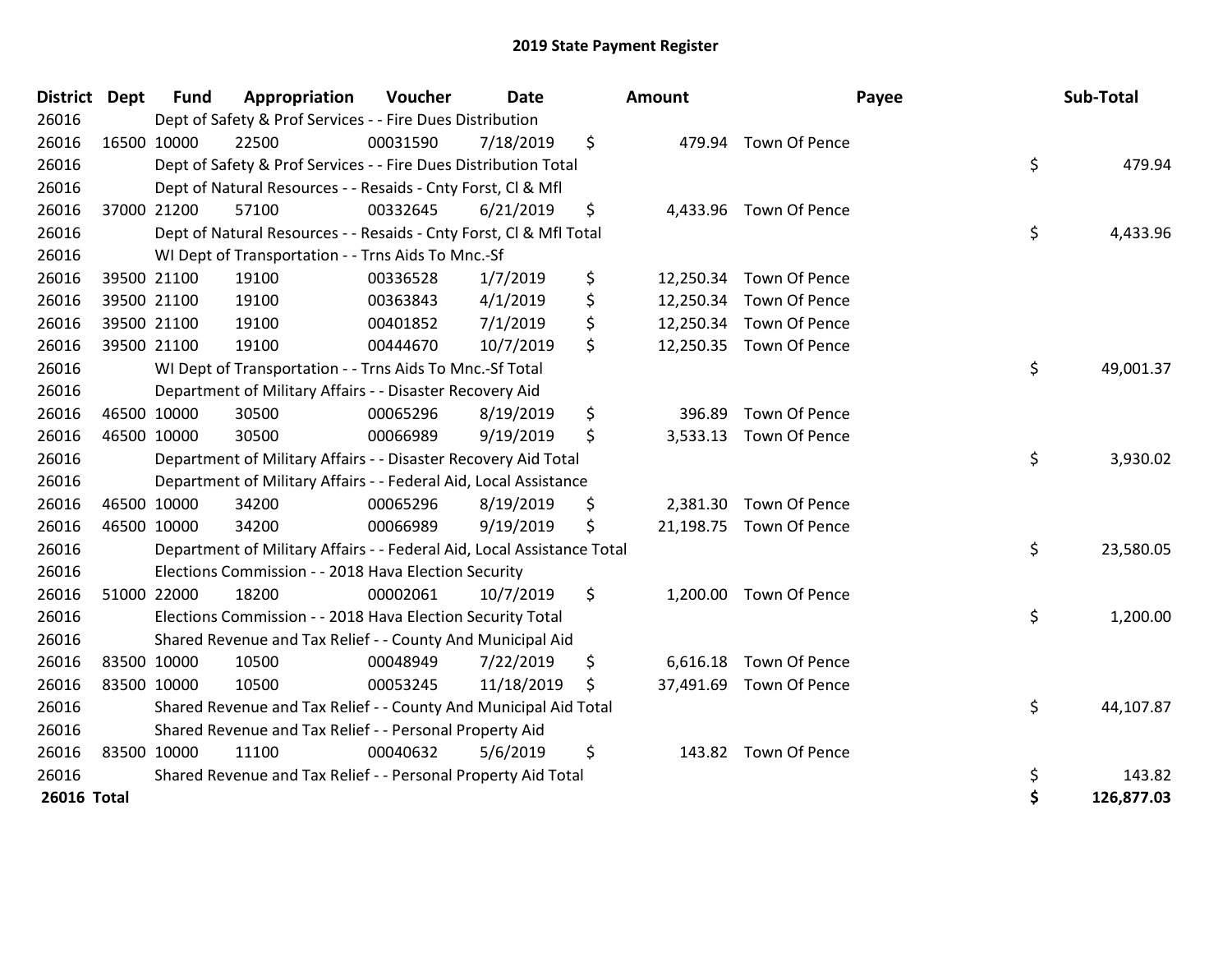| District Dept |             | <b>Fund</b> | Appropriation                                                          | Voucher  | Date       |    | <b>Amount</b> | Payee                   |    | Sub-Total |  |  |
|---------------|-------------|-------------|------------------------------------------------------------------------|----------|------------|----|---------------|-------------------------|----|-----------|--|--|
| 26018         |             |             | Dept of Safety & Prof Services - - Fire Dues Distribution              |          |            |    |               |                         |    |           |  |  |
| 26018         | 16500 10000 |             | 22500                                                                  | 00031554 | 7/18/2019  | \$ |               | 642.71 Town Of Saxon    |    |           |  |  |
| 26018         |             |             | Dept of Safety & Prof Services - - Fire Dues Distribution Total        |          |            |    |               |                         | \$ | 642.71    |  |  |
| 26018         |             |             | Dept of Natural Resources - - Aids In Lieu Of Taxes - Gener            |          |            |    |               |                         |    |           |  |  |
| 26018         | 37000 10000 |             | 50300                                                                  | 00296482 | 2/6/2019   | \$ |               | 27,362.67 Town Of Saxon |    |           |  |  |
| 26018         |             |             | Dept of Natural Resources - - Aids In Lieu Of Taxes - Gener Total      |          |            |    |               |                         | \$ | 27,362.67 |  |  |
| 26018         |             |             | Dept of Natural Resources - - Resaids - Cnty Forst, Cl & Mfl           |          |            |    |               |                         |    |           |  |  |
| 26018         |             | 37000 21200 | 57100                                                                  | 00332646 | 6/21/2019  | \$ |               | 5,080.21 Town Of Saxon  |    |           |  |  |
| 26018         |             |             | Dept of Natural Resources - - Resaids - Cnty Forst, Cl & Mfl Total     |          |            |    |               |                         | \$ | 5,080.21  |  |  |
| 26018         |             |             | WI Dept of Transportation - - Trns Aids To Mnc.-Sf                     |          |            |    |               |                         |    |           |  |  |
| 26018         | 39500 21100 |             | 19100                                                                  | 00336529 | 1/7/2019   | \$ |               | 23,155.38 Town Of Saxon |    |           |  |  |
| 26018         |             | 39500 21100 | 19100                                                                  | 00363844 | 4/1/2019   | \$ |               | 23,155.38 Town Of Saxon |    |           |  |  |
| 26018         | 39500 21100 |             | 19100                                                                  | 00401853 | 7/1/2019   | \$ |               | 23,155.38 Town Of Saxon |    |           |  |  |
| 26018         | 39500 21100 |             | 19100                                                                  | 00444671 | 10/7/2019  | \$ |               | 23,155.39 Town Of Saxon |    |           |  |  |
| 26018         |             |             | WI Dept of Transportation - - Trns Aids To Mnc.-Sf Total               |          |            |    |               |                         | \$ | 92,621.53 |  |  |
| 26018         |             |             | WI Dept of Transportation - - Loc Rd Imp Prg St Fd                     |          |            |    |               |                         |    |           |  |  |
| 26018         | 39500 21100 |             | 27800                                                                  | 00461561 | 11/14/2019 | \$ |               | 16,509.18 Town Of Saxon |    |           |  |  |
| 26018         |             |             | WI Dept of Transportation - - Loc Rd Imp Prg St Fd Total               |          |            |    |               |                         | \$ | 16,509.18 |  |  |
| 26018         |             |             | Department of Military Affairs - - Disaster Recovery Aid               |          |            |    |               |                         |    |           |  |  |
| 26018         | 46500 10000 |             | 30500                                                                  | 00065981 | 8/29/2019  | \$ |               | 2,919.65 Town Of Saxon  |    |           |  |  |
| 26018         | 46500 10000 |             | 30500                                                                  | 00067276 | 9/25/2019  | \$ |               | 1,711.95 Town Of Saxon  |    |           |  |  |
| 26018         |             |             | Department of Military Affairs - - Disaster Recovery Aid Total         |          |            |    |               |                         | \$ | 4,631.60  |  |  |
| 26018         |             |             | Department of Military Affairs - - Federal Aid, Local Assistance       |          |            |    |               |                         |    |           |  |  |
| 26018         |             | 46500 10000 | 34200                                                                  | 00065981 | 8/29/2019  | \$ |               | 17,517.89 Town Of Saxon |    |           |  |  |
| 26018         | 46500 10000 |             | 34200                                                                  | 00067276 | 9/25/2019  | \$ |               | 10,271.72 Town Of Saxon |    |           |  |  |
| 26018         |             |             | Department of Military Affairs - - Federal Aid, Local Assistance Total |          |            |    |               |                         | \$ | 27,789.61 |  |  |
| 26018         |             |             | Shared Revenue and Tax Relief - - County And Municipal Aid             |          |            |    |               |                         |    |           |  |  |
| 26018         | 83500 10000 |             | 10500                                                                  | 00048950 | 7/22/2019  | \$ |               | 7,094.77 Town Of Saxon  |    |           |  |  |
| 26018         | 83500 10000 |             | 10500                                                                  | 00053246 | 11/18/2019 | \$ |               | 40,203.68 Town Of Saxon |    |           |  |  |
| 26018         |             |             | Shared Revenue and Tax Relief - - County And Municipal Aid Total       |          |            |    |               |                         | \$ | 47,298.45 |  |  |
| 26018         |             |             | Shared Revenue and Tax Relief - - Exempt Computer Aid                  |          |            |    |               |                         |    |           |  |  |
| 26018         | 83500 10000 |             | 10900                                                                  | 00046089 | 7/22/2019  | \$ | 5.19          | Town Of Saxon           |    |           |  |  |
| 26018         |             |             | Shared Revenue and Tax Relief - - Exempt Computer Aid Total            |          |            |    |               |                         | \$ | 5.19      |  |  |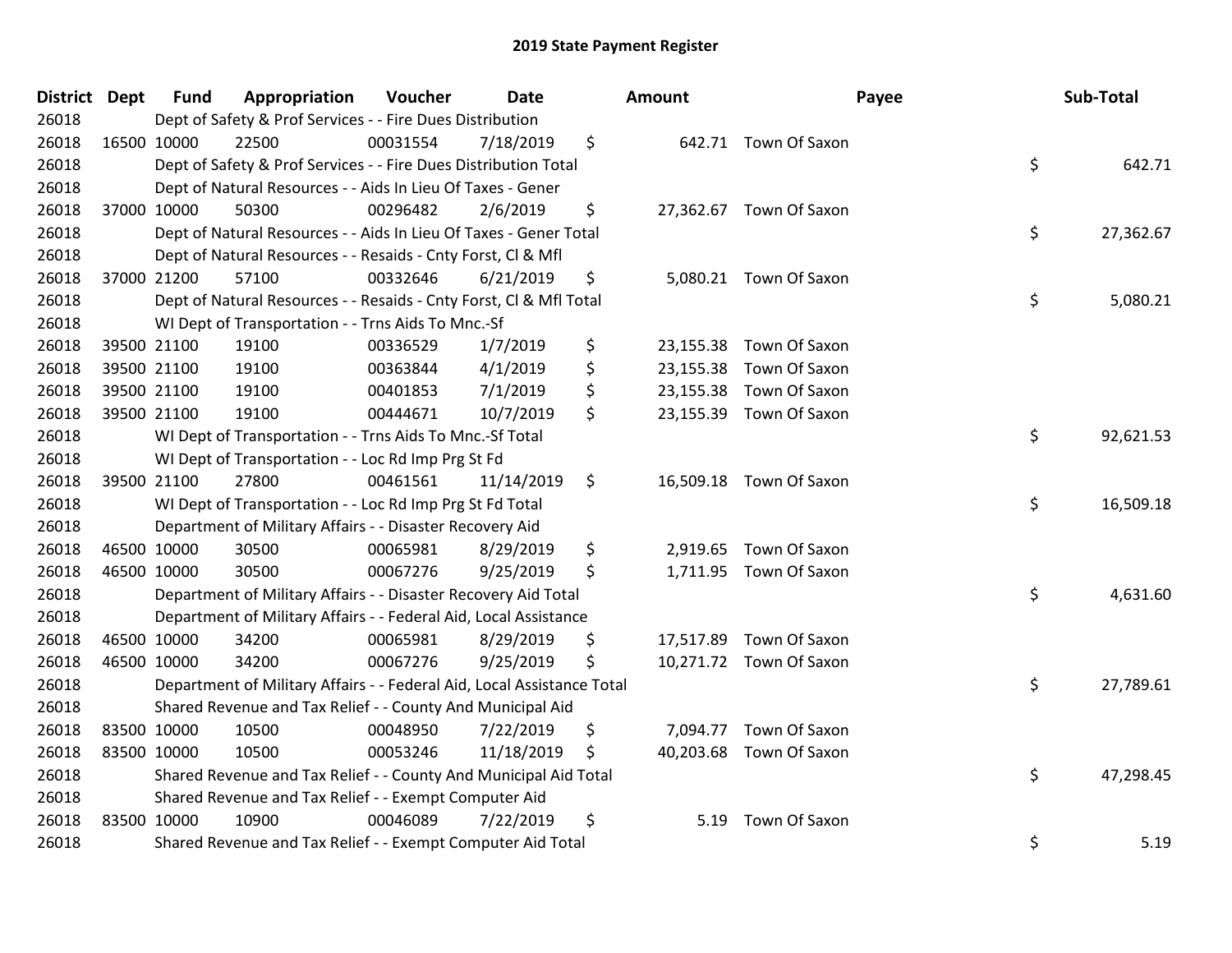| District Dept | Fund        | Appropriation                                                 | <b>Voucher</b> | Date       |   | <b>Amount</b> | Payee         | Sub-Total  |
|---------------|-------------|---------------------------------------------------------------|----------------|------------|---|---------------|---------------|------------|
| 26018         |             | Shared Revenue and Tax Relief - - Utility Aid                 |                |            |   |               |               |            |
| 26018         | 83500 10000 | 11000                                                         | 00048950       | 7/22/2019  |   | 315.05        | Town Of Saxon |            |
| 26018         | 83500 10000 | 11000                                                         | 00053246       | 11/18/2019 | S | 1,537.39      | Town Of Saxon |            |
| 26018         |             | Shared Revenue and Tax Relief - - Utility Aid Total           |                |            |   |               |               | 1,852.44   |
| 26018         |             | Shared Revenue and Tax Relief - - Personal Property Aid       |                |            |   |               |               |            |
| 26018         | 83500 10000 | 11100                                                         | 00040633       | 5/6/2019   |   | 2.79          | Town Of Saxon |            |
| 26018         |             | Shared Revenue and Tax Relief - - Personal Property Aid Total |                |            |   |               |               | 2.79       |
| 26018 Total   |             |                                                               |                |            |   |               |               | 223,796.38 |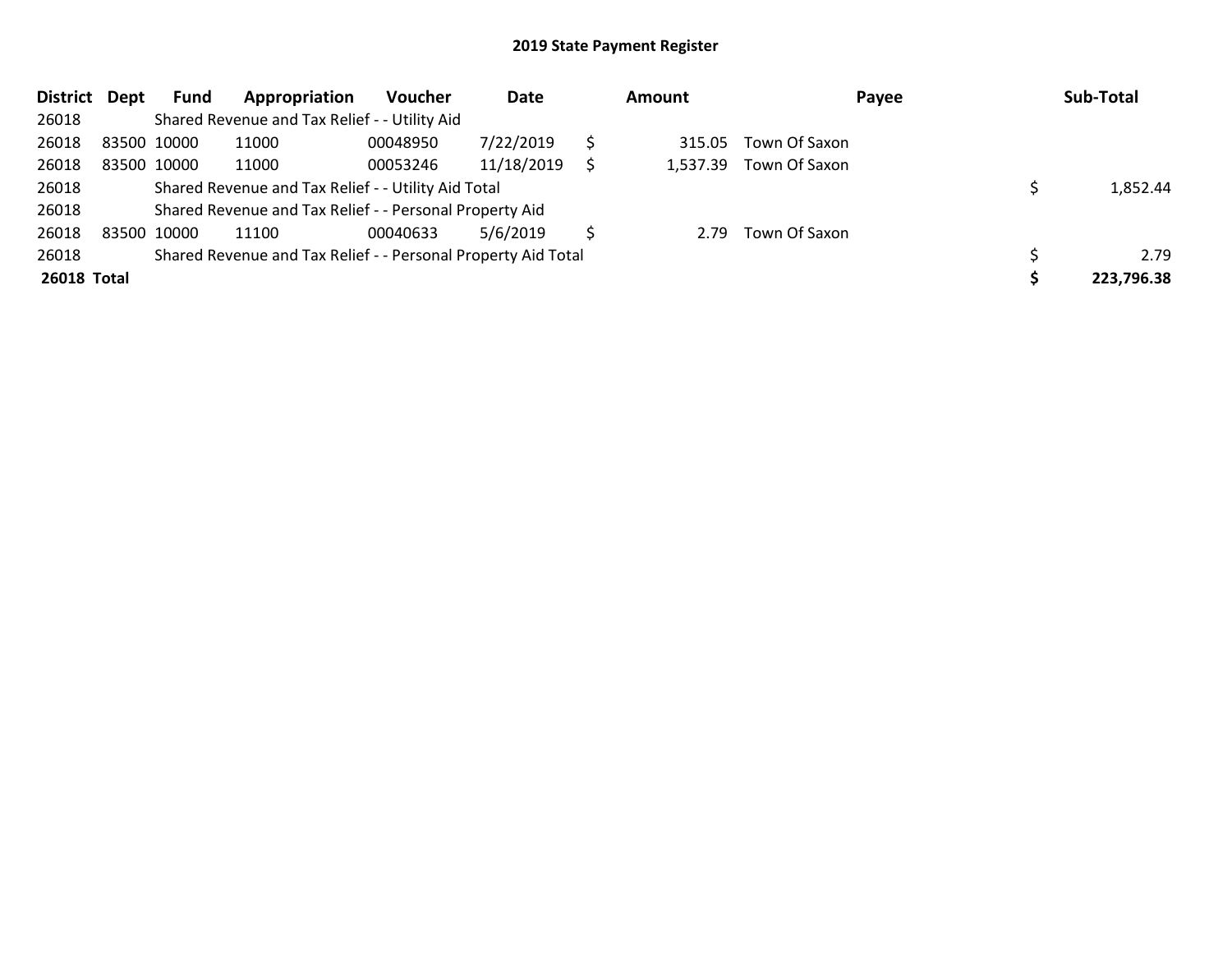| <b>District</b> | <b>Dept</b> | <b>Fund</b> | Appropriation                                                      | Voucher  | Date       | <b>Amount</b>    | Payee           | Sub-Total        |
|-----------------|-------------|-------------|--------------------------------------------------------------------|----------|------------|------------------|-----------------|------------------|
| 26020           |             |             | Dept of Natural Resources - - Aids In Lieu Of Taxes - Gener        |          |            |                  |                 |                  |
| 26020           |             | 37000 10000 | 50300                                                              | 00296426 | 2/6/2019   | \$<br>3,210.23   | Town Of Sherman |                  |
| 26020           |             | 37000 10000 | 50300                                                              | 00296427 | 2/6/2019   | \$<br>213.20     | Town Of Sherman |                  |
| 26020           |             | 37000 10000 | 50300                                                              | 00296428 | 2/6/2019   | \$<br>23,156.27  | Town Of Sherman |                  |
| 26020           |             | 37000 10000 | 50300                                                              | 00296429 | 2/6/2019   | \$<br>152,295.29 | Town Of Sherman |                  |
| 26020           |             | 37000 10000 | 50300                                                              | 00313268 | 4/19/2019  | \$<br>7,712.38   | Town Of Sherman |                  |
| 26020           |             | 37000 10000 | 50300                                                              | 00313269 | 4/19/2019  | \$<br>8,749.76   | Town Of Sherman |                  |
| 26020           |             | 37000 10000 | 50300                                                              | 00313270 | 4/19/2019  | \$<br>268.03     | Town Of Sherman |                  |
| 26020           |             | 37000 10000 | 50300                                                              | 00313272 | 4/19/2019  | \$<br>32.00      | Town Of Sherman |                  |
| 26020           |             |             | Dept of Natural Resources - - Aids In Lieu Of Taxes - Gener Total  |          |            |                  |                 | \$<br>195,637.16 |
| 26020           |             |             | Dept of Natural Resources - - Gen Program Ops-State Funds          |          |            |                  |                 |                  |
| 26020           |             | 37000 21200 | 16100                                                              | 00345395 | 8/5/2019   | \$<br>720.00     | Town Of Sherman |                  |
| 26020           |             |             | Dept of Natural Resources - - Gen Program Ops-State Funds Total    |          |            |                  |                 | \$<br>720.00     |
| 26020           |             |             | Dept of Natural Resources - - Resaids - Cnty Forst, CI & Mfl       |          |            |                  |                 |                  |
| 26020           |             | 37000 21200 | 57100                                                              | 00332647 | 6/21/2019  | \$<br>2,000.13   | Town Of Sherman |                  |
| 26020           |             |             | Dept of Natural Resources - - Resaids - Cnty Forst, Cl & Mfl Total |          |            |                  |                 | \$<br>2,000.13   |
| 26020           |             |             | Dept of Natural Resources - - Aids In Lieu Of Taxes - Sum S        |          |            |                  |                 |                  |
| 26020           |             | 37000 21200 | 57900                                                              | 00313266 | 4/19/2019  | \$<br>3.20       | Town Of Sherman |                  |
| 26020           |             | 37000 21200 | 57900                                                              | 00313267 | 4/19/2019  | \$<br>7,917.91   | Town Of Sherman |                  |
| 26020           |             | 37000 21200 | 57900                                                              | 00313271 | 4/19/2019  | \$<br>4,330.71   | Town Of Sherman |                  |
| 26020           |             |             | Dept of Natural Resources - - Aids In Lieu Of Taxes - Sum S Total  |          |            |                  |                 | \$<br>12,251.82  |
| 26020           |             |             | WI Dept of Transportation - - Trns Aids To Mnc.-Sf                 |          |            |                  |                 |                  |
| 26020           |             | 39500 21100 | 19100                                                              | 00336530 | 1/7/2019   | \$<br>26,649.29  | Town Of Sherman |                  |
| 26020           |             | 39500 21100 | 19100                                                              | 00363845 | 4/1/2019   | \$<br>26,649.29  | Town Of Sherman |                  |
| 26020           |             | 39500 21100 | 19100                                                              | 00401854 | 7/1/2019   | \$<br>26,649.29  | Town Of Sherman |                  |
| 26020           |             | 39500 21100 | 19100                                                              | 00444672 | 10/7/2019  | \$<br>26,649.31  | Town Of Sherman |                  |
| 26020           |             |             | WI Dept of Transportation - - Trns Aids To Mnc .- Sf Total         |          |            |                  |                 | \$<br>106,597.18 |
| 26020           |             |             | Shared Revenue and Tax Relief - - County And Municipal Aid         |          |            |                  |                 |                  |
| 26020           |             | 83500 10000 | 10500                                                              | 00048951 | 7/22/2019  | \$<br>1,247.54   | Town Of Sherman |                  |
| 26020           |             | 83500 10000 | 10500                                                              | 00053247 | 11/18/2019 | \$<br>7,069.42   | Town Of Sherman |                  |
| 26020           |             |             | Shared Revenue and Tax Relief - - County And Municipal Aid Total   |          |            |                  |                 | \$<br>8,316.96   |
| 26020           |             |             | Shared Revenue and Tax Relief - - Exempt Computer Aid              |          |            |                  |                 |                  |
| 26020           |             | 83500 10000 | 10900                                                              | 00046090 | 7/22/2019  | \$<br>5.19       | Town Of Sherman |                  |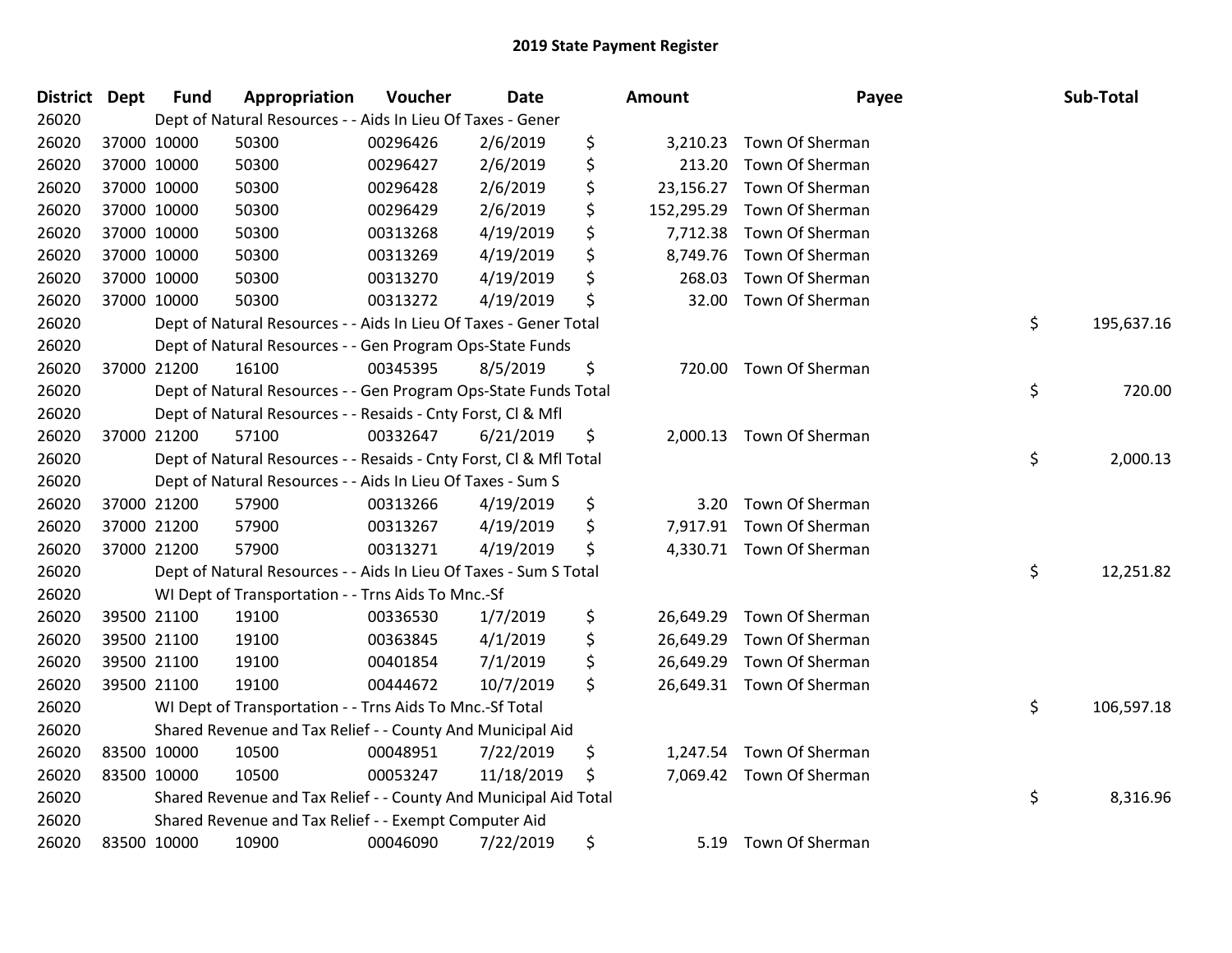| District Dept | Fund | <b>Appropriation</b>                                        | Voucher | Date | Amount | Payee | Sub-Total  |
|---------------|------|-------------------------------------------------------------|---------|------|--------|-------|------------|
| 26020         |      | Shared Revenue and Tax Relief - - Exempt Computer Aid Total |         |      |        |       | 5.19       |
| 26020 Total   |      |                                                             |         |      |        |       | 325,528.44 |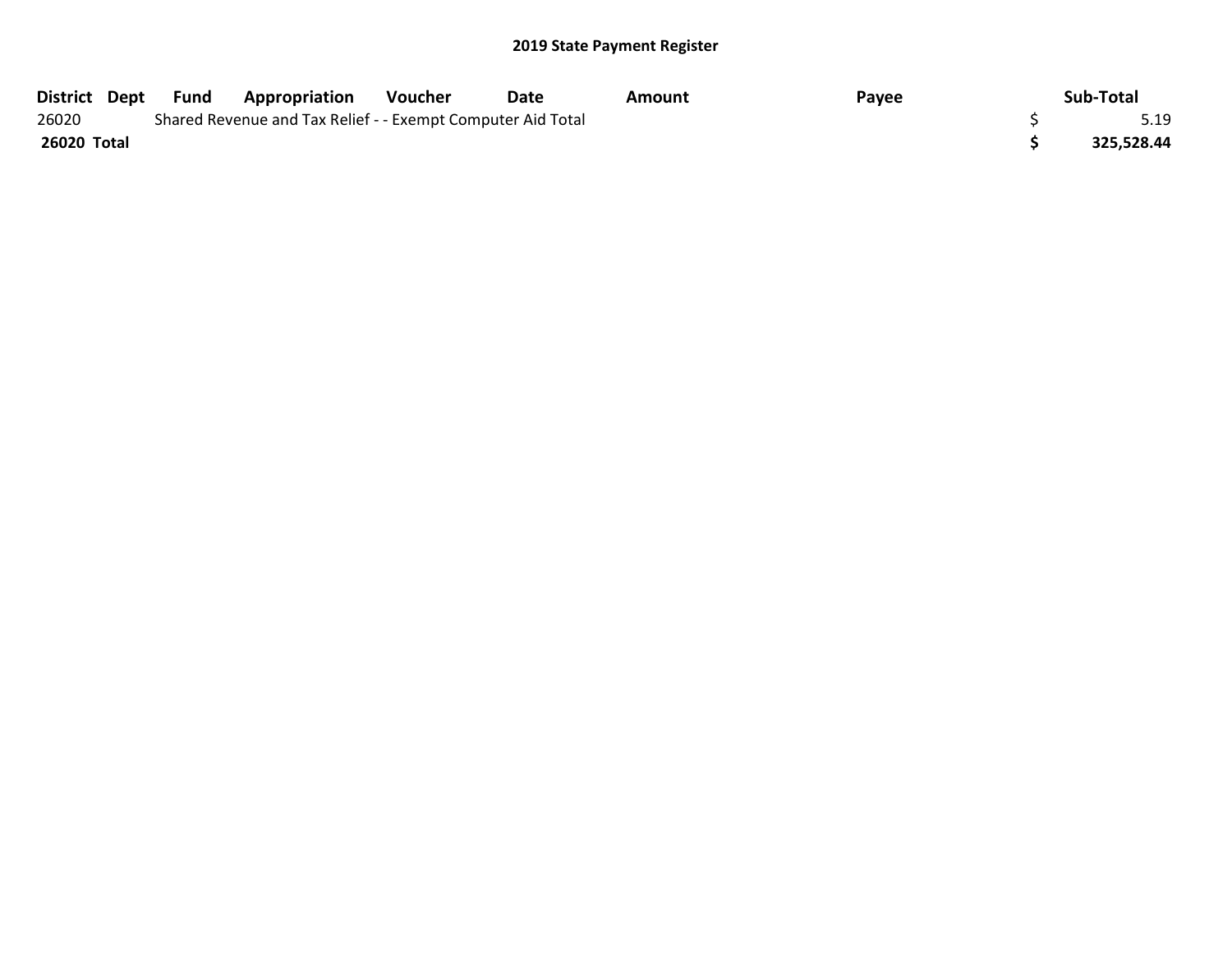| <b>District Dept</b> |             | <b>Fund</b> | Appropriation                                                          | Voucher  | <b>Date</b> | <b>Amount</b>   |                | Payee | Sub-Total  |
|----------------------|-------------|-------------|------------------------------------------------------------------------|----------|-------------|-----------------|----------------|-------|------------|
| 26236                |             |             | Dept of Safety & Prof Services - - Fire Dues Distribution              |          |             |                 |                |       |            |
| 26236                |             | 16500 10000 | 22500                                                                  | 00030864 | 7/17/2019   | \$<br>2,835.60  | City Of Hurley |       |            |
| 26236                |             |             | Dept of Safety & Prof Services - - Fire Dues Distribution Total        |          |             |                 |                | \$    | 2,835.60   |
| 26236                |             |             | WI Dept of Transportation - - Trns Aids To Mnc.-Sf                     |          |             |                 |                |       |            |
| 26236                |             | 39500 21100 | 19100                                                                  | 00336531 | 1/7/2019    | \$<br>36,861.77 | City Of Hurley |       |            |
| 26236                |             | 39500 21100 | 19100                                                                  | 00363846 | 4/1/2019    | \$<br>36,861.77 | City Of Hurley |       |            |
| 26236                |             | 39500 21100 | 19100                                                                  | 00401855 | 7/1/2019    | \$<br>36,861.77 | City Of Hurley |       |            |
| 26236                |             | 39500 21100 | 19100                                                                  | 00444673 | 10/7/2019   | \$<br>36,861.77 | City Of Hurley |       |            |
| 26236                |             |             | WI Dept of Transportation - - Trns Aids To Mnc.-Sf Total               |          |             |                 |                | \$    | 147,447.08 |
| 26236                |             |             | WI Dept of Transportation - - Routine Maint Sf                         |          |             |                 |                |       |            |
| 26236                |             | 39500 21100 | 36800                                                                  | 00359440 | 3/11/2019   | \$<br>925.96    | City Of Hurley |       |            |
| 26236                |             | 39500 21100 | 36800                                                                  | 00390687 | 6/6/2019    | \$<br>1,023.01  | City Of Hurley |       |            |
| 26236                |             | 39500 21100 | 36800                                                                  | 00431758 | 9/6/2019    | \$<br>1,673.77  | City Of Hurley |       |            |
| 26236                |             | 39500 21100 | 36800                                                                  | 00467605 | 12/4/2019   | \$<br>1,795.35  | City Of Hurley |       |            |
| 26236                |             |             | WI Dept of Transportation - - Routine Maint Sf Total                   |          |             |                 |                | \$    | 5,418.09   |
| 26236                |             |             | Department of Justice - - Law Enforcement Train, Local                 |          |             |                 |                |       |            |
| 26236                |             | 45500 10000 | 23100                                                                  | 00067519 | 7/3/2019    | \$<br>10,392.74 | City Of Hurley |       |            |
| 26236                | 45500 10000 |             | 23100                                                                  | 00073220 | 10/21/2019  | \$<br>800.00    | City Of Hurley |       |            |
| 26236                | 45500 10000 |             | 23100                                                                  | 00076277 | 12/16/2019  | \$<br>9,438.63  | City Of Hurley |       |            |
| 26236                |             |             | Department of Justice - - Law Enforcement Train, Local Total           |          |             |                 |                | \$    | 20,631.37  |
| 26236                |             |             | Department of Military Affairs - - Disaster Recovery Aid               |          |             |                 |                |       |            |
| 26236                |             | 46500 10000 | 30500                                                                  | 00064090 | 7/17/2019   | \$<br>1,278.12  | City Of Hurley |       |            |
| 26236                |             | 46500 10000 | 30500                                                                  | 00068619 | 10/24/2019  | \$<br>1,049.76  | City Of Hurley |       |            |
| 26236                |             | 46500 10000 | 30500                                                                  | 00069844 | 11/22/2019  | \$<br>885.93    | City Of Hurley |       |            |
| 26236                |             |             | Department of Military Affairs - - Disaster Recovery Aid Total         |          |             |                 |                | \$    | 3,213.81   |
| 26236                |             |             | Department of Military Affairs - - Federal Aid, Local Assistance       |          |             |                 |                |       |            |
| 26236                |             | 46500 10000 | 34200                                                                  | 00064090 | 7/17/2019   | \$<br>7,668.72  | City Of Hurley |       |            |
| 26236                |             | 46500 10000 | 34200                                                                  | 00068619 | 10/24/2019  | \$<br>15,921.02 | City Of Hurley |       |            |
| 26236                |             | 46500 10000 | 34200                                                                  | 00069844 | 11/22/2019  | \$<br>5,315.59  | City Of Hurley |       |            |
| 26236                |             |             | Department of Military Affairs - - Federal Aid, Local Assistance Total |          |             |                 |                | \$    | 28,905.33  |
| 26236                |             |             | Department of Administration - - Federal Aid, Local Assistance         |          |             |                 |                |       |            |
| 26236                |             | 50500 10000 | 74300                                                                  | 00094539 | 1/14/2019   | \$<br>25,000.00 | City Of Hurley |       |            |
| 26236                |             |             | Department of Administration - - Federal Aid, Local Assistance Total   |          |             |                 |                | \$    | 25,000.00  |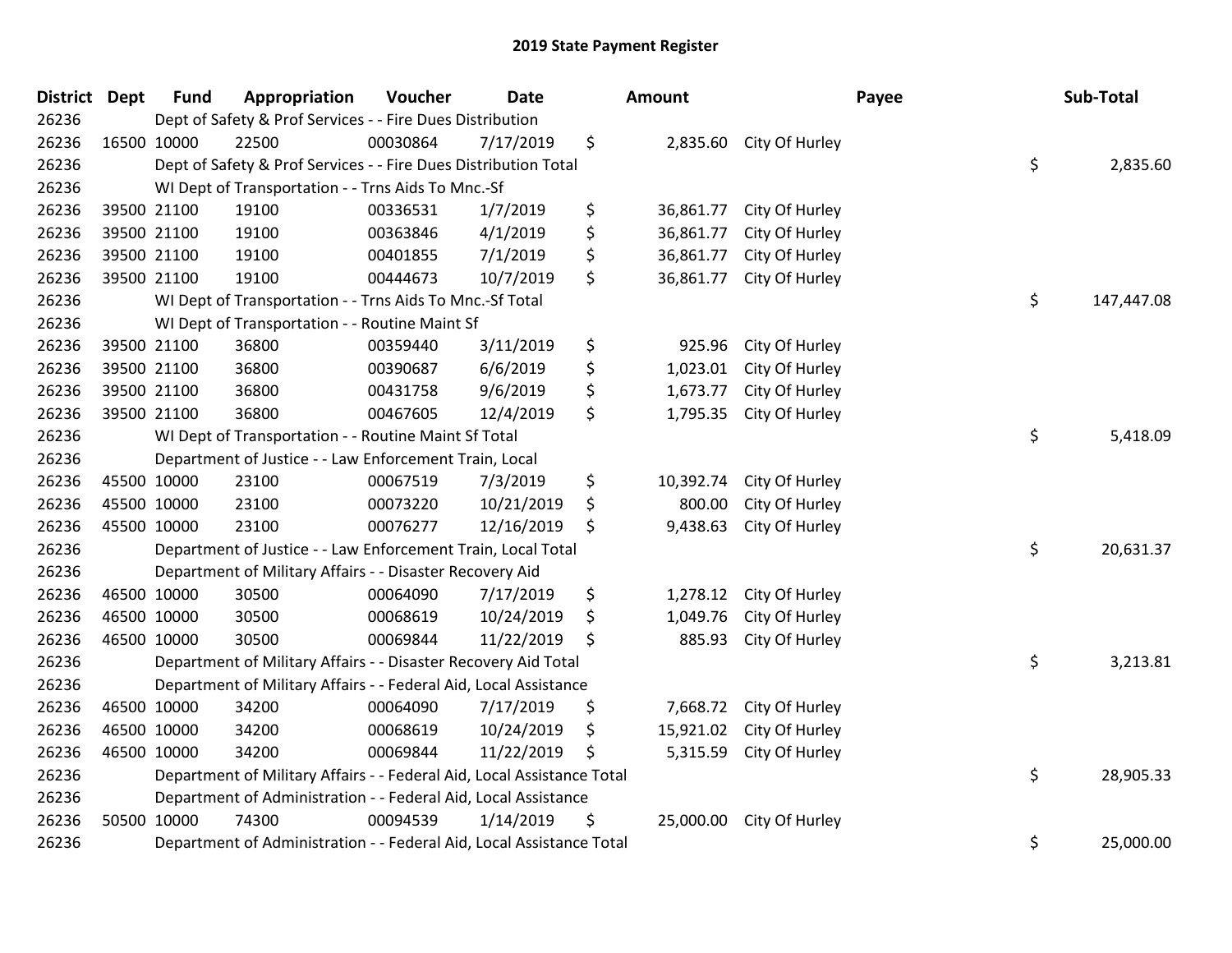| <b>District</b> | <b>Dept</b> | <b>Fund</b> | Appropriation                                                         | Voucher  | <b>Date</b> |    | <b>Amount</b> |                           | Payee | Sub-Total    |  |
|-----------------|-------------|-------------|-----------------------------------------------------------------------|----------|-------------|----|---------------|---------------------------|-------|--------------|--|
| 26236           |             |             | Shared Revenue and Tax Relief - - Expenditure Restraint Program       |          |             |    |               |                           |       |              |  |
| 26236           | 83500 10000 |             | 10100                                                                 | 00048952 | 7/22/2019   | \$ |               | 43,245.84 City Of Hurley  |       |              |  |
| 26236           |             |             | Shared Revenue and Tax Relief - - Expenditure Restraint Program Total |          |             |    |               |                           | \$    | 43,245.84    |  |
| 26236           |             |             | Shared Revenue and Tax Relief - - County And Municipal Aid            |          |             |    |               |                           |       |              |  |
| 26236           | 83500 10000 |             | 10500                                                                 | 00048952 | 7/22/2019   | \$ | 94,081.39     | City Of Hurley            |       |              |  |
| 26236           | 83500 10000 |             | 10500                                                                 | 00053248 | 11/18/2019  | \$ |               | 533,127.87 City Of Hurley |       |              |  |
| 26236           |             |             | Shared Revenue and Tax Relief - - County And Municipal Aid Total      |          |             |    |               |                           | \$    | 627,209.26   |  |
| 26236           |             |             | Shared Revenue and Tax Relief - - Exempt Computer Aid                 |          |             |    |               |                           |       |              |  |
| 26236           | 83500 10000 |             | 10900                                                                 | 00046091 | 7/22/2019   | \$ | 1,268.93      | City Of Hurley            |       |              |  |
| 26236           | 83500 10000 |             | 10900                                                                 | 00047847 | 7/22/2019   | \$ | 62.25         | City Of Hurley            |       |              |  |
| 26236           |             |             | Shared Revenue and Tax Relief - - Exempt Computer Aid Total           |          |             |    |               |                           | \$    | 1,331.18     |  |
| 26236           |             |             | Shared Revenue and Tax Relief - - Utility Aid                         |          |             |    |               |                           |       |              |  |
| 26236           | 83500 10000 |             | 11000                                                                 | 00048952 | 7/22/2019   | \$ | 3,583.00      | City Of Hurley            |       |              |  |
| 26236           | 83500 10000 |             | 11000                                                                 | 00053248 | 11/18/2019  | \$ | 20,421.57     | City Of Hurley            |       |              |  |
| 26236           |             |             | Shared Revenue and Tax Relief - - Utility Aid Total                   |          |             |    |               |                           | \$    | 24,004.57    |  |
| 26236           |             |             | Shared Revenue and Tax Relief - - Personal Property Aid               |          |             |    |               |                           |       |              |  |
| 26236           | 83500 10000 |             | 11100                                                                 | 00040634 | 5/6/2019    | \$ | 13,339.53     | City Of Hurley            |       |              |  |
| 26236           | 83500 10000 |             | 11100                                                                 | 00042584 | 5/6/2019    | \$ | 1,963.03      | City Of Hurley            |       |              |  |
| 26236           |             |             | Shared Revenue and Tax Relief - - Personal Property Aid Total         |          |             |    |               |                           | \$    | 15,302.56    |  |
| 26236           |             |             | Shared Revenue and Tax Relief - - School Lvy Tx/First Dollar Cr       |          |             |    |               |                           |       |              |  |
| 26236           | 83500 10000 |             | 30200                                                                 | 00045253 | 7/22/2019   | \$ |               | 102,461.95 City Of Hurley |       |              |  |
| 26236           | 83500 10000 |             | 30200                                                                 | 00048137 | 7/22/2019   | \$ | 54,230.20     | City Of Hurley            |       |              |  |
| 26236           |             |             | Shared Revenue and Tax Relief - - School Lvy Tx/First Dollar Cr Total |          |             |    |               |                           | \$    | 156,692.15   |  |
| 26236           |             |             | Shared Revenue and Tax Relief - - Payments For Municipal Svcs         |          |             |    |               |                           |       |              |  |
| 26236           | 83500 10000 |             | 50100                                                                 | 00037817 | 1/31/2019   | \$ |               | 3,170.60 City Of Hurley   |       |              |  |
| 26236           |             |             | Shared Revenue and Tax Relief - - Payments For Municipal Svcs Total   |          |             |    |               |                           | \$    | 3,170.60     |  |
| 26236           |             |             | Shared Revenue and Tax Relief - - Lottery & Gaming Credit             |          |             |    |               |                           |       |              |  |
| 26236           | 83500 52100 |             | 36300                                                                 | 00038623 | 3/25/2019   | \$ |               | 66,815.47 City Of Hurley  |       |              |  |
| 26236           |             |             | Shared Revenue and Tax Relief - - Lottery & Gaming Credit Total       |          |             |    |               |                           | \$    | 66,815.47    |  |
| 26236 Total     |             |             |                                                                       |          |             |    |               |                           | \$    | 1,171,222.91 |  |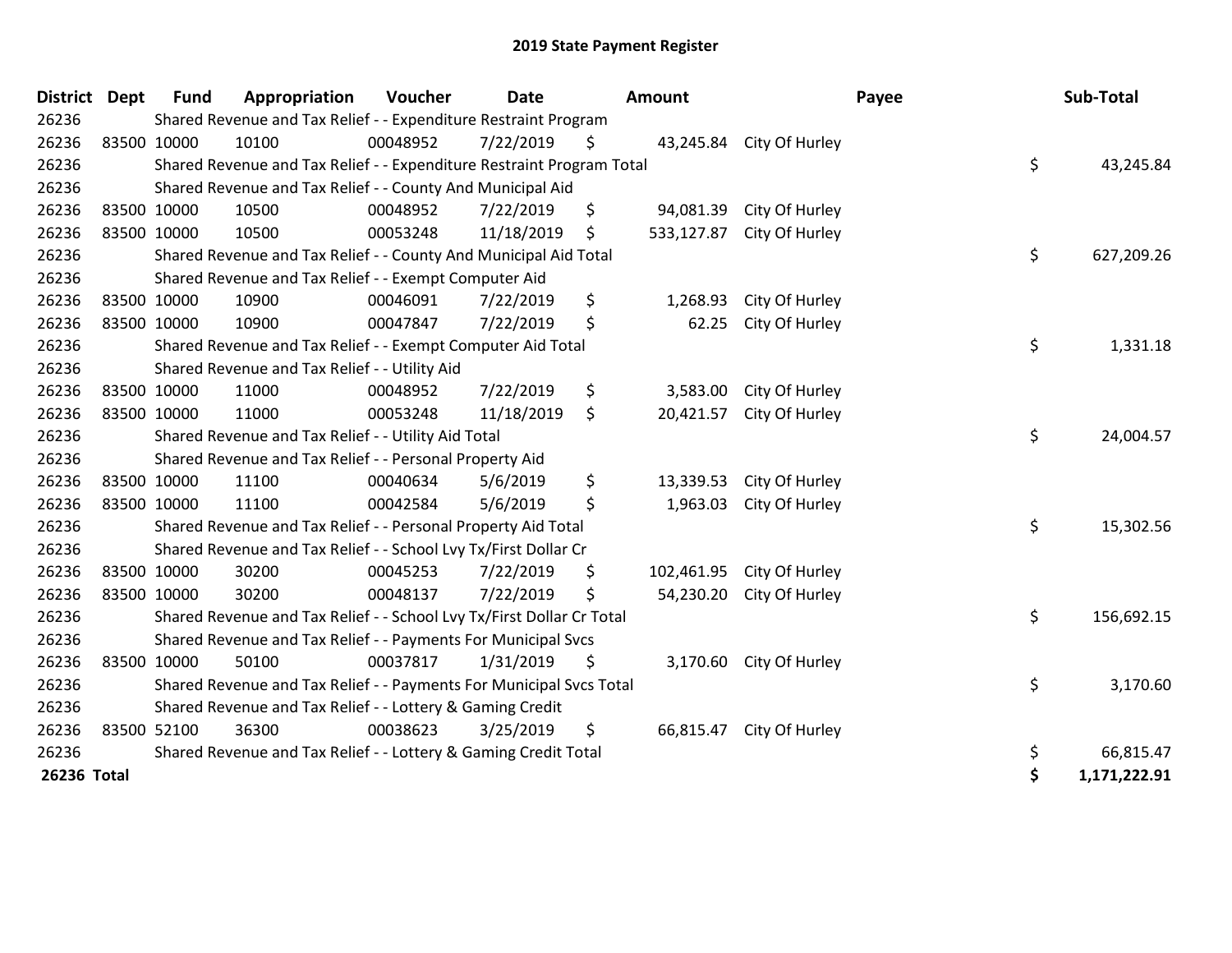| <b>District Dept</b> | <b>Fund</b> | Appropriation                                                          | Voucher  | <b>Date</b> |     | <b>Amount</b> | Payee            | Sub-Total        |
|----------------------|-------------|------------------------------------------------------------------------|----------|-------------|-----|---------------|------------------|------------------|
| 26251                |             | Dept of Safety & Prof Services - - Fire Dues Distribution              |          |             |     |               |                  |                  |
| 26251                | 16500 10000 | 22500                                                                  | 00031244 | 7/18/2019   | \$  | 1,599.09      | City Of Montreal |                  |
| 26251                |             | Dept of Safety & Prof Services - - Fire Dues Distribution Total        |          |             |     |               |                  | \$<br>1,599.09   |
| 26251                |             | WI Dept of Transportation - - Trns Aids To Mnc.-Sf                     |          |             |     |               |                  |                  |
| 26251                | 39500 21100 | 19100                                                                  | 00336532 | 1/7/2019    | \$  | 7,674.66      | City Of Montreal |                  |
| 26251                | 39500 21100 | 19100                                                                  | 00363847 | 4/1/2019    | \$  | 7,674.66      | City Of Montreal |                  |
| 26251                | 39500 21100 | 19100                                                                  | 00401856 | 7/1/2019    | \$  | 7,674.66      | City Of Montreal |                  |
| 26251                | 39500 21100 | 19100                                                                  | 00444674 | 10/7/2019   | \$  | 7,674.67      | City Of Montreal |                  |
| 26251                |             | WI Dept of Transportation - - Trns Aids To Mnc.-Sf Total               |          |             |     |               |                  | \$<br>30,698.65  |
| 26251                |             | Department of Military Affairs - - Disaster Recovery Aid               |          |             |     |               |                  |                  |
| 26251                | 46500 10000 | 30500                                                                  | 00058887 | 4/8/2019    | \$  | 458.07        | City Of Montreal |                  |
| 26251                |             | Department of Military Affairs - - Disaster Recovery Aid Total         |          |             |     |               |                  | \$<br>458.07     |
| 26251                |             | Department of Military Affairs - - Federal Aid, Local Assistance       |          |             |     |               |                  |                  |
| 26251                | 46500 10000 | 34200                                                                  | 00058887 | 4/8/2019    | \$  | 2,748.43      | City Of Montreal |                  |
| 26251                | 46500 10000 | 34200                                                                  | 00061436 | 5/30/2019   | \$  | 37,890.56     | City Of Montreal |                  |
| 26251                |             | Department of Military Affairs - - Federal Aid, Local Assistance Total |          |             |     |               |                  | \$<br>40,638.99  |
| 26251                |             | Elections Commission - - 2018 Hava Election Security                   |          |             |     |               |                  |                  |
| 26251                | 51000 22000 | 18200                                                                  | 00002085 | 10/16/2019  | \$  | 1,200.00      | City Of Montreal |                  |
| 26251                |             | Elections Commission - - 2018 Hava Election Security Total             |          |             |     |               |                  | \$<br>1,200.00   |
| 26251                |             | Shared Revenue and Tax Relief - - Expenditure Restraint Program        |          |             |     |               |                  |                  |
| 26251                | 83500 10000 | 10100                                                                  | 00048953 | 7/22/2019   | \$. | 150.74        | City Of Montreal |                  |
| 26251                |             | Shared Revenue and Tax Relief - - Expenditure Restraint Program Total  |          |             |     |               |                  | \$<br>150.74     |
| 26251                |             | Shared Revenue and Tax Relief - - County And Municipal Aid             |          |             |     |               |                  |                  |
| 26251                | 83500 10000 | 10500                                                                  | 00048953 | 7/22/2019   | \$  | 37,736.41     | City Of Montreal |                  |
| 26251                | 83500 10000 | 10500                                                                  | 00053249 | 11/18/2019  | \$  | 213,839.65    | City Of Montreal |                  |
| 26251                |             | Shared Revenue and Tax Relief - - County And Municipal Aid Total       |          |             |     |               |                  | \$<br>251,576.06 |
| 26251                |             | Shared Revenue and Tax Relief - - Utility Aid                          |          |             |     |               |                  |                  |
| 26251                | 83500 10000 | 11000                                                                  | 00048953 | 7/22/2019   | \$  | 5.48          | City Of Montreal |                  |
| 26251                | 83500 10000 | 11000                                                                  | 00053249 | 11/18/2019  | \$  | 53.36         | City Of Montreal |                  |
| 26251                |             | Shared Revenue and Tax Relief - - Utility Aid Total                    |          |             |     |               |                  | \$<br>58.84      |
| 26251                |             | Shared Revenue and Tax Relief - - Personal Property Aid                |          |             |     |               |                  |                  |
| 26251                | 83500 10000 | 11100                                                                  | 00040635 | 5/6/2019    | \$  | 22.44         | City Of Montreal |                  |
| 26251                |             | Shared Revenue and Tax Relief - - Personal Property Aid Total          |          |             |     |               |                  | \$<br>22.44      |